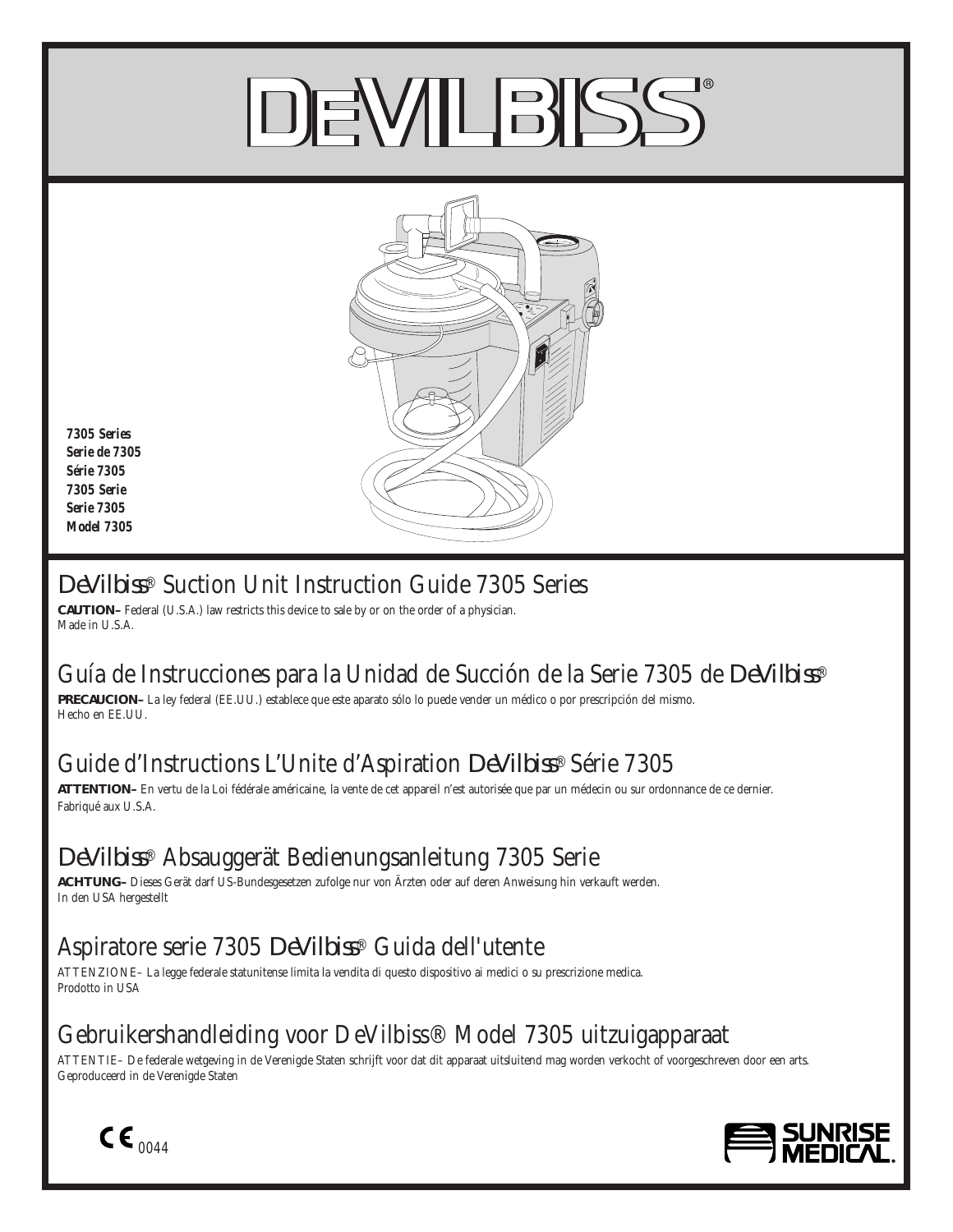#### **TABLE OF CONTENTS**

| 5 |
|---|
| 5 |
| 6 |
| 6 |
| 7 |
|   |
| 8 |
|   |
|   |
|   |
|   |

**Nederlands ............................................................................................. 37**

# **IEC SYMBOLS**

 $\sqrt{2}$ Attention, consult instruction guide

Alternating current



IPX2 vertically falling drops shall have no harmful effects when the enclosure is tilted at an angle up to 15° on either side of the vertical.

# **IMPORTANT SAFEGUARDS**

When using electrical products, especially when children are present, basic safety precautions should always be followed. Read all instructions before using. Important information is highlighted by these terms:

**DANGER–** Urgent safety information for hazards that will cause serious injury or death.

**WARNING–** Important safety information for hazards that might cause serious injury.

**CAUTION–** Information for preventing damage to the product.

**NOTE–** Information to which you should pay special attention.

# **READ ALL INSTRUCTIONS BEFORE USING. SAVE THESE INSTRUCTIONS A** DANGER

#### **To reduce the risk of electrocution:**

1. Do not use while bathing.

- 2. Do not place or store product where it can fall or be pulled into a tub or sink.
- 3. Do not place in or drop into water or other liquid.
- 4. Do not reach for a product that has fallen into water. Unplug immediately.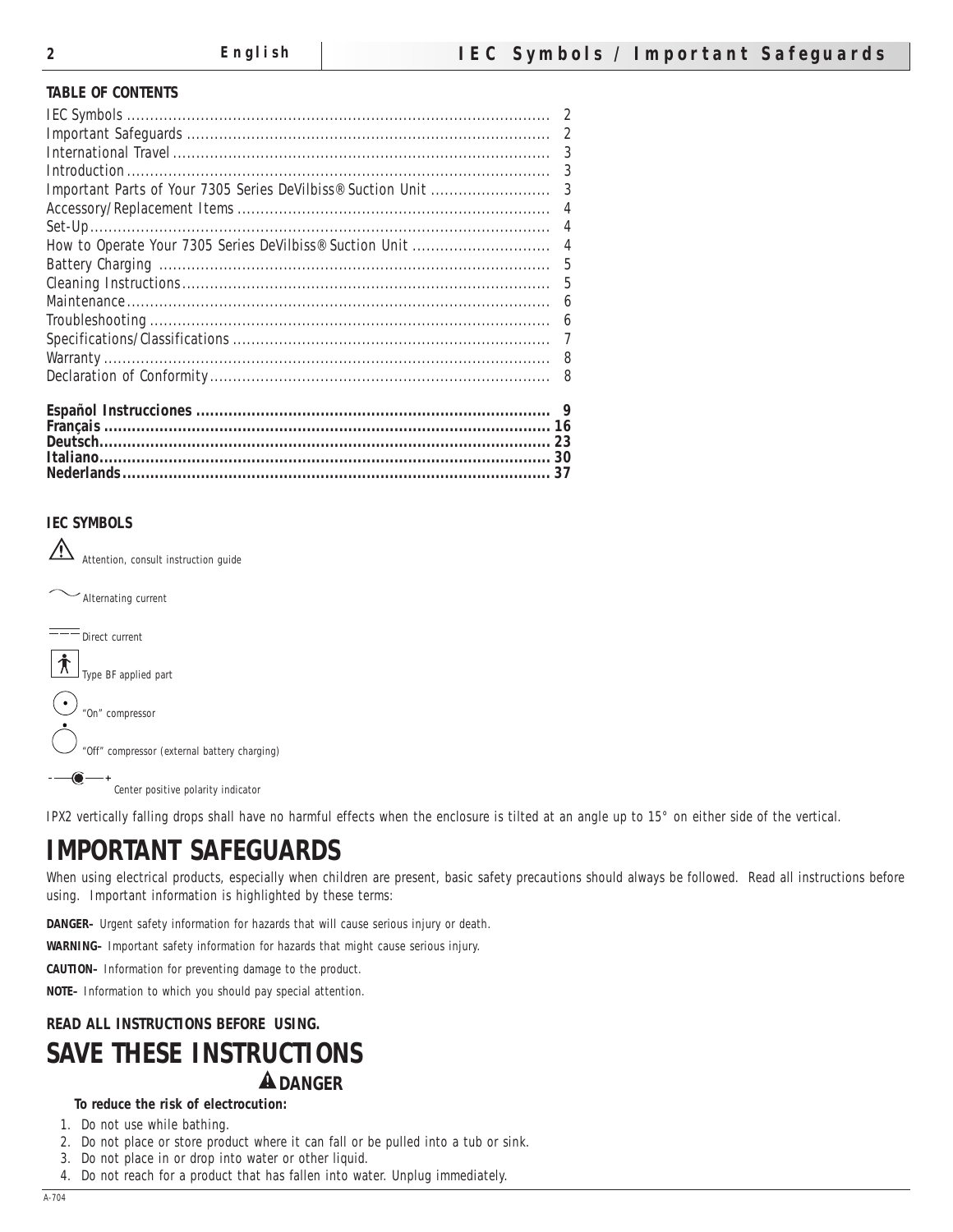# **WARNING**

# **To reduce the risk of burns, electrocution, fire or injury to persons:**

- 1. Close supervision is necessary when this product is used by, on, or near children or invalids.
- 2. Use this product only for its intended use as described in this guide.
- 3. Never operate this product if
	- a. It has a damaged power cord or plug.
	- b. It is not working properly.
	- c. It has been dropped or damaged.
	- d. It has been dropped into water.
	- Return the product to an authorized Sunrise Medical service center for examination and repair.
- 4. Keep the power cord away from heated surfaces.
- 5. Never use while drowsy or asleep.
- **NOTE–** The 7305D series is not factory equipped with an internal rechargeable battery; it may be purchased separately and installed by your Sunrise Medical provider. 7305P series is factory equipped with an internal rechargeable battery and all information regarding battery operation in this guide is applicable.

# **A** DANGER

**The DeVilbiss Suction Unit is a vacuum suction device designed for the collection of nonflammable fluid materials in medical applications only. Improper use during medical applications can cause injury or death. For all medical applications:**

- 1. All suctioning should be done in strict accordance with appropriate procedures that have been established by a licensed medical authority.
- 2. Some attachments or accessories may not fit the tubing supplied. All attachments or accessories should be checked prior to use to assure proper fit.

#### **INTERNATIONAL TRAVEL**

The 7305P series is equipped with a switch mode power supply allowing operation on any AC voltage (100-240 VAC, 50/60 Hz). However the correct power cord must be used to connect to adaptable wall power.

**NOTE–** Check power cord for adaptability before using.

#### **INTRODUCTION**

Your DeVilbiss Suction Unit is a compact medical suctioning device which has been designed for reliable, portable operation. Because of the small size, light weight and DC operation, the DeVilbiss Suction Unit is ideal for providing suction in the home, in transport with optional DC cord, or if your model has an internal rechargeable battery, the unit can be operated anywhere. Two collection bottle options give the choice between the standard 800 ml disposable canister or an optional long-term reusable 1,200 ml canister. Following the recommended operating and maintenance procedures outlined in this instruction guide will maximize the life of this product.

#### **Intended Use Statement**

The device is to be used to remove fluids from the airway or respiratory support system and infectious materials from wounds. The device creates a negative pressure (vacuum) that draws fluids through disposable tubing that is connected to a collection bottle. The fluids are trapped in the collection bottle for proper disposal. It is for use on the order of a physician only.

#### **IMPORTANT PARTS OF YOUR 7305 SERIES DEVILBISS SUCTION UNIT (refer to diagram)**

|                                                                                                          | <b>Description</b>                        | <b>Factory equipped on models:</b>                 |   |
|----------------------------------------------------------------------------------------------------------|-------------------------------------------|----------------------------------------------------|---|
|                                                                                                          | Bacteria filter (non-sterile)             | All models                                         |   |
| $\boldsymbol{2}$                                                                                         | 4" Connection tubing                      | All models -- 8mmID FDA approved Silicone tubing.  |   |
| 3                                                                                                        | Vacuum gauge                              | Use only specified connection tubing<br>All models |   |
| $\overline{4}$                                                                                           | Tubing connector                          | for replacement.<br>All models                     |   |
| $5\,$                                                                                                    | Vacuum regulator knob                     | All models                                         |   |
| 6                                                                                                        | DC power input (on side)                  | All models                                         |   |
| $\tau$                                                                                                   | Power switch                              | All models                                         |   |
| 8                                                                                                        | 6' patient tubing                         | All models -- .25"ID x 6' FDA approved PVC tubing  |   |
| 9                                                                                                        | 800 cc disposable canister w/lid          | with connecting couplers. Use only<br>All models   |   |
|                                                                                                          | (float shut off incorporated into lid)    | specified patient tubing for replacement.          |   |
| 10                                                                                                       | $90^\circ$ connection elbow               | All models                                         |   |
|                                                                                                          | Switch mode adapter (not shown)           | All models                                         | 8 |
|                                                                                                          | Internal rechargeable battery (not shown) | 7305P series                                       |   |
|                                                                                                          | Carrying case (not shown)                 | 7305P series                                       |   |
| <b>NOTE</b> - This unit complies with electromagnetic compatibility standards as defined in the included |                                           |                                                    |   |
|                                                                                                          | Declaration of Conformity.                |                                                    |   |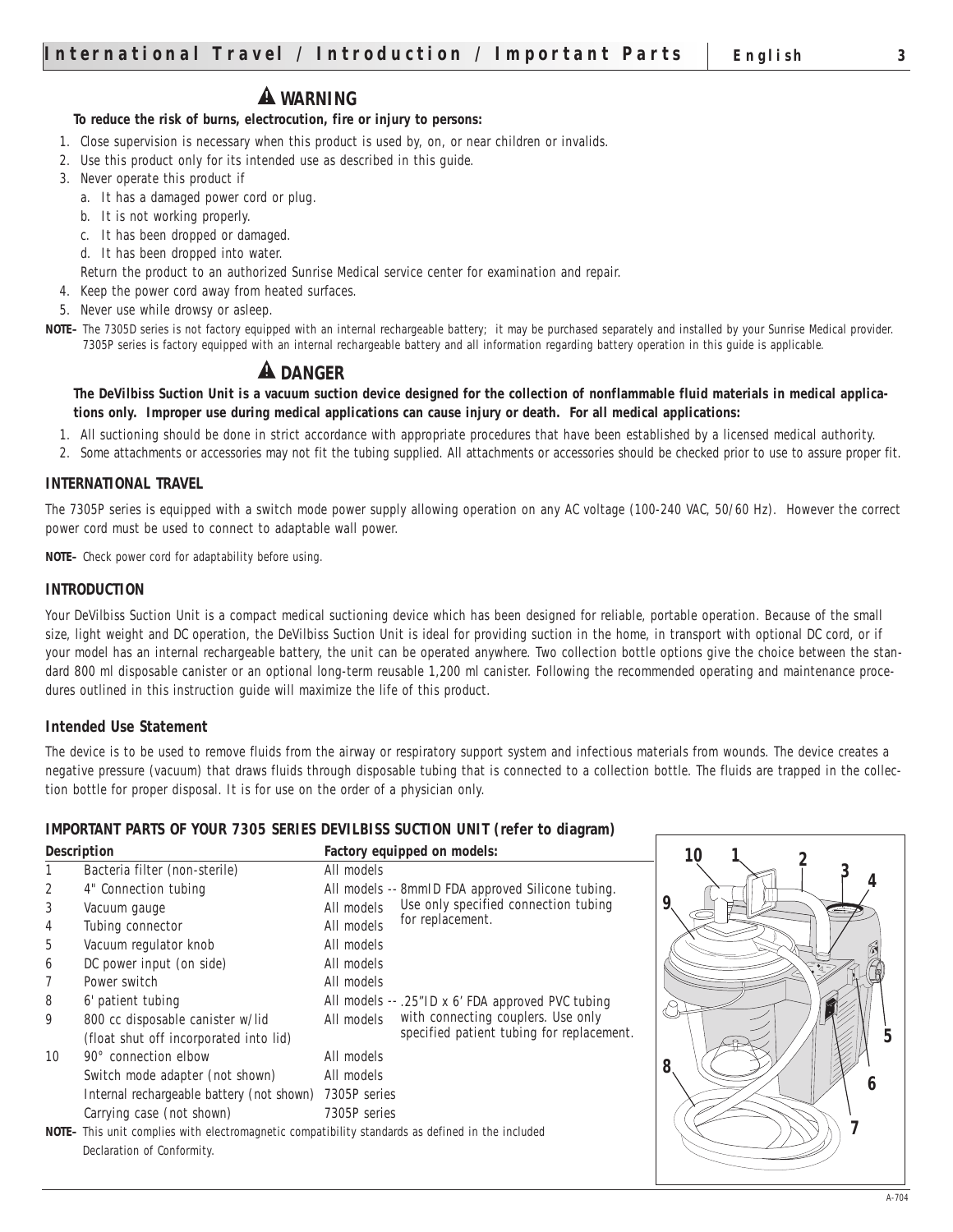#### **ACCESSORY/REPLACEMENT ITEMS**

The following items can be purchased separately as accessories or replacement items for your 7305 Series DeVilbiss Suction Unit:

| Description                                             | Part No.  |
|---------------------------------------------------------|-----------|
| 6' Patient Tubing                                       | 6305D-611 |
| 12V DC power cord (1each)                               | 7304D-619 |
| 1200 ml Reusable collection bottle (16 each)            | 7305D-601 |
| 800 ml Disposable collection bottle (48 each)           | 7305D-602 |
| Switch mode AC to DC adapter/charger                    | 7305P-613 |
| 12V DC high capacity rechargeable battery (1 each)      | 7305P-614 |
| Carrying case                                           | 7305D-606 |
| Replacement gauge                                       | 7305D-607 |
| Bacteria filter (non-sterile) (12 pack)                 | 7305D-608 |
| Circuit board (7305P series & converted battery units)  | 7305P-610 |
| Circuit board (7305D series)                            | 7305D-610 |
| High capacity battery conversion kit                    | 7305P-620 |
| (battery, 7305P-610 circuit board & battery tray)       |           |
| Vacuum gauge test fixture                               | 7304D-636 |
| Hospital grade line cord (120 VAC)                      | 099HD-614 |
| Line cord for US                                        | 6710D-609 |
| Line cord for Continental Europe                        | 7305P-631 |
| Filter, 800ml collection bottle, elbow & tubing package | 7305D-603 |
| 1200ml bottle package                                   | 7305D-604 |

#### **SET-UP**

- 1. Connect either end of the 4" tubing to the tubing connector then connect the other end to the bacteria filter. Ensure that the clear side of the bacteria filter is toward elbow and bottle when installing/re-installing. Do not reverse direction of filter.
- 2. The bacteria filter should then be connected to the 90˚ elbow connection, and the 90˚ connection should be connected to the top of the canister lid where it says <Vacuum>.
- 3. The 6' patient tubing should be connected to the canister lid at the outlet labeled <Patient>.
- 4. Please assure that all connections are secure and without leaks before using.
- 5. Verify that unit is at desired suction level **before** beginning patient suction.

#### **HOW TO OPERATE YOUR 7305 SERIES DEVILBISS SUCTION UNIT**

Before connecting the unit to the AC adapter or 12V DC cord, make sure that the power switch located on the side of the unit is in the "Off" position. Select power source desired.

#### **LED Explanations:**

- **L1- Green** External power supplied to unit from AC power source or DC cord. Illuminated when external power is supplied.
- **L2 Yellow** Battery is being charged. Light will go out when battery is fully charged. (7305P Series only)
- **L3 Red** Low battery. Seek another power source and charge battery as soon as possible when light remains on continuous. (7305P Series only)

**AC OPERATION–** Plug the small connector of the AC adapter into the DC power input located on the side of the unit. Plug the AC end into a grounded wall-outlet power source.

**NOTE–** The power supply may become warm to the touch during charging or running of the unit. This is normal.

**12V DC OPERATION–** (such as a car lighter receptacle). Plug the small connector of the DC power cord into the DC power input on the side of the unit. Plug the large connector into the 12V DC power receptacle of the automobile.

**BATTERY OPERATION–** Verify that your unit has an internal rechargeable battery; factory installed on models 7305P series or provider installed on models 7305D series (installed as an option). To ensure proper operation from internal battery, fully charge the battery for 10-17 hours as explained in the Battery Charging section. To operate the unit from an internal rechargeable battery, ensure that no external power sources are plugged into the DC power input on the side of the unit.

Once the power source is selected, simply turn the unit "On" using the power switch located on the side of the unit. The power indicator light (displayed on the top of the unit) will indicate which power source is being used by staying continuously lit when external power is connected.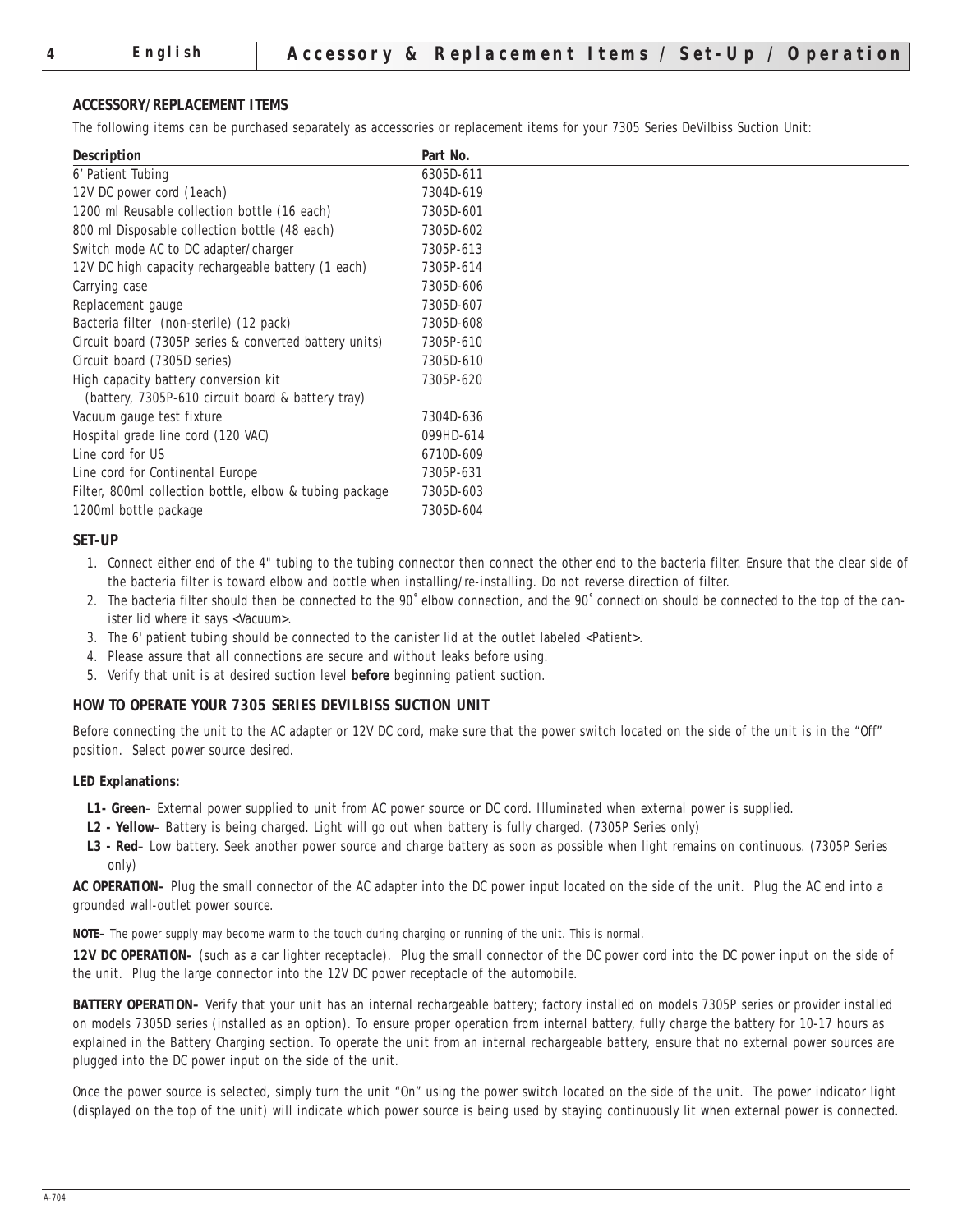#### **AWARNING**

**If the unit does not receive an external power source or the battery does not get recharged immediately, the low battery indicator light will remain on and the performance of the unit will drop off rapidly. Switch to another power source immediately to avoid an interrupted suction procedure.** 

Adjust the vacuum level from 80 to 550 mm Hg by turning the vacuum regulator knob located on the side of the unit (clockwise to increase vacuum and counter-clockwise to decrease vacuum). The desired level of vacuum can be set by using the gauge located on the top of the unit near the handle. To accurately read the gauge, block the patient end of the hose or cap off the collection bottle and allow the gauge to reach a stable vacuum reading.

**NOTE–** Gauge is for reference only. If the unit sustains a severe drop, accuracy of the gauge must be checked.

Suction at the patient is automatically obstructed when liquid level reaches the float shut-off located on the underside of the collection bottle lid.

**NOTE–** Always transport unit with vacuum regulator knob rotated fully clockwise in case unit is dropped.

**CAUTION– When automatic float shut-off is activated, contents of the collection bottle should be emptied. Further suctioning could cause damage to the vacuum pump.**

**CAUTION– Should fluid be aspirated back into the unit, equipment provider servicing is necessary as possible vacuum pump damage may result.**

#### **BATTERY CHARGING**

On 7305P series, the units are equipped with a factory-installed rechargeable battery. The unit will have a light for low battery and charge indication. On7305D series, the units are not factory equipped with a rechargeable battery; check with your equipment provider to determine if your unit has been upgraded with a rechargeable battery.

Once you've determined that your unit is equipped with an internal rechargeable battery, connect the unit to the proper AC or DC power source using the AC adapter or DC power cord. The green external power light shall be illuminated. The yellow charge indicator will be illuminated while the battery is charging. Verify that this illuminates when charging begins. As the charge nears a full charge, the yellow LED may flash on and off for several minutes. This is normal.

**NOTE–** A discharged battery will require 10-17 hours (depending on depth of discharge) of charging to reach a full capacity.

- **NOTE–** Do not connect the AC adapter to an outlet controlled by a switch to ensure power is supplied to unit at all times.
- **NOTE–** Do not connect the DC power cord to an outlet that is not constantly energized.
- **NOTE–** A fully charged battery, on the 7305P series will provide approximately 60 minutes of continuous operation at a zero vacuum level (free flow).

**NOTE–** If unit is not in use for extended periods, battery should be recharged every 6 months minimum.

- **CAUTION– Discharging the battery completely will shorten the life of the battery. Do not operate the unit more than a few minutes if the low battery indicator light is lit. Recharge as soon as possible.**
- **NOTE–** When charging the battery, the battery charging indicator light will remain lit. If your unit does not hold a charge, please be sure the model you are using has a battery installed prior to returning it to your authorized Sunrise Medical provider or to Sunrise Medical. Verify that the charge light turns on when the external power is applied with the switch in the "Off" position.
- **NOTE–** Units equipped with an internal rechargeable battery contain a sealed lead-acid battery which must be recycled.

#### **CLEANING INSTRUCTIONS**

#### **Collection Bottle:**

- 1. Shut off unit using power switch and allow vacuum to drop. Disconnect power source from the DC input receptacle on the unit.
- 2. With the collection bottle still in the holder, remove the lid. The bottle can now be taken out of the holder to be emptied.
- **NOTE–** Collection bottle should be emptied and cleaned after each use. The 800ml disposable collection bottle and lid are meant for single-patient use
	- 3. Collection bottles and lids should be thoroughly cleaned after each use by one of the following methods:
		- **All Bottles:**
		- ●Wash in a hot water/dishwashing detergent solution and rinse with clean, hot tap water. Then wash in one part vinegar to three parts hot water solution. Rinse with hot tap water and air dry.
		- **1,200ml Reusable Bottle only:**
		- ●Wash in a hot water/dishwashing detergent solution and rinse with clean, hot tap water. Then wash with rubbing alcohol and air dry.
		- ●Wash in a hot water/dishwashing detergent solution and rinse with clean, hot tap water. Then wash with a commercial (bacterial-germicidal) disinfectant, follow disinfectant manufacturer's recommended instructions and dilution rates carefully.
		- ●Clean the 1200 ml autoclavable jar, lid assembly, gasket, seal washer, float guide, and float thoroughly with mild soap. Rinse thoroughly with clean water and dry thoroughly. Place parts in autoclave as follows ensuring the parts are not touching:
		- Jar with open end down.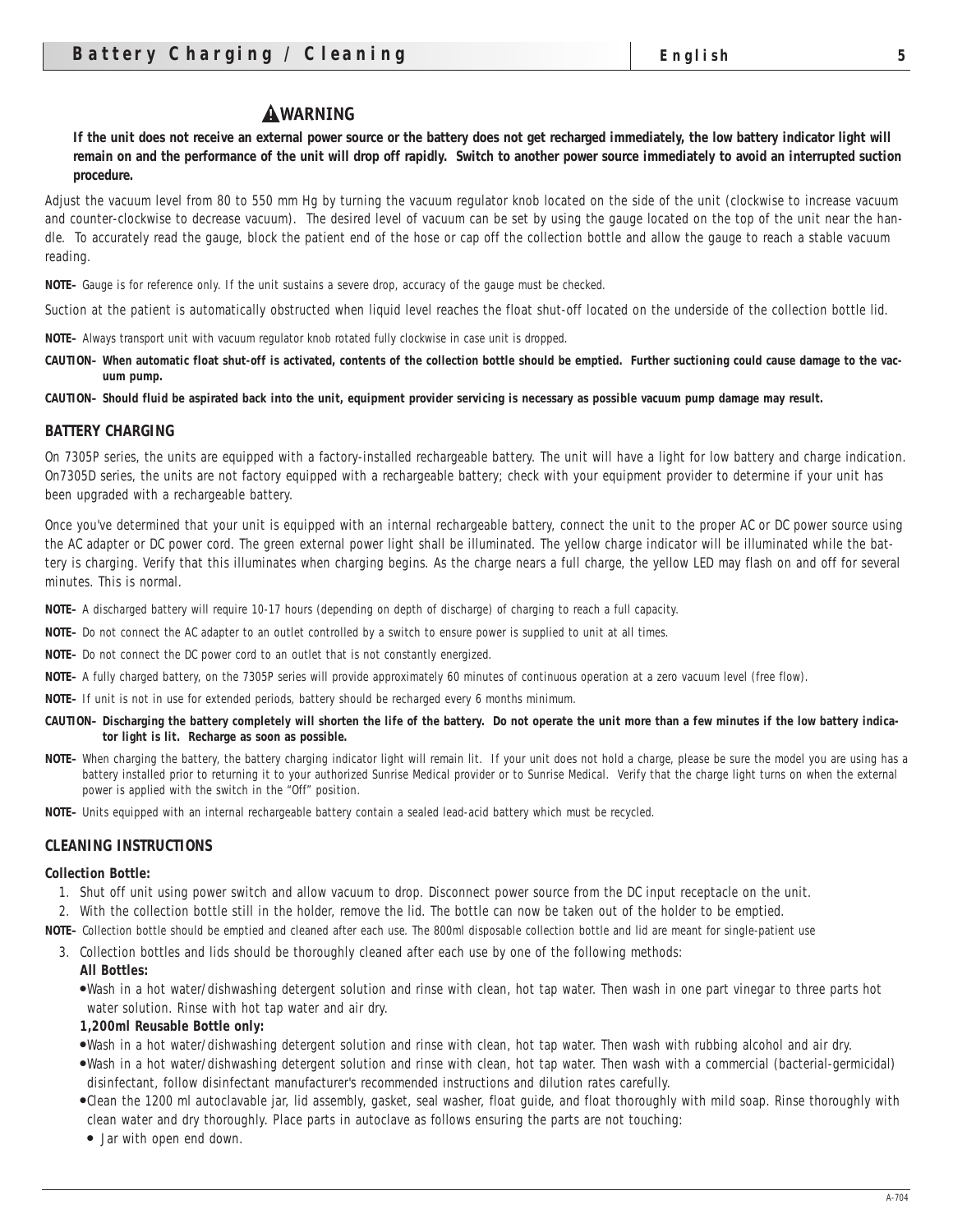- Float and float guide upright with large ends down.
- Gasket and seal washer can be placed in a gusset pouch prior to autoclaving.
- Autoclave for 3 to 5 minute cycle at 270ºF (132ºC).

In lieu of autoclave sterilization, the above parts can be soaked in an activated dialdehyde solution.

#### **Suction Unit:**

- 1. With the power switch in the "Off" position, disconnect the DeVilbiss Suction Unit from all external power sources.
- 2. Wipe the housing with a clean cloth and any commercial (bacterial-germicidal) disinfectant.

#### **CAUTION– Do not submerge in water as this will result in damage to the vacuum pump.**

#### **Tubing:**

- 1. Disconnect the tubing from the unit.
- 2. Tubing should be rinsed thoroughly after every use by running hot tap water through it followed by a solution of one part vinegar to three parts hot water.
- 3. Rinse with hot tap water and air dry.
- 4. Keep the outer surface of the tubing clean by wiping with a clean, damp cloth.

#### **Carrying Case:**

1. Wipe the case using a clean cloth dampened with detergent and/or disinfectant.

#### **MAINTENANCE**

Inspect suction tubing and collection bottle for leaks, cracks, etc. before each use.

# **A** DANGER

**Electric shock hazard. Do not attempt to open or remove cabinet, there are no user-serviceable internal components. If service is required, return unit to a qualified Sunrise Medical provider or an authorized service center. Opening or tampering with the unit will void warranty.**

#### **Filter Changing:**

- 1. Change bacteria filter if overflow occurs or every two months, whichever comes first.
- 2. Remove filter by disconnecting it from suction unit and lid assembly.
- 3. Replace with a clean DeVilbiss bacteria filter (non-sterile) (7305D-608 12/pack) and remount to suction unit and lid. Additional filters may be purchased from your authorized Sunrise Medical provider.

**NOTE–** Do not substitute any other material for this bacteria filter. Substitution may lead to contamination or poor performance; use only DeVilbiss® filters.

#### **TROUBLESHOOTING**

**NOTE–** Your DeVilbiss Suction Unit contains no user-serviceable parts. If you believe your unit is not working properly, BEFORE YOU RETURN IT TO THE HOME MED-ICAL EQUIPMENT PROVIDER WHERE YOU PURCHASED IT OR TO SUNRISE MEDICAL, please take a few moments to check for these possible causes:

| <b>Problem</b>                                                                                                                  | <b>Action</b>                                                                                                                                                                                                                                                           |
|---------------------------------------------------------------------------------------------------------------------------------|-------------------------------------------------------------------------------------------------------------------------------------------------------------------------------------------------------------------------------------------------------------------------|
| Unit does not turn on.<br>(Green external power indicator)<br>should be illuminated when<br>power is applied.)                  | 1. Check power sources and connections.<br>2. Ensure wall outlet is live by plugging in a lamp.<br>3. If running from an internal battery, ensure that your unit has a<br>battery installed.<br>4. If battery is installed, check that it is fully charged.             |
| Pump runs,<br>but no vacuum.                                                                                                    | 1. Check that all tubing is connected properly.<br>2. Check tubing connections for breaks or leaks.<br>3. Ensure that flow shut-off is not activated.<br>4. Check for leaks or cracks in bottle assembly.                                                               |
| Low vacuum.                                                                                                                     | 1. Use vacuum adjustment knob to increase vacuum level.<br>2. Check system for leaks.<br>3. Push vacuum adjustment knob and then release.                                                                                                                               |
| Battery will not hold a charge.<br>(Charge indicator should be<br>illuminated if battery is con-<br>nected during charge mode.) | 1. Ensure that unit is equipped with an internal battery by contacting<br>your Sunrise Medical equipment provider.<br>2. Verify that charge light turns on.<br>3. Check electrical connections during charging.<br>4. Ensure wall outlet is live by plugging in a lamp. |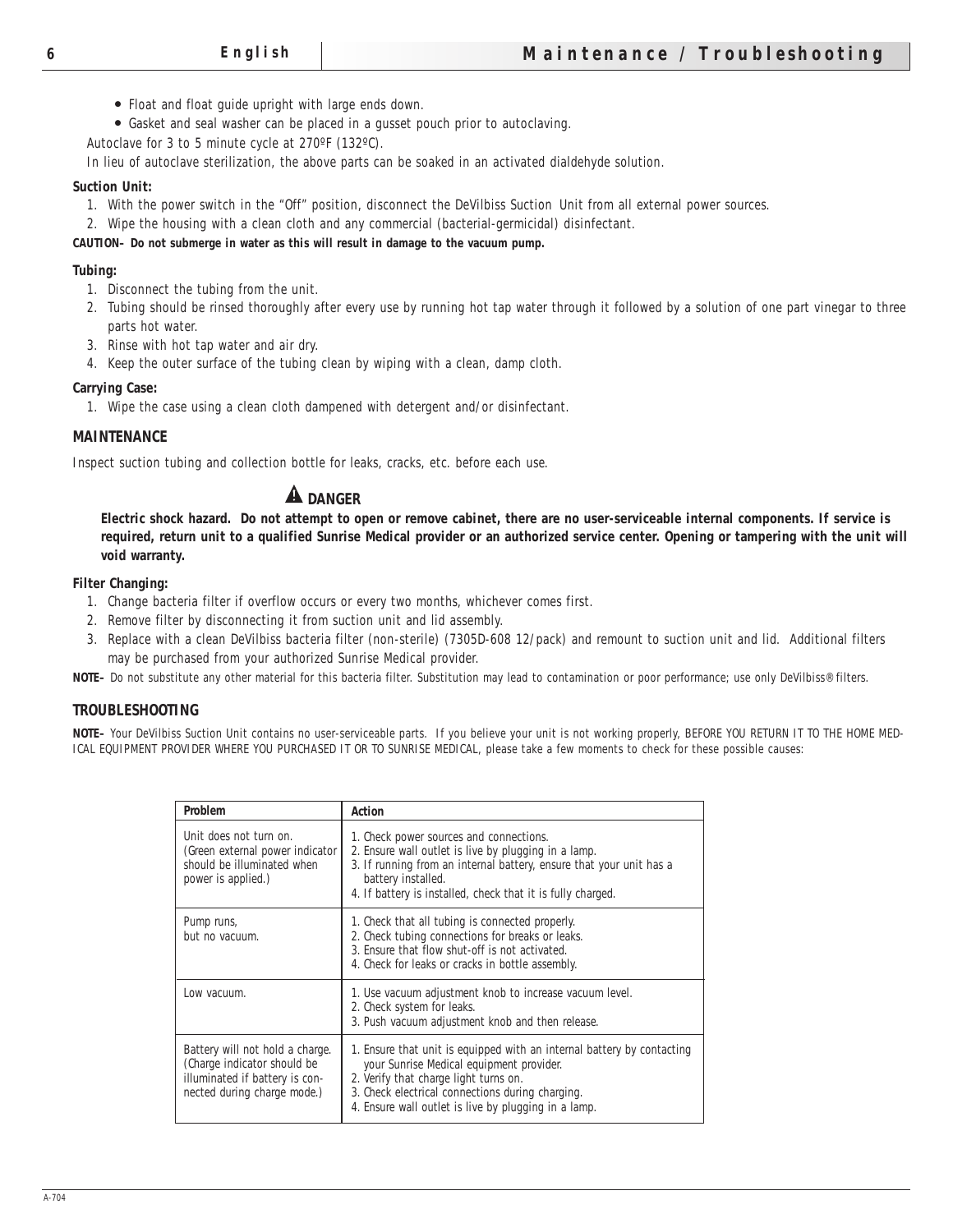## **SPECIFICATIONS/CLASSIFICATIONS**

| $\mathbf{lb.}$ (kg)<br>Air Flow @ pump inlet:<br>Operating Temperature Range 32°F (0°C) - 104°F (40°C)<br>0perating Relative Humidity 0-95%<br>Storage & Transport Temperature Range 40°F (-40°C) - 158°F (70°C)<br>Storage & Transport Relative Humidity 0-95%<br>For battery operation only<br>Airline use<br>With respect to protection from electric shock Class I and internally powered<br>Degree of protection against electric shock Type BF Applied Parts | <b>Size</b>                          | $H \times W \times D$ inches $(cm)$ |
|--------------------------------------------------------------------------------------------------------------------------------------------------------------------------------------------------------------------------------------------------------------------------------------------------------------------------------------------------------------------------------------------------------------------------------------------------------------------|--------------------------------------|-------------------------------------|
|                                                                                                                                                                                                                                                                                                                                                                                                                                                                    |                                      |                                     |
|                                                                                                                                                                                                                                                                                                                                                                                                                                                                    | Weight                               |                                     |
|                                                                                                                                                                                                                                                                                                                                                                                                                                                                    |                                      |                                     |
|                                                                                                                                                                                                                                                                                                                                                                                                                                                                    |                                      |                                     |
|                                                                                                                                                                                                                                                                                                                                                                                                                                                                    |                                      |                                     |
|                                                                                                                                                                                                                                                                                                                                                                                                                                                                    | <b>Internal Rechargeable Battery</b> |                                     |
|                                                                                                                                                                                                                                                                                                                                                                                                                                                                    |                                      |                                     |
|                                                                                                                                                                                                                                                                                                                                                                                                                                                                    |                                      |                                     |
|                                                                                                                                                                                                                                                                                                                                                                                                                                                                    | <b>Vacuum Range</b>                  |                                     |
|                                                                                                                                                                                                                                                                                                                                                                                                                                                                    |                                      |                                     |
|                                                                                                                                                                                                                                                                                                                                                                                                                                                                    |                                      |                                     |
|                                                                                                                                                                                                                                                                                                                                                                                                                                                                    | <b>Collection Bottle Capacity</b>    |                                     |
|                                                                                                                                                                                                                                                                                                                                                                                                                                                                    |                                      |                                     |
|                                                                                                                                                                                                                                                                                                                                                                                                                                                                    |                                      |                                     |
|                                                                                                                                                                                                                                                                                                                                                                                                                                                                    | <b>Environmental Conditions</b>      |                                     |
|                                                                                                                                                                                                                                                                                                                                                                                                                                                                    |                                      |                                     |
|                                                                                                                                                                                                                                                                                                                                                                                                                                                                    |                                      |                                     |
|                                                                                                                                                                                                                                                                                                                                                                                                                                                                    |                                      |                                     |
|                                                                                                                                                                                                                                                                                                                                                                                                                                                                    |                                      |                                     |
|                                                                                                                                                                                                                                                                                                                                                                                                                                                                    |                                      |                                     |
|                                                                                                                                                                                                                                                                                                                                                                                                                                                                    |                                      |                                     |
|                                                                                                                                                                                                                                                                                                                                                                                                                                                                    | <b>Warranty</b>                      |                                     |
|                                                                                                                                                                                                                                                                                                                                                                                                                                                                    |                                      |                                     |
|                                                                                                                                                                                                                                                                                                                                                                                                                                                                    |                                      |                                     |
|                                                                                                                                                                                                                                                                                                                                                                                                                                                                    |                                      |                                     |
|                                                                                                                                                                                                                                                                                                                                                                                                                                                                    | <b>Approvals</b>                     |                                     |
|                                                                                                                                                                                                                                                                                                                                                                                                                                                                    |                                      |                                     |
|                                                                                                                                                                                                                                                                                                                                                                                                                                                                    |                                      |                                     |
|                                                                                                                                                                                                                                                                                                                                                                                                                                                                    |                                      |                                     |
|                                                                                                                                                                                                                                                                                                                                                                                                                                                                    |                                      |                                     |
|                                                                                                                                                                                                                                                                                                                                                                                                                                                                    | <b>Equipment Classifications</b>     |                                     |
|                                                                                                                                                                                                                                                                                                                                                                                                                                                                    |                                      |                                     |
|                                                                                                                                                                                                                                                                                                                                                                                                                                                                    |                                      |                                     |
|                                                                                                                                                                                                                                                                                                                                                                                                                                                                    |                                      |                                     |
| Equipment not suitable for use in the presence of a flammable anaesthetic mixture with air or nitrous oxide.                                                                                                                                                                                                                                                                                                                                                       |                                      |                                     |

#### **ISO Classification**

7305P Series only - Electrically powered medical suction equipment for field and transport use according to ISO 10079-1 : 1991

High Flow/High Vacuum

7305D Series - Electrically powered medical suction equipment for non-transport use according to ISO 10079-1 : 1991

Sunrise Medical will make available on request circuit diagrams, parts lists, etc.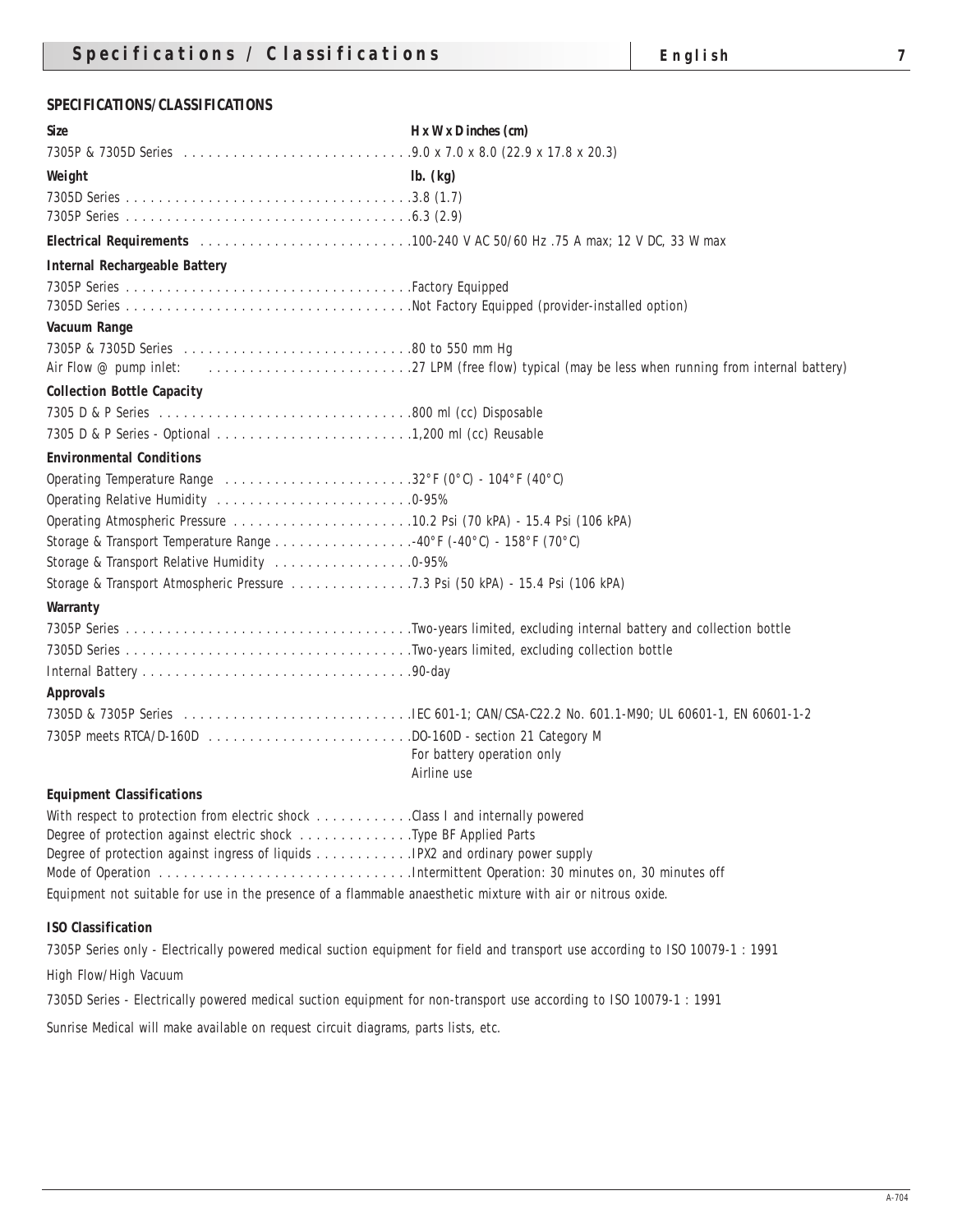#### **TWO-YEAR LIMITED WARRANTY**

The compressor portion of the DeVilbiss® Suction Unit 7305P & 7305D Series (excluding internal rechargeable batteries) is warranted to be free from defective workmanship and materials for a period of two years from date of purchase. Internal rechargeable batteries are warranted for 90 days. Any defective part(s) will be repaired or replaced at Sunrise Medical's option if the unit has not been tampered with or used improperly during that period. Make certain that any malfunction is not due to inadequate cleaning or failure to follow the instructions. If repair is necessary, contact your Sunrise Medical Provider or Sunrise Medical Service Department for instructions: **U.S.A. 800-333-4000 or 814-443-4881**, Canada 1-800-263-3390, Europe 44-138-444-6688.

**NOTE–** This warranty does not cover providing a loaner unit, compensating for costs incurred in rental while said unit is under repair, or costs for labor incurred in repairing or replacing defective part(s).

THERE IS NO OTHER EXPRESS WARRANTY. IMPLIED WARRANTIES, INCLUDING THOSE OF MERCHANTABILITY AND FITNESS FOR A PARTICULAR PURPOSE, ARE LIMITED TO THE DURATION OF THE EXPRESS LIMITED WARRANTY AND TO THE EXTENT PERMITTED BY LAW ANY AND ALL IMPLIED WARRANTIES ARE EXCLUDED. THIS IS THE EXCLUSIVE REMEDY AND LIABILITY FOR CONSEQUENTIAL AND INCIDENTAL DAMAGES UNDER ANY AND ALL WARRANTIES ARE EXCLUDED TO THE EXTENT EXCLUSION IS PERMITTED BY LAW. SOME STATES DO NOT ALLOW LIMITATIONS ON HOW LONG AN IMPLIED WARRANTY LASTS, OR THE LIMITATION OR EXCLUSION OF CONSEQUENTIAL OR INCIDENTAL DAMAGES, SO THE ABOVE LIMITATION OR EXCLUSION MAY NOT APPLY TO YOU.

This warranty gives you specific legal rights, and you may also have other rights which vary from state to state.

#### **Manufacturer's Note**

Thank you for choosing a DeVilbiss® Suction Unit. We want you to be a satisfied customer. If you have any questions or comments, please send them to our address on the back cover.

For Service Call Your Authorized Sunrise Medical Provider:

| Phone         |
|---------------|
| Purchase Date |
| Serial #      |

#### **DECLARATION OF CONFORMITY**

| <b>Manufacturer:</b><br><b>Address</b>                                                                                                                          | <b>Sunrise Medical</b><br><b>Respiratory Products Division</b><br>100 DeVilbiss Drive<br>Somerset, PA 15501-2125 USA                                                                  |  |  |  |
|-----------------------------------------------------------------------------------------------------------------------------------------------------------------|---------------------------------------------------------------------------------------------------------------------------------------------------------------------------------------|--|--|--|
| <b>Product</b><br>Designation:                                                                                                                                  | DeVilbiss <sup>®</sup> Suction Unit                                                                                                                                                   |  |  |  |
| Type/Model:                                                                                                                                                     | 7305P & 7305D Series                                                                                                                                                                  |  |  |  |
|                                                                                                                                                                 | We herewith declare that the above-mentioned product complies with the requirements of EC Directive 93/42/EEC and the following:                                                      |  |  |  |
| Class:                                                                                                                                                          | IIa, Rule 2                                                                                                                                                                           |  |  |  |
|                                                                                                                                                                 | <b>Quality System Standards Applied:</b><br>IS09001/IS013485                                                                                                                          |  |  |  |
| <b>Notified Body RWTÛV</b>                                                                                                                                      |                                                                                                                                                                                       |  |  |  |
| <b>MDD Annex II Applied</b>                                                                                                                                     |                                                                                                                                                                                       |  |  |  |
| <b>Safety Standards Applied:</b><br>EN60601-1/IEC 601-1:1988 including A1:1991 and A2:1995<br>CAN/CSA 22.2 No. 601.1-M90<br>UL 60601-1:2003<br>ISO 10079-1:1991 |                                                                                                                                                                                       |  |  |  |
| <b>EMC</b> (Electromagnetic Compatibility) Compliance to:<br>EN 60601-1-2 (2001) [All applicable standards available upon request]<br><b>EN55011 Class B</b>    |                                                                                                                                                                                       |  |  |  |
| <b>For Battery Operation Only:</b>                                                                                                                              | RTCA/DO-160D, Section 21 (Radiated Emissions), Category M. For Airline Use                                                                                                            |  |  |  |
|                                                                                                                                                                 | <b>Authorized Representative:</b> Sunrise Medical Ltd.<br><b>Sunrise Business Park</b><br><b>High Street</b><br>Wollaston, West Midlands DY8 4PS<br><b>ENGLAND</b><br>44-138-444-6688 |  |  |  |
| r c                                                                                                                                                             |                                                                                                                                                                                       |  |  |  |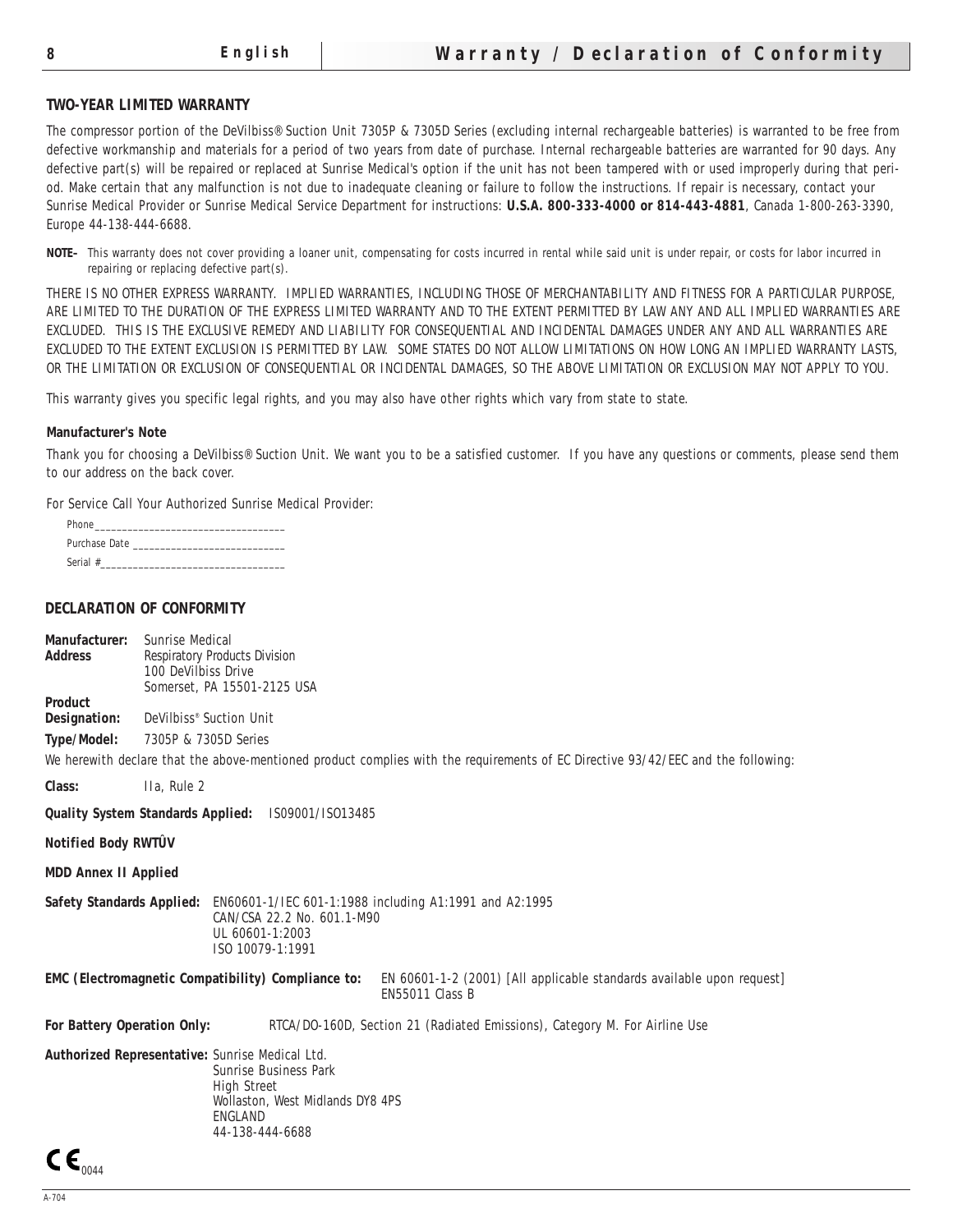#### **INDICE**

| Partes Importantes de su Unidad de Succión de la Serie 7305 de DeVilbiss®  10  |  |
|--------------------------------------------------------------------------------|--|
|                                                                                |  |
|                                                                                |  |
| Cómo Operar su Unidad de Succión de la Serie 7305 de DeVilbiss <sup>®</sup> 11 |  |
|                                                                                |  |
|                                                                                |  |
|                                                                                |  |
|                                                                                |  |
|                                                                                |  |
|                                                                                |  |
|                                                                                |  |

#### **SIMBOLOS IEC**

Atención, consulte la guía de instrucciones

Corriente alterna  $\overline{\phantom{a}}$ Corriente continua  $\begin{bmatrix} \boldsymbol{\hat{\pi}} \end{bmatrix}$  Equipo tipo BF  $\fbox{\begin{minipage}{4cm} \begin{equation}\label{eq:cond_1} \begin{pmatrix} \bullet \\ \bullet \end{pmatrix} \end{equation} } \begin{minipage}{0.5cm} \begin{equation}\label{eq:cond_1} \begin{pmatrix} \bullet \\ \bullet \end{pmatrix} \end{minip_1} \end{minipage} \vspace{-0.5cm}$ Compresor apagado ("Off") (bateria externa cargándose) Indicador de polaridad positiva central

Las gotas IPX2 que caen verticalmente no tendrán efectos dañinos cuando la caja se incline hasta un ángulo de 15° en cualquier lado con respecto a la vertical.

# **AVISOS DE PRECAUCION IMPORTANTES**

Cuando se usen aparatos eléctricos, especialmente cuando hay niños presentes, siempre se deben seguir precauciones básicas de seguridad. Lea todas las instrucciones antes de usar el aparato. La información importante se señala con estos términos:

**PELIGRO–** Información de seguridad urgente para situaciones peligrosas que ocasionarán lesiones serias o incluso la muerte.

**ADVERTENCIA–** Información de seguridad importante para situaciones peligrosas que podrían ocasionar lesiones serias.

**PRECAUCION–** Información para evitar el daño al aparato.

**NOTA–** Información a la que debe prestar atención especial.

# **LEA TODAS LAS INSTRUCCIONES ANTES DE USAR EL APARATO. GUARDE ESTAS INSTRUCCIONES A** PELIGRO

#### **Para reducir el riesgo de electrocución:**

- 1. No lo use cuando esté tomando un baño.
- 2. No coloque ni guarde el aparato donde se pueda caer o tirar en la bañera o en el lavabo.
- 3. No lo coloque ni lo tire al agua ni en otro líquido.
- 4. No trate de tomar el aparato una vez que ha caído al agua. Desenchúfelo inmediatamente.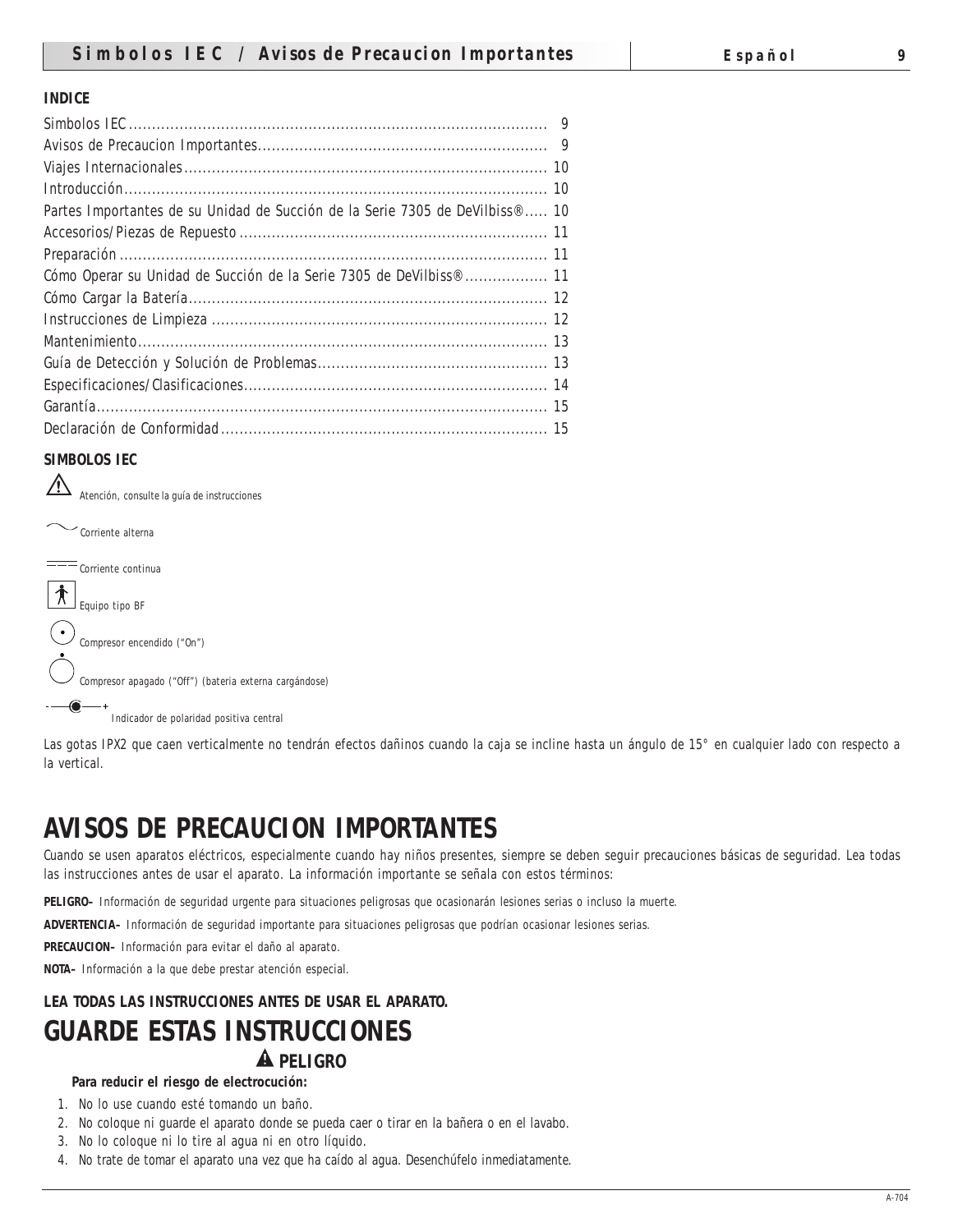# **A** ADVERTENCIA

#### **Para reducir el riesgo de quemaduras, electrocución, incendio y lesiones personales:**

- 1. Es necesario tener una supervisión cercana en todo momento cuando este aparato se utilice con niños o inválidos o en la cercanía de ellos.
- 2. Utilice este aparato sólo para el fin que se describe en esta guía.
- 3. Nunca opere este aparato si.
	- a. Tiene dañado el cordón o la clavija de enchufe.
	- b. No funciona apropiadamente.
	- c. Se ha caído o dañado.
	- d. Se ha caído al agua.
	- Retorne el aparato al centro de servicio autorizado Sunrise Medical para que lo examinen y reparen.
- 4. Mantenga el cordón lejos de las superficies calientes.
- 5. Nunca lo utilice cuando esté somnoliento o dormido.
- **NOTA–** El modelo de la serie 7305D no viene equipado de fábrica con una batería interna recargable; puede comprarse por separado y ser instalada por su proveedor de Sunrise Medical. Los modelos de las series 7305P vienen equipados de fábrica con una batería interna recargable y se aplica toda la información con respecto al funcionamiento de la batería que aparece en esta guía.

# **A PELIGRO**

**La unidad de succión de DeVilbiss es un aparato de succión de vacío diseñado para recolectar fluidos no inflamables en aplicaciones médicas solamente. El uso inapropiado durante las aplicaciones médicas puede causar lesiones o incluso la muerte. Para todas las aplicaciones médicas:** 

- 1. Toda succión debe hacerse en apego estricto a los procedimientos apropiados que han sido establecidos por una autoridad médica reconocida.
- 2. Algunos dispositivos o accesorios pueden no ser del tamaño del conducto provisto. Todos los dispositivos o accesorios deben revisarse antes de usar para asegurar que se ajustan bien.

#### **VIAJES INTERNACIONALES**

Los modelos de las series 7305P están equipados con suministro eléctrico de conmutador permitiendo el funcionamiento con cualquier voltaje CA (100-240 VCA, 50/60 Hz). Sin embargo debe usarse el cordón eléctrico apropiado para conectarse al tomacorriente adaptable de pared.

**NOTA–** Verifique la adaptabilidad del cordón eléctrico antes de usar.

#### **INTRODUCCION**

Su Unidad de Succión de DeVilbiss es un aparato de succión compacto médico que se ha diseñado para ofrecer una operación confiable y portátil. Debido a su pequeño tamaño, peso ligero y operación CC, la Unidad de Succión de DeVilbiss es ideal para permitir una succión en el hogar, en el transporte con un cordón opcional de CC, o si su modelo tiene una batería interna recargable, la unidad puede operarse donde sea. Dos opciones de botella de recolección le dan la elección entre un envase desechable estándar de 800 ml o un envase opcional de 1,200 ml reutilizable de larga duración. Al seguir los procedimientos recomendados de operación y mantenimiento descritos en esta guía de instrucciones maximizará la vida útil de este producto.

#### **PARTES IMPORTANTES DE SU UNIDAD DE SUCCIÓN DE LA SERIE 7305 DE DEVILBISS**

(Refiérase al diagrama)

|                    | (Reflerase al diagrama)                           |                                         |                                                                   |   |  |
|--------------------|---------------------------------------------------|-----------------------------------------|-------------------------------------------------------------------|---|--|
| <b>Descripción</b> |                                                   | Equipados en la fábrica en los modelos: |                                                                   |   |  |
|                    | 1 Filtro bacteriano (no estéril)                  | Todos los modelos                       |                                                                   |   |  |
|                    | 2 Tubo de conexión 4 pulgadas (10.16 cm)          |                                         | Todos los modelos -- Tubos de silicona de 8 mm de Diám.           |   |  |
| 3                  | Manómetro de vacío                                | Todos los modelos                       | Int. aprobados por la FDA. Use úni-                               |   |  |
|                    | 4 Conector del tubo                               | Todos los modelos                       | camente los tubos de conexión<br>especificados para el reemplazo. |   |  |
|                    | 5 Perilla del regulador de vacío                  | Todos los modelos                       |                                                                   |   |  |
|                    | 6 Entrada de corriente CC (al costado)            | Todos los modelos                       |                                                                   |   |  |
|                    | Interruptor de corriente                          | Todos los modelos                       |                                                                   |   |  |
| 8                  | Tubo para el paciente de 6 pies (183 cm)          |                                         | Todos los modelos -- Tubos de PVC de 63 mm de Diám.               |   |  |
| 9                  | Cartucho desechable de 800 cc con tapa            | Todos los modelos                       | Int. $x$ 1.8 m (0.25 pulg. $x$ 6 pies)                            |   |  |
|                    | (interruptor de flotación incorporado en la tapa) |                                         | aprobados por la FDA con<br>acoplamientos. Use únicamente los     | 8 |  |
|                    | 10 Conexión en codo a 90 grados                   | Todos los modelos                       | tubos de reemplazo especificados                                  |   |  |
|                    | Adaptador de conmutador (no se muestra)           | Todos los modelos                       | para el paciente.                                                 |   |  |
|                    | Batería interna recargable (no se muestra)        | Series 7305P                            |                                                                   |   |  |
|                    | Estuche portátil (no se muestra)                  | Series 7305P                            |                                                                   |   |  |
|                    |                                                   |                                         |                                                                   |   |  |

*10*

*5*

**NOTA–** Esta unidad cumple con las normas de compatibilidad electromagnética tal como se definen en la declaración de conformidad que se adjunta.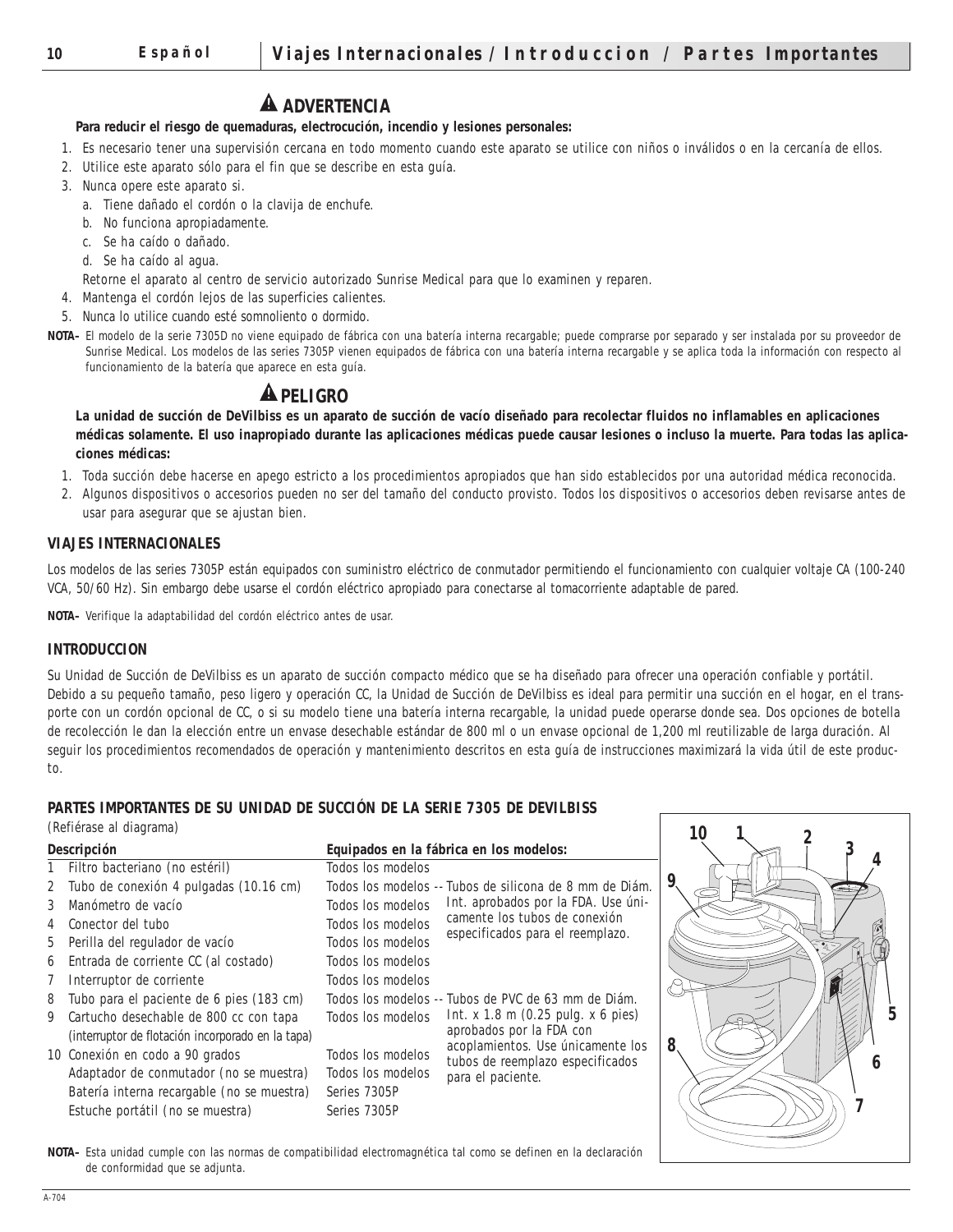Los artículos siguientes pueden comprarse por separado como accesorios o piezas de repuesto para su Unidad de Succión de la Serie 7305 de DeVilbiss:

| Número de Parte Description |                                                                                                                |
|-----------------------------|----------------------------------------------------------------------------------------------------------------|
| 6305D-611                   | Tubo de 6 pieds                                                                                                |
| 7304D-619                   | Cordón de corriente CC de 12V (paquete de 1)                                                                   |
| 7305D-601                   | Botella recolectora reutilizable de 1200 ml (paquete de 16)                                                    |
| 7305D-602                   | Botella recolectera de 800 ml (paquete de 48)                                                                  |
| 7305P-613                   | Adaptador/cargador de conmutador de CA a CC                                                                    |
| 7305P-614                   | Batería recargable de alta capacidad de 12V CC (paquete de 1)                                                  |
| 7305D-606                   | Estuche portátil                                                                                               |
| 7305D-607                   | Manómetro de repuesto                                                                                          |
| 7305D-608                   | Filtro bacteriano (no estéril) (paquete de 12)                                                                 |
| 7305P-610                   | Tablero de circuitos (de la serie 7305P y las unidades convertidas de baterías)                                |
| 7305D-610                   | Tablero de circuitos (de la serie 7305D)                                                                       |
| 7305P-620                   | Juego de conversión a batería de alta capacidad (batería, tablero de circuitos 7305P-610 y bandeja de batería) |
| 7304D-636                   | Montaje para pruebas de manómetro de vacío.                                                                    |
| 099HD-614                   | Cable de grado hospital (120 VAC)                                                                              |
| 7305D-603                   | Empaque de Botella recolectora de 800ml, Filtro, Codo, y Tubo                                                  |
| 7305D-604                   | Empaque de Botella de 1200ml                                                                                   |
| 6710D-609                   | Cordón eléctrico para EE.UU.                                                                                   |
| 7305P-631                   | Cordón eléctrico para Europa Continental                                                                       |

#### **PREPARACIÓN**

- 1. Conecte cualquier extremo del tubo de 4 pulgadas (10.16 cm) a la conector del tubo y después conecte el otro extremo al filtro bacteriano. Asegúrese que el lado claro del filtro bacteriano apunte hacia el codo y la botella cuando lo instale / reinstale. No invierta la dirección del filtro.
- 2. El filtro para bacterias debe entonces ser conectado a la conexión de codo a 90 grados y la conexión de codo a 90 grados deberá entonces ser conectada al tope de la tapa del recipiente donde dice <Vacuum> (vacío).
- 3. El tubo para el paciente de 6 pies. (183 cm) deberá ser conectado en la salida del tope de la tapa que dice <Patient> (paciente).
- 4. Por favor asegúrese que todas las conexiones estén aseguradas y sin fugas antes de utilizarlo.
- 5. Verifique que la unidad se encuentre al nivel deseado de succión antes de empezar a succionar al paciente.

#### **COMO OPERAR SU UNIDAD DE SUCCIÓN DE LA SERIE 7305 DE DEVILBISS**

Antes de conectar la unidad al adaptador o al cordón de 12V CC, asegúrese que el interruptor de corriente ubicado a un costado de la unidad esté en la posición "Off". Elija la fuente de corriente deseada.

#### **EXPLICACIONES DE LAS LUCES LED:**

- **L1 Verde–** Se ilumina cuando se suministra la corriente externa a la unidad de una fuente de corriente CA o de un cordón CC.
- **L2 Amarilla–** La batería se está cargando. La luz se apagará cuando la batería esté completamente cargada.

**L3 - Roja–** Batería baja. Busque otra fuente de corriente y cargue la batería lo más pronto posible cuando la luz permanezca encendida de manera continua.

**OPERACION CA–** Enchufe el conector pequeño del adaptador CA en la entrada de corriente CC ubicada a un costado de la unidad. Enchufe el extremo de CA a una fuente de corriente de un tomacorriente conectado a tierra.

**NOTA**– El sistema eléctrico podría calentarse al tacto durante la carga o funcionamiento de la unidad. Esto es normal.

**OPERACION CON 12V CC–** (como los receptáculos de encendedor de automóvil). Enchufe el conector pequeño del cordón de corriente CC en la entrada de corriente CC a un costado de la unidad. Enchufe el conector grande al receptáculo de corriente de 12V CC del automóvil.

**OPERACION CON BATERIA–** Verifique que su unidad tenga una batería interna recargable; viene instalada de fábrica en los modelos de las series 7305P o instalada por el proveedor en los modelos de la serie 7305D (instalación opcional). Para asegurar la operación apropiada de la batería interna, cargue completamente la batería de 10 a 17 horas como se explica en la sección de Cómo Cargar la Batería. Para operar la unidad con una batería interna recargable, asegúrese que no esté conectada ninguna fuente de corriente externa a la entrada de corriente CC a un costado de la unidad.

Una vez que se elige la fuente de corriente, simplemente encienda la unidad poniendo el interruptor de corriente ubicado a un costado de la unidad en "On". La luz indicadora de corriente (que está en la parte superior de la unidad) indicará la fuente de corriente que se está usando al estar encendida continuamente cuando esté conectada a la fuente externa.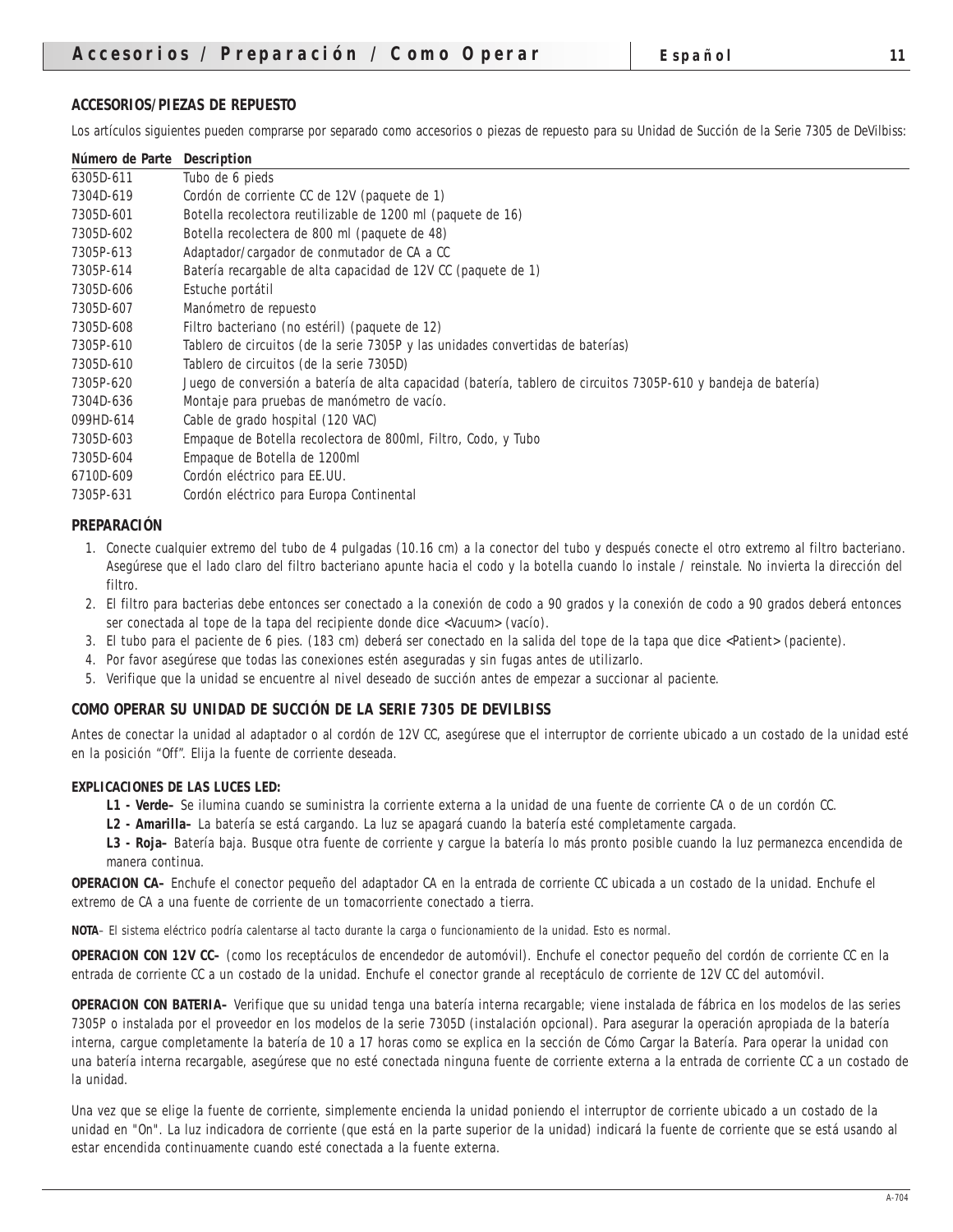# **A** ADVERTENCIA

**Si la unidad no recibe una fuente de corriente externa o si la batería no se recarga inmediatamente, la luz indicadora de batería baja permanecerá encendida y el funcionamiento de la unidad se reducirá rápidamente. Cambie a otra fuente de corriente inmediatamente para evitar que se interrumpa el proceso de succión.**

Ajuste el nivel de vacío de 80 a 550 mm Hg girando la perilla reguladora de vacío ubicada a un costado de la unidad (en sentido de las manecillas del reloj para aumentar el vacío y en sentido contrario de las manecillas del reloj para disminuir el vacío). El nivel deseado de vacío puede fijarse usando el manómetro ubicado en la parte superior de la unidad cerca del mango. Para leer precisamente el manómetro, bloquee el extremo de la manguera del paciente o tapa de la botella recolectora y deje que el manómetro alcance una lectura de vacío estable.

**NOTA–** El manómetro sólo se usa como referencia. Si la unidad sufre una caída severa, se debe verificar la precisión del manómetro.

La succión en el paciente se detiene automáticamente cuando el nivel del líquido alcanza el apagador del flotador ubicado en el lado inferior de la tapa de la botella recolectora.

**NOTA–** Cuando vaya a transportar la unidad gire por completo la perilla del regulador de vacío en sentido de las manecillas del reloj por si la unidad se cae.

**PRECAUCION– Cuando se activa el apagador del flotador automático, debe vaciarse el contenido de la botella recolectora. Una succión adicional podría hacer daño a la bomba de vacío.**

**PRECAUCION– Si se aspirara el fluido de regreso en la unidad sería necesario que el proveedor del equipo le diera servicio ya que la bomba podría dañarse.** 

#### **COMO CARGAR LA BATERIA**

En los modelos de las series 7305P, las unidades vienen equipadas con una batería recargable instalada en la fábrica. La unidad tendrá una luz para indicar si la batería está baja y si se está cargando.

En el modelos de la serie 7305D, las unidades no vienen equipadas de fábrica con una batería recargable; consulte con su proveedor de equipo para determinar si su unidad se ha equipado con una batería recargable.

Una vez que haya determinado si su unidad está equipada con una batería interna recargable, conecte la unidad a una fuente de corriente CA apropiadao a una fuente de corriente CD usando un adaptador CA o cable eléctrico CD. La luz verde de corriente externa se encenderá. El indicador amarillo de carga se encenderá cuando la batería se esté cargando. Verifique que este indicador se enciende cuando comience a cargarse. Cuando la carga sea casi completa, la luz amarilla destellará intermitentemente durante varios minutos. Esto es normal.

**NOTA–** Una batería descargada requerirá de 10 a 17 horas (dependiendo del grado de descarga) de carga par alcanzar una capacidad completa.

- **NOTA–** No conecte la fuente de corriente CA a un tomacorriente controlado por un interruptor para asegurar que la corriente se suministra a la unidad en todo momento.
- **NOTA–** No conecte el cable eléctrico CD a un tomacorriente que no tenga corriente todo el tiempo.
- **NOTA–** Una batería completamente cargada, en el modelo de la serie 7305P proporcionará aproximadamente 60 minutos de operación continua al nivel de vacío cero (sin flujo).
- **NOTA–** Si la unidad no se usa por períodos extendidos, deberá recargarse la batería cada 6 meses como mínimo.
- **PRECAUCION– El descargar la batería por completo acortará la vida de la misma. No opere la unidad más de pocos minutos si la luz indicadora de batería baja está encendida. Recargue la batería tan pronto como sea posible.**
- **NOTA–** Cuando cargue la batería, la luz indicadora de cargado de batería permanecerá encendida. Si su unidad no mantiene una carga, por favor asegúrese que el modelo que está usando tenga una batería instalada antes de regresarla a su proveedor autorizado de Sunrise Medical o a Sunrise Medical. Verifique que la luz de cargado se enciende cuando aplica corriente externa con el interruptor en posición "Off".
- **NOTA–** Las unidades equipadas con una batería interna recargable contienen una batería de plomo ácido sellada que se debe reciclar.

#### **INSTRUCCIONES DE LIMPIEZA**

#### **Botella Recolectora:**

- 1. Apague la unidad por medio del interruptor de corriente y deje que el vacío disminuya. Desconecte la fuente de corriente del receptáculo de entrada CC de la unidad.
- 2. Con la botella recolectora aún en el soporte, quite la tapa. La botella puede ahora quitarse del soporte para vaciarse.

**NOTA–** La botella recolectora debe vaciarse y limpiarse después de cada uso. El recipiente recolector desechable de 800 ml y la tapa son para uso de un solo paciente.

3. Los recipientes recolectores y las tapas se deben lavar bien después de cada uso, con alguno de los siguientes métodos:

#### **Todos los Botellas:**

●Lave con una solución de agua caliente y detergente lavaplatos y enjuague con agua limpia y caliente del grifo. Luego lave con una solución de una parte de vinagre y tres partes de agua caliente. Enjuague con agua caliente del grifo y deje secar al aire.

#### **Sólo las Botellas 1200 ml reutilizable:**

●Lave con una solución de agua caliente y detergente lavaplatos y enjuague con agua limpia y caliente del grifo. Luego lave con alcohol y deje secar al aire. ●Lave con una solución de agua caliente y detergente lavaplatos y enjuague con agua limpia y caliente del grifo. Luego, lave con un desinfectante (germicida-bacteriano) comercial, siga cuidadosamente las instrucciones y las proporciones de disoluciónrecomendadas por el fabricante del desinfectante.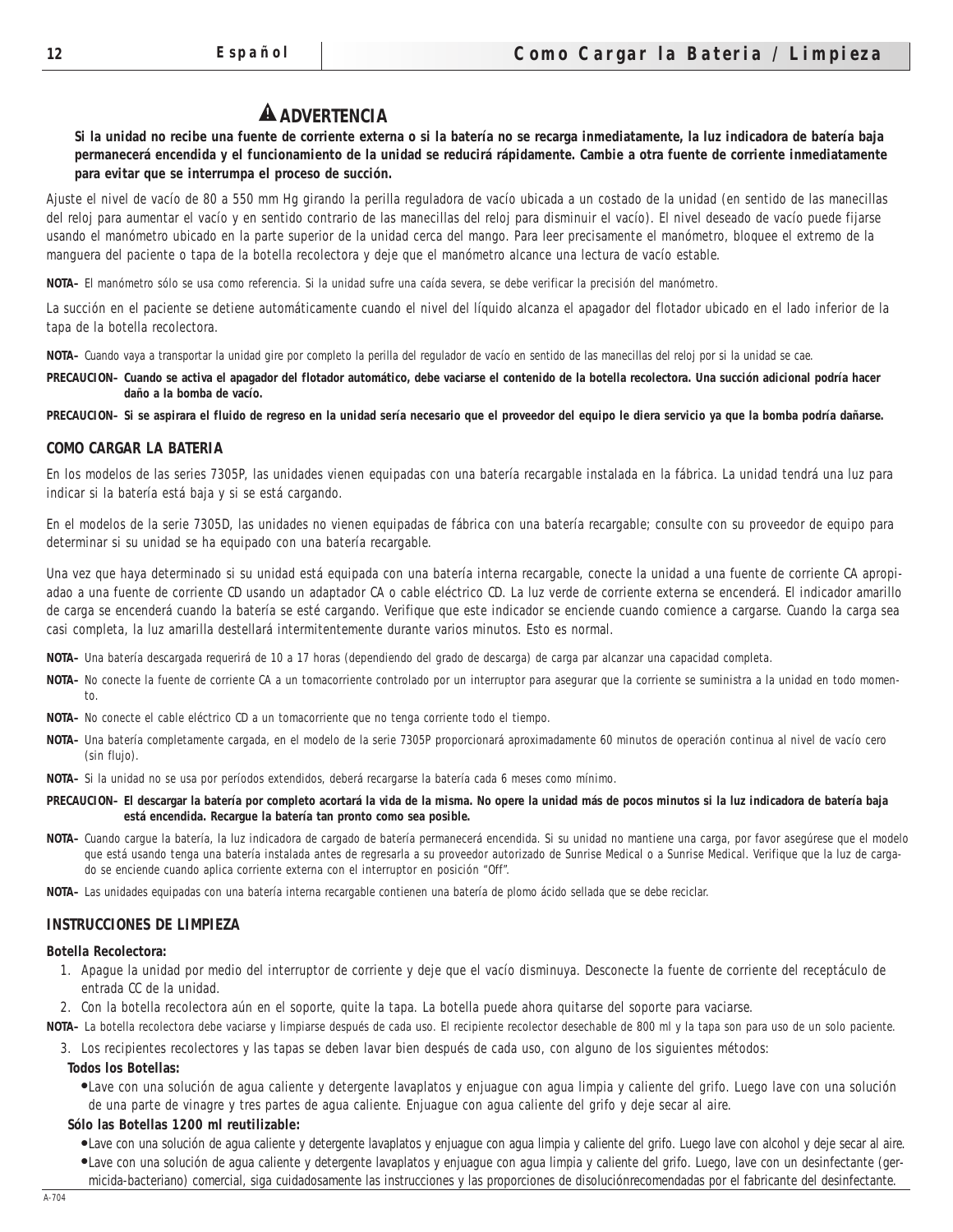●Lave cuidadosamente el envase de 1,200 ml para autoclave, el conjunto de la tapa, la junta, la arandela de cierre, la guía de flotación y el flotador con jabón suave. Enjuague con agua limpia y seque completamente. Coloque las piezas en el autoclave de la manera siguiente, asegurándose de que no estén en contacto entre sí:

- El envase con la abertura hacia abajo.
- El flotador y la guía de flotación verticales con los extremos grandes hacia abajo.
- La junta y la arandela de cierre pueden colocarse en una bolsa de fuelle antes de colocar en la autoclave.
- Desinfecte en la autoclave durante un ciclo de 3 a 5 minutos a 132º C (270º F).

En lugar de esterilizar en autoclave, las piezas anteriores pueden sumergirse en una solución activada de dialdehído.

#### **Unidad de Succión:**

- 1. Con el interruptor de corriente en la posición "Off", desconecte la Unidad de Succión de DeVilbiss de fuentes de corriente externas.
- 2. Limpie la caja con un paño limpio y un desinfectante (germicida-bacteriano) comercial.

#### **PRECAUCION– No sumerja en agua ya que esto dañaría la bomba de vacío.**

#### **Conductos:**

- 1. Desconecte el conducto de la unidad.
- 2. Se debe enjuagar bien el conducto después de cada uso haciéndole pasar agua caliente del grifo seguido de una solución de una parte de vinagre con tres partes de agua caliente.
- 3. Enjuague con agua caliente del grifo y deje secar al aire.
- 4. Mantenga la superficie exterior del conducto limpia usando un paño limpio y humedecido.

#### **Estuche Portátil:**

1. Limpie el estuche portátil con un paño limpio humedecido con detergente y / o desinfectante.

#### **MANTENIMIENTO**

Antes de cada uso revise que el conducto de succión y la botella recolectora no tengan fugas, cuarteaduras, etc.

#### **A PELIGRO**

**Riesgo de descargas eléctricas. No trate de abrir ni quitar la cubierta, no tiene componentes que requieran servicio por parte del**

**usuario. Si se requiere servicio, regrese la unidad a un proveedor calificado Sunrise Medical o a un centro de servicio autorizado. El abrir o alterar la unidad invalidará la garantía.**

#### **Como Cambiar el Filtro:**

- 1. Cambie el filtro bacteriano si ocurre desbordamiento o cada dos meses, lo que ocurra primero.
- 2. Quite el filtro desconectándolo del ensamblaje de la unidad de succión y la tapa.
- 3. Coloque un filtro bacteriano (no estéril) limpio de DeVilbiss (7305D-608, paquete de 12) y vuelva a colocar la unidad de succión y la tapa. Puede comprar filtros adicionales de su proveedor autorizado de Sunrise Medical.
- **NOTA–** No sustituya con ningún otro material este filtro bacteriano. La sustitución puede hacer que la unidad se contamine o funcione deficientemente; utilice únicamente los filtros DeVilbiss®.

#### **GUÍA DE DETECCIÓN Y SOLUCIÓN DE PROBLEMAS**

**NOTA–** Su Unidad de Succión de DeVilbiss no tiene componentes que requieran servicio por parte del usuario. Si cree que su unidad no está funcionando apropiadamente, ANTES DE REGRESARLA AL PROVEEDOR DEL EQUIPO MEDICO PARA EL HOGAR DONDE LA COMPRO O A SUNRISE MEDICAL, por favor sírvase tomar un momento para revisar estas posibles causas:

| <b>Problema</b>                                                                                                                          | <b>Acción</b>                                                                                                                                                                                                                                                                                                                   |
|------------------------------------------------------------------------------------------------------------------------------------------|---------------------------------------------------------------------------------------------------------------------------------------------------------------------------------------------------------------------------------------------------------------------------------------------------------------------------------|
| La unidad no se enciende.<br>(el indicador verde de corriente externa debe<br>encenderse cuando se aplica la corriente.)                 | 1. Revise las fuentes de corriente y las conexiones.<br>2. Asegúrese que el tomacorriente de pared tiene corriente conectando una lámpara.<br>3. Si está funcionando por medio de una batería interna, asegúrese que su unidad la tiene instalada.<br>4. Si la batería está instalada, revise que esté completamente cargada.   |
| La bomba funciona, pero no hace vacío.                                                                                                   | 1. Revise que todos los conductos estén conectados apropiadamente.<br>2. Revise que las conexiones de los conductos no tengan fugas ni estén dobladas.<br>3. Asegúrese que el apagador del flotador no esté activado.<br>4. Revise que el ensamblaje de la botella no tenga fugas ni cuarteaduras.                              |
| Vacío bajo.                                                                                                                              | 1. Utilice la perilla de ajuste de vacío para aumentar el nivel de vacío.<br>2. Revise que el sistema no tenga fugas.<br>3. Oprima la perilla de ajuste de vacío y luego suéltela.                                                                                                                                              |
| La batería no almacena carga. (debe encender-<br>se el indicador de cargado si la batería está<br>conectada durante el modo de cargado.) | 1. Asegúrese que la unidad esté equipada con una batería interna preguntándole a su proveedor de<br>equipo Sunrise Medical.<br>2. Verifique que se encienda la luz de cargado.<br>3. Revise las conexiones eléctricas durante el cargado.<br>4. Asegúrese que el tomacorriente de pared tiene corriente conectando una lámpara. |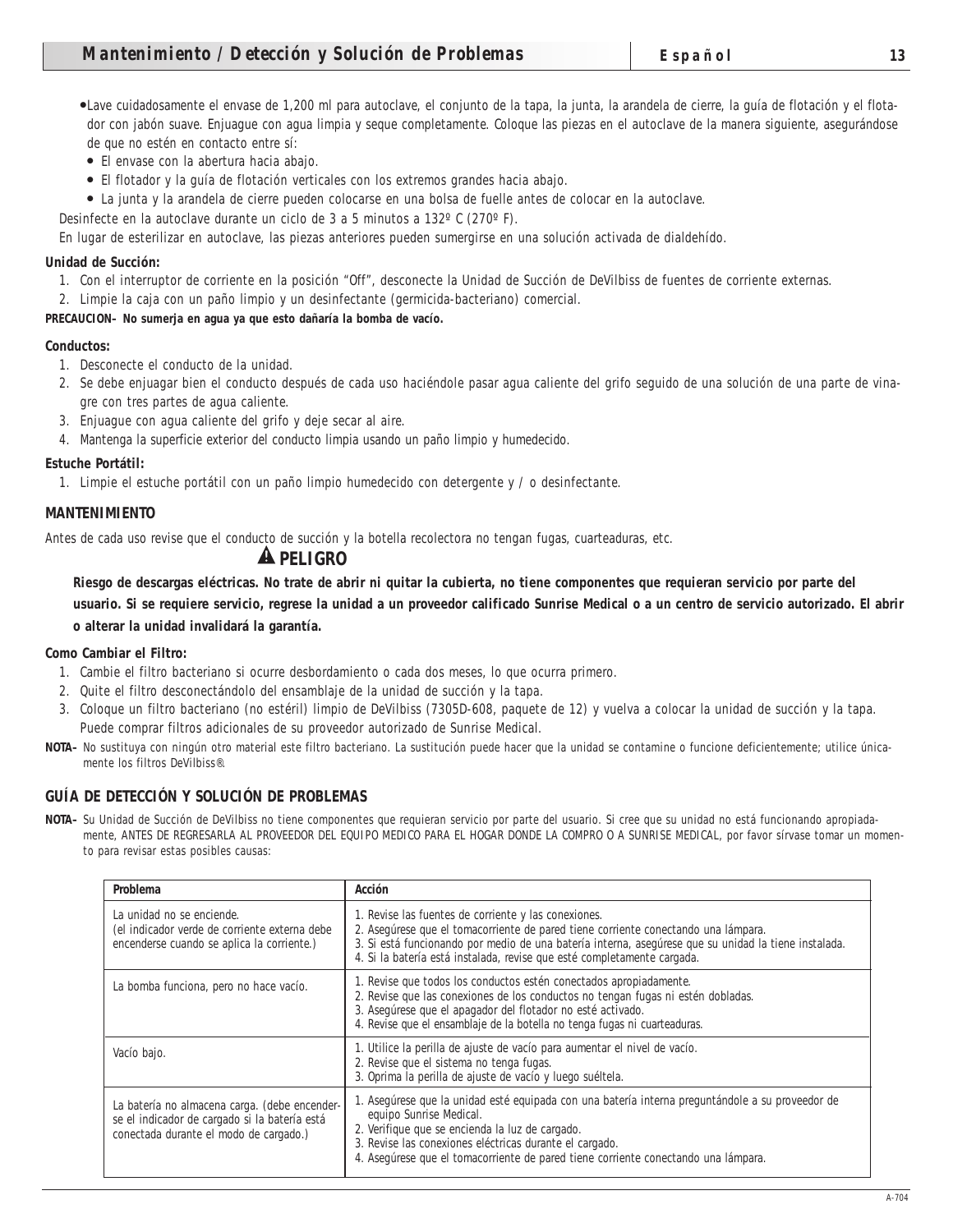#### **ESPECIFICACIONES/CLASIFICACIONES**

| Tamaño                                                                                                          | $H x A x P pulg.$ (cm)                                                                                                                    |
|-----------------------------------------------------------------------------------------------------------------|-------------------------------------------------------------------------------------------------------------------------------------------|
|                                                                                                                 |                                                                                                                                           |
| <b>Peso</b>                                                                                                     | $\mathbf{lb.}$ (kg)                                                                                                                       |
|                                                                                                                 |                                                                                                                                           |
|                                                                                                                 |                                                                                                                                           |
|                                                                                                                 |                                                                                                                                           |
| <b>Batería Recargable Interna</b>                                                                               |                                                                                                                                           |
|                                                                                                                 |                                                                                                                                           |
| Rango de Vacío                                                                                                  |                                                                                                                                           |
|                                                                                                                 |                                                                                                                                           |
|                                                                                                                 |                                                                                                                                           |
| Capacidad de Colección de Botella                                                                               |                                                                                                                                           |
|                                                                                                                 |                                                                                                                                           |
|                                                                                                                 |                                                                                                                                           |
| <b>Condiciones Ambientales</b>                                                                                  |                                                                                                                                           |
| Rango de Temperatura de Operación 32°F (0°C) - 104°F (40°C)                                                     |                                                                                                                                           |
| Humedad Relativa de Operación 0-95%                                                                             |                                                                                                                                           |
|                                                                                                                 |                                                                                                                                           |
| Rango de Temperatura de Almacenamiento y Transporte -40°F (-40°C) - 158°F (70°C)                                |                                                                                                                                           |
| Humedad Relativa de Almacenamiento y Transporte  0-95%                                                          |                                                                                                                                           |
| Presión Atmosférica de Almacenamiento y Transporte 7.3 Psi (50 kPA) - 15.4 Psi (106 kPA)                        |                                                                                                                                           |
| Garantía                                                                                                        |                                                                                                                                           |
|                                                                                                                 |                                                                                                                                           |
|                                                                                                                 |                                                                                                                                           |
| <b>Aprobaciones</b>                                                                                             |                                                                                                                                           |
|                                                                                                                 |                                                                                                                                           |
|                                                                                                                 |                                                                                                                                           |
|                                                                                                                 | Sólo para operación con batería                                                                                                           |
|                                                                                                                 | Uso de tubería de aire                                                                                                                    |
| Clasificación del Equipo                                                                                        |                                                                                                                                           |
| Con respecto a la protección contra descargas eléctricas Clase I y con corriente interna                        |                                                                                                                                           |
| Grado de protección contra descargas eléctricas Equipo Tipo BF                                                  |                                                                                                                                           |
|                                                                                                                 |                                                                                                                                           |
|                                                                                                                 | Modo de Operación Operación Intermitente: 30 minutos encendida, 30 minutos apagada                                                        |
| El equipo no es adecuado para usarse en presencia de mezclas de anestésicos inflamables y aire u óxido nitrosos |                                                                                                                                           |
| <b>Clasificación ISO</b>                                                                                        |                                                                                                                                           |
|                                                                                                                 | Sólo para la Serie 7305P - Equipo médico de succión eléctrico es para uso en el sitio y transporte en conformidad con ISO 100179-1 : 1991 |

Alto Flujo / Alto Vacío

Series 7305D - El equipo médico de succión eléctrico no es para uso en transporte en conformidad con ISO 100179-1 : 1991

Sunrise Medical suministrar los diagramas de circuitos, listas de partes, etc., cuando se los soliciten.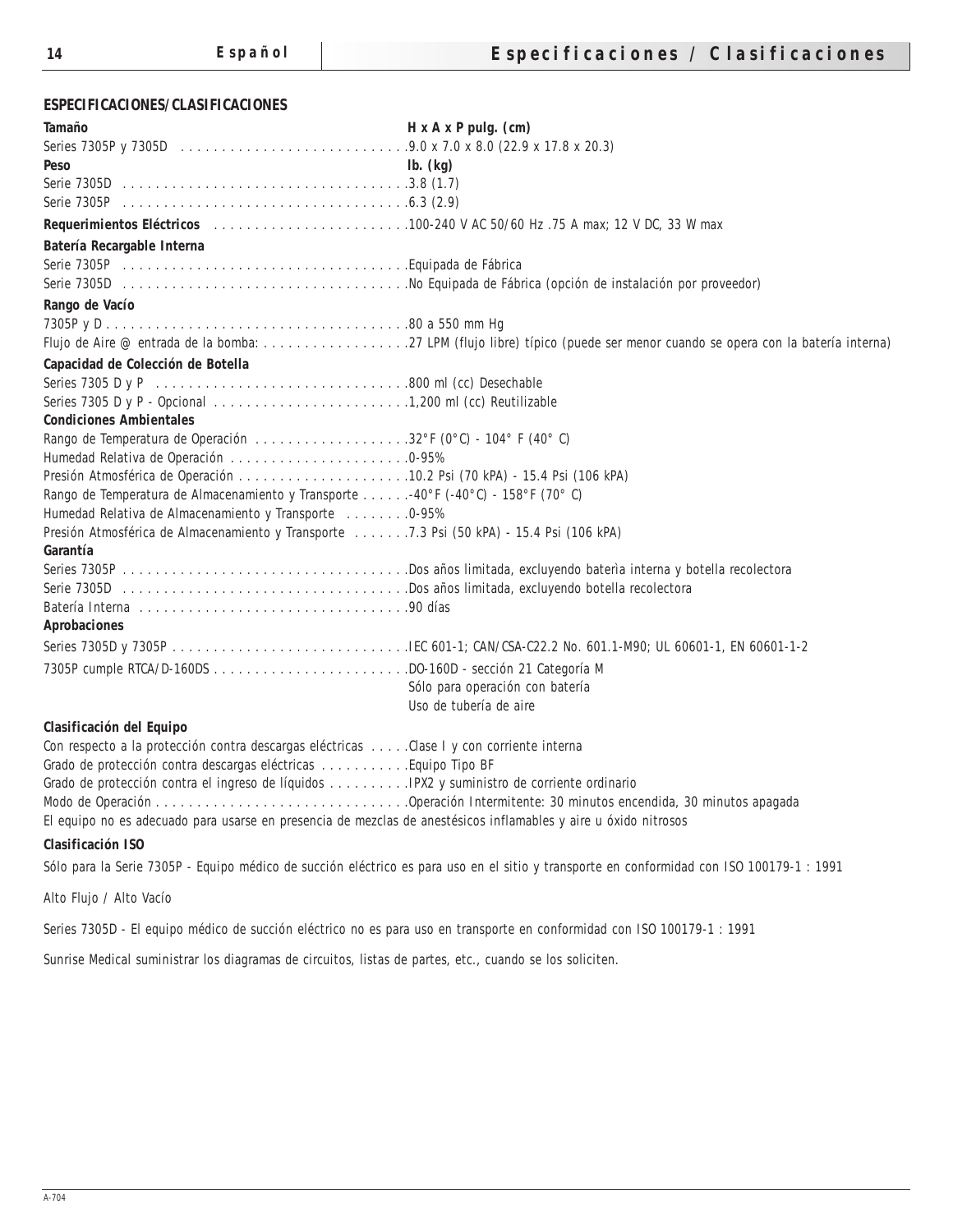#### **GARANTÍA LIMITADA DE DOS AÑOS**

La parte del compresor de los modelos de las Series 7305P y 7305D de la Unidad de Succión de DeVilbiss® (con excepción de las baterías internas recargables) está garantizada contra cualquier defecto de mano de obra y de material por un periodo de dos años a partir de la fecha de compra. Las baterías internas recargables están garantizadas por 90 días. Cualquier parte(s) defectuosa(s) será(n) reparada(s) o sustituida(s) a criterio de Sunrise Medical si la unidad no ha sido alterada ni manipulada indebidamente en ese periodo de tiempo. Cerciórese que cualquier funcionamiento defectuoso no sea el resultado de una limpieza inadecuada ni se deba a una deficiencia en el seguimiento de las instrucciones. Si la reparación es necesaria, contacte a un Proveedor Autorizado de Sunrise Medical o al Departamento de Servicio de Sunrise Medical: **EE.UU. 800-333-4000**, Canadá 1-800-263-3390, Europa 44-138-444- 6688.

**NOTA–** Esta garantía no cubre el préstamo de una unidad, la compensación por los costos de renta mientras la unidad esté en reparación ni los costos de mano de obra en los que se incurra para reparar o sustituir la(s) parte(s) defectuosa(s).

NO HAY OTRA GARANTIA EXPRESA. LAS GARANTIAS IMPLICITAS, INCLUYENDO AQUELLAS DE COMERCIABILIDAD Y AJUSTE PARA UN PROPOSITO PARTICULAR ESTAN LIMITADAS A LA DURACION DE LA GARANTIA LIMITADA EXPRESA Y EN LA MEDIDA QUE LA LEY LO PERMITA SE EXCLUYEN CUALQUIERA Y TODAS LAS GARANTIAS IMPLICITAS. ESTA ES LA SOLUCION Y RESPONSABILIDAD EXCLUSIVAS PARA DAÑOS CONSECUENTES O INCIDENTALES BAJO CUALQUIERA Y TODAS LAS GARANTIAS QUE SE EXCLUYEN EN LA MEDIDA QUE LA EXCLUSION SEA PERMITIDA POR LA LEY. ALGUNOS ESTADOS NO PERMITEN LIMITACIONES EN LA DURACION DE LA GARANTIA IMPLICITA O EN LA LIMITACION O EXCLUSION DE DAÑOS CONSECUENTES O INCIDENTALES, DE TAL FORMA QUE LA LIMITACION O EXCLUSION ARRIBA MENCIONADA PUEDE NO APLICARSE A UD.

Esta garantía le proporciona derechos legales específicos, y puede tener otros que varían de estado a estado.

#### **Nota Del Fabricante**

Le agradecemos su preferencia por la Unidad de Succión de DeVilbiss®. Deseamos que quede satisfecho. Si tiene alguna pregunta o comentario que hacernos, por favor sírvase enviarlos a nuestra dirección que aparece al reverso.

Para solicitar Servicio, Llame a su Proveedor Autorizado de Sunrise Medical:

| Teléfono        |  |
|-----------------|--|
| Fecha de compra |  |
| No. de serie    |  |

#### **DECLARACION DE CONFORMIDAD**

| <b>Fabricante:</b>           | <b>Sunrise Medical</b>                                                                                                                                 |  |
|------------------------------|--------------------------------------------------------------------------------------------------------------------------------------------------------|--|
| Dirección:                   | <b>Respiratory Products Division</b>                                                                                                                   |  |
|                              | 100 DeVilbiss Drive<br>Somerset, PA 15501 EE.UU.                                                                                                       |  |
|                              |                                                                                                                                                        |  |
|                              | Designación de Producto: Unidad de Succión de DeVilbiss®                                                                                               |  |
| Tipo, Modelo:                | Series 7305P y 7305D                                                                                                                                   |  |
|                              | Nosotros por este medio declaramos que el producto arriba mencionado cumple con los requerimientos de la Directiva de EC 93/42/EEC y con lo siguiente: |  |
| Clase:                       | IIa. Norma 2                                                                                                                                           |  |
|                              | Normas de Calidad del Sistema Aplicadas:<br>IS09001/IS013485                                                                                           |  |
| Corporación RWTÜV Notificada |                                                                                                                                                        |  |
| Anexo MDD II Aplicado        |                                                                                                                                                        |  |
|                              | <b>Normas de Seguridad Aplicadas:</b><br>EN60601-1/IEC 601-1:1988 incluido A1:1991 y A2:1995                                                           |  |
|                              | CAN/CSA 22.2 No. 601.1-M90                                                                                                                             |  |
|                              | UL 60601-1:2003                                                                                                                                        |  |
|                              | ISO 10079-1:1991                                                                                                                                       |  |
|                              | Cumplimiento de EMC (Compatibilidad Electromagnética) con: EN60601-1-2 (2001) [Todas las normas vigentes se encuentran a su disposición.]              |  |
|                              | EN55011 Clase B                                                                                                                                        |  |
|                              | Sólo para Operación con Batería:<br>RTCA/DO-160D, Sección 21 (Emisiones radiadas), Categoría M. para uso en aerolínea.                                 |  |
|                              | Representante autorizado: Sunrise Medical Ltd<br>Sunrise Business Park<br><b>High Street</b><br>Wollaston, West Midlands DY8 4PS<br>INGLATERRA         |  |
| $\epsilon$                   | 44-138-444-6688                                                                                                                                        |  |
|                              |                                                                                                                                                        |  |

 $C_{0044}$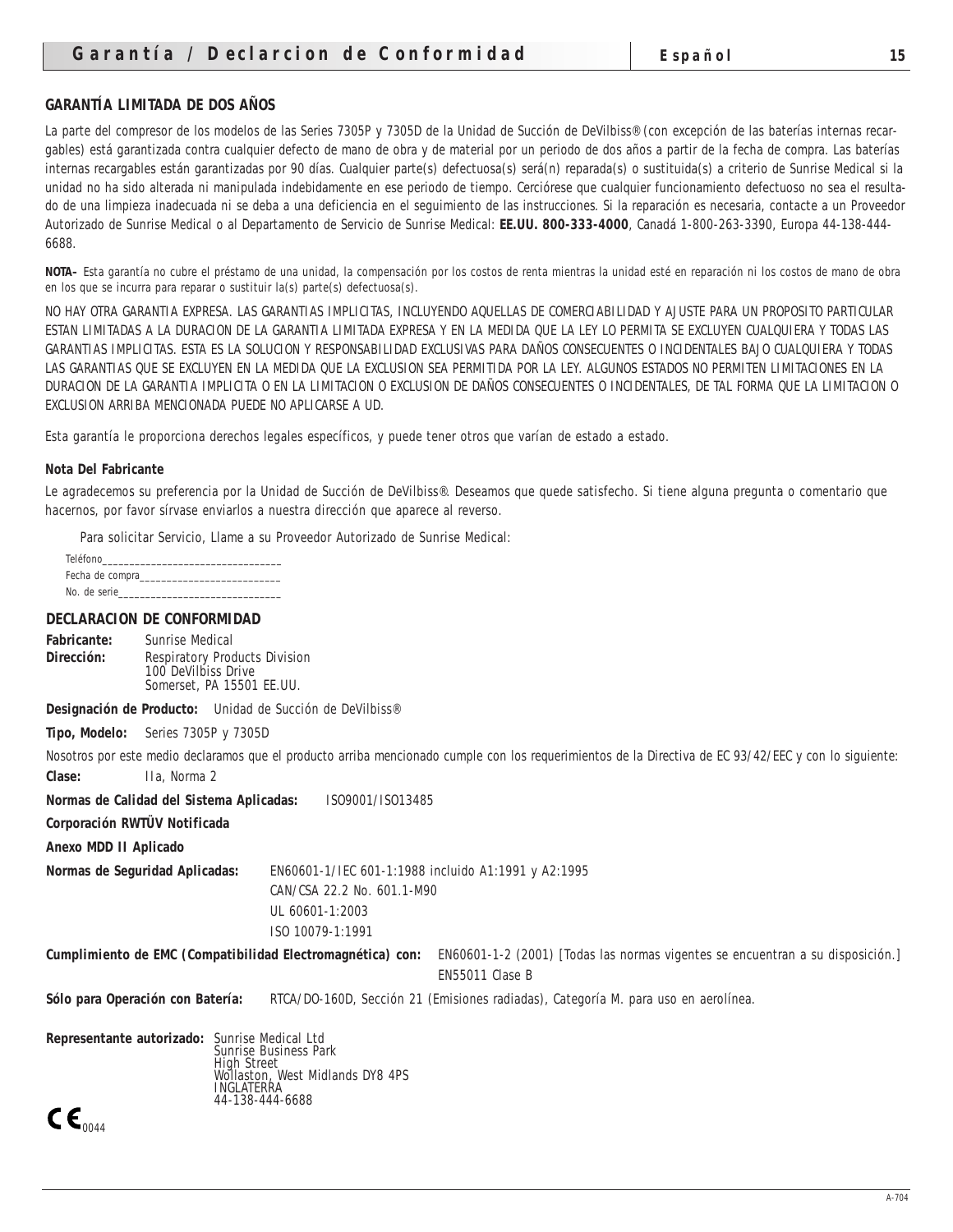#### **TABLE DES MATIÈRES**

| Pièces Importantes de l'Unité d'Aspiration Série 7305 DeVilbiss® 17 |  |
|---------------------------------------------------------------------|--|
|                                                                     |  |
|                                                                     |  |
| Mode d'Emploi de l'Unité d'Aspiration Série 7305 DeVilbiss®  18     |  |
|                                                                     |  |
|                                                                     |  |
|                                                                     |  |
|                                                                     |  |
|                                                                     |  |
|                                                                     |  |
|                                                                     |  |
|                                                                     |  |

## **SYMBOLES CEI**

 $\sqrt{2}$ Attention, consulter le guide d'instructions

Courant alternatif

 $\overline{\phantom{a}---}$ Courant continu

 $\left| \bigwedge^{\bullet} \right|$  Partie appliquée de type BF

 $\bigodot$  "Marche" du compresseur

"Arrêt" du compresseur (Chargement de la batterie)

Voyant de polarité positive de centre

IPX2 Les gouttes tombant verticalement n'auront pas d'effets nuisibles lorsque l'enceinte est inclinée à un angle de 15° d'un côté ou de l'autre de la verticale.

# **CONSIGNES DE SECURITE IMPORTANTES**

Lors de l'utilisation d'appareils électriques, plus particulièrement en présence d'enfants, il faut impérativement suivre des consignes de sécurité fondamentales. Lire les instructions dans leur intégralité avant toute utilisation. Les informations importantes sont soulignées de la façon suivante:

**DANGER– Information de sécurité urgente concernant les risques qui entraînent de graves blessures corporelles voire la mort.**

**AVERTISSEMENT– Importante information de sécurité concernant les risques qui risquent d'entraîner de graves blessures corporelles.**

**ATTENTION– Information visant à éviter d'endommager le produit.**

**REMARQUE–** Information à laquelle il faut prêter une attention particulière.

## **LIRE LES INSTRUCTIONS DANS LEUR INTEGRALITE AVANT TOUTE UTILISATION.**

# **CONSERVER CES INSTRUCTIONS A** DANGER

#### **Pour diminuer tout risque d'électrocution :**

- 1. Ne pas utiliser ce produit en prenant un bain.
- 2. Ne pas placer ni entreposer ce produit dans un endroit où il pourrait tomber dans une baignoire ou un lavabo.
- 3. Ne pas placer ni faire tomber dans l'eau ou tout autre liquide.
- 4. Ne pas toucher un produit qui serait tombé dans l'eau. Débrancher immédiatement.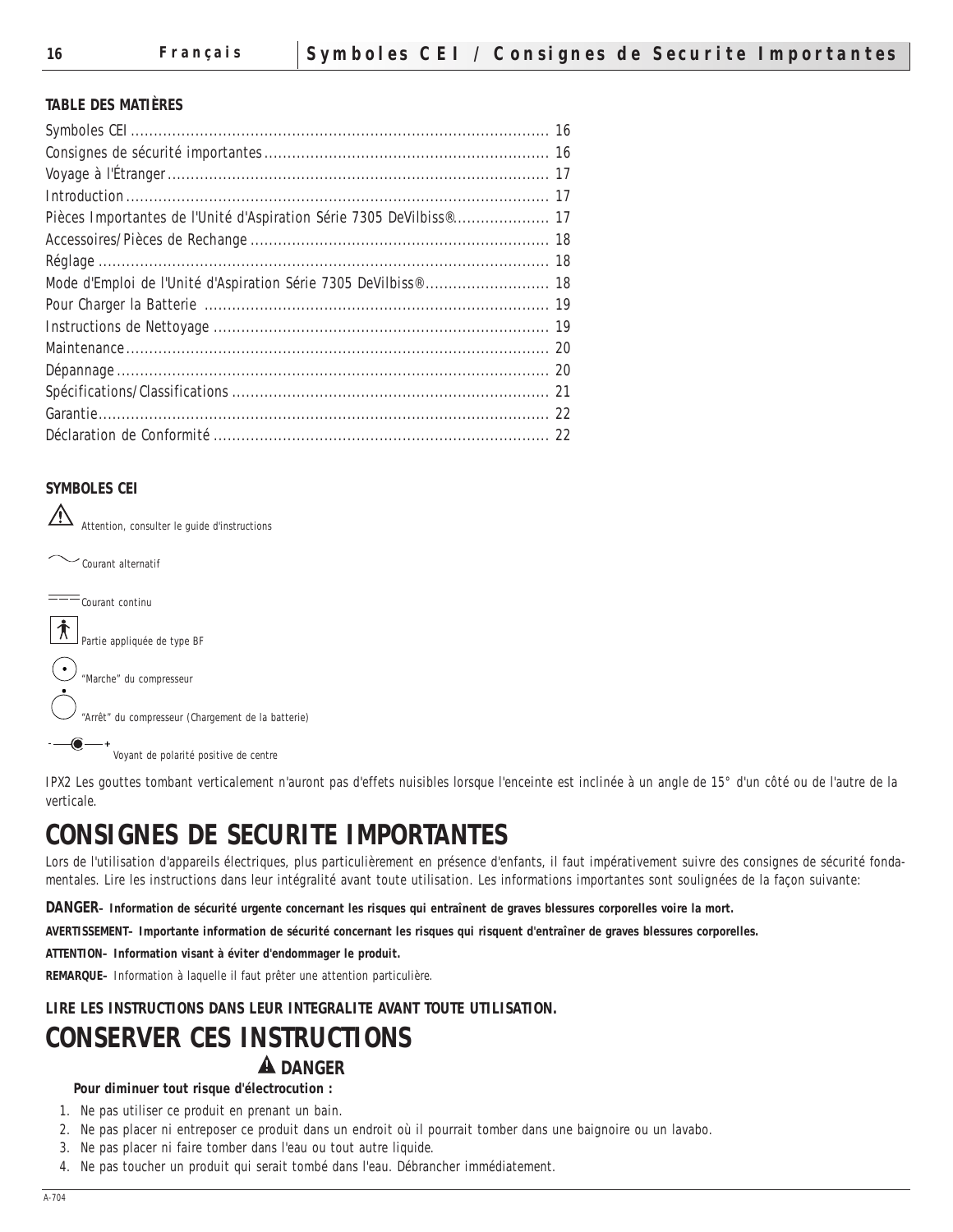# **A** AVERTISSEMENT

#### **Pour diminuer tout risque de brûlures, d'électrocution, d'incendie ou de blessures corporelles :**

- 1. Surveiller de près lorsque ce produit est utilisé par ou sur des enfants ou des invalides ou à leur proximité.
- 2. Utiliser ce produit uniquement comme prévu comme il l'est indiqué dans ce guide.
- 3. Ne jamais faire fonctionner ce produit dans les situations suivantes:
	- a. Le cordon d'alimentation ou la fiche est endommagé(e).
	- b. Il ne fonctionne pas correctement.
	- c. On a fait tomber le produit ou celui-ci est endommagé.
	- d. Ce produit est tombé dans l'eau.
	- Retourner ce produit au centre de réparation agréé Sunrise Medical pour toute inspection et réparation.
- 4. Tenir le cordon d'alimentation á l'écart des surfaces chauffées.
- 5. Ne jamais utiliser en cas de somnolence ou d'assoupissement.
- **REMARQUE–** Le modèle Série 7305D n'est pas équipé en usine d'une batterie rechargeable interne; celle-ci peut s'acheter séparément et être installée par un fournisseur Sunrise Medical. Les modèles Séries 7305P sont équipés en usine d'une batterie rechargeable interne et toutes les informations concernant son fonctionnement figurant dans ce guide sont applicables.

# **A** DANGER

**L'unité d'aspiration DeVilbiss est un dispositif d'aspiration conçu pour recueillir des matières liquides ininflammables dans le cadre des applications médicales uniquement. Un usage abusif dans le cadre des applications médicales risque d'entraîner des blessures corporelles voire la mort. Pour toutes les applications médicales:**

- 1. Toute aspiration doit être effectuée en stricte conformité avec les procédures appropriées qui ont été établies par une autorité médicale homologuée.
- 2. Certains attachements ou accessoires risquent de ne pas s'adapter sur les tubes fournis. Vérifier l'ensemble des attachements ou accessoires avant toute utilisation pour vérifier leur bonne adaptabilité.

#### **VOYAGE À L'ÈTRANGER**

Le Séries 7305P es équipées d'un sélecteur d'alimentation leur permettant de fonctionner sur n'importe quelle tension AC (100-240 VAC, 50/60 Hz). Néanmoins, il faut tout de même utiliser le cordon d'alimentation correct pour pouvoir le brancher dans la prise murale appropriée.

**REMARQUE–** Vérifier l'adaptabilité du cordon d'alimentation avant toute utilisation.

#### **INTRODUCTION**

Cette unité d'aspiration DeVilbiss est un dispositif d'aspiration médicale compact qui a été conçu pour Ítre fiable et portable. En raison de sa petite taille, de sa légèreté et de son fonctionnement sur secteur DC, l'unité d'aspiration DeVilbiss convient parfaitement à l'aspiration à domicile, dans le transport grâce à son cordon DC facultatif ou si le modèle est muni d'une batterie rechargeable interne, l'unité peut fonctionner n'importe où. Deux options de flacons collecteurs offrent le choix entre le récipient jetable standard de 800 ml ou un récipient réutilisable à long terme facultatif de 1.200 ml. Suivre les procédures opérationnelles et de maintenance recommandées soulignées dans ce guide d'instructions prolongera au maximum la vie de ce produit.

# **PIÈCES IMPORTANTES DE L'UNITÉ D'ASPIRATION SÉRIE 7305 DEVILBISS**

| (Se reporter au diagramme)                 |                                 |                                                                             |   |  |
|--------------------------------------------|---------------------------------|-----------------------------------------------------------------------------|---|--|
| <b>Désignation</b>                         | Equipé en usine sur les modèles |                                                                             |   |  |
| 1 Filtre bactérien (non-stérile)           | Tous les modèles                |                                                                             |   |  |
| 2 Tuyau de 10,16 cm (4 inches)             |                                 | Tous les modèles -- Tubes en silicone homologués FDA                        |   |  |
| 3 Vacuomètre                               | Tous les modèles                | de 8 mm de DI. N'utilisez pour le                                           |   |  |
| 4 Raccord de tube                          | Tous les modèles                | remplacement que des tubes adaptés                                          |   |  |
| 5 Bouton régulateur de dépression          | Tous les modèles                | à la connexion.                                                             |   |  |
| 6 Arrivée secteur DC (sur le côté)         | Tous les modèles                |                                                                             |   |  |
| 7 Commutateur d'alimentation               | Tous les modèles                |                                                                             |   |  |
| 8 Tuyau de 1,82 m (6 feet) pour patient    |                                 | Tous les modèles -- Tubes en chlorure de polyvinyle                         |   |  |
| 9 Couvercle 800cc avec récipient           | Tous les modèles                | homologués FDA de 6,3 mm DI x 1,8                                           |   |  |
| (flotteur incorporé au couvercle)          |                                 | m $(0,25$ po DI x 6 pi) avec raccords.                                      |   |  |
| 10 Coude raccordement 90°                  | Tous les modèles                | N'utilisez pour le remplacement que<br>les tubes spécifiés pour le patient. | 8 |  |
| Adaptateur sélecteur (non montré)          | Tous les modèles                |                                                                             |   |  |
| Batterie rechargeable interne (non montré) | Séries 7305P                    |                                                                             |   |  |
| Mallette de transport (non montré)         | Séries 7305P                    |                                                                             |   |  |

**REMARQUE–** Cette unité est conforme aux normes de compatibilité électromagnétique telles qu'elles sont définies dans la déclaration de conformité ci-jointe.

*5*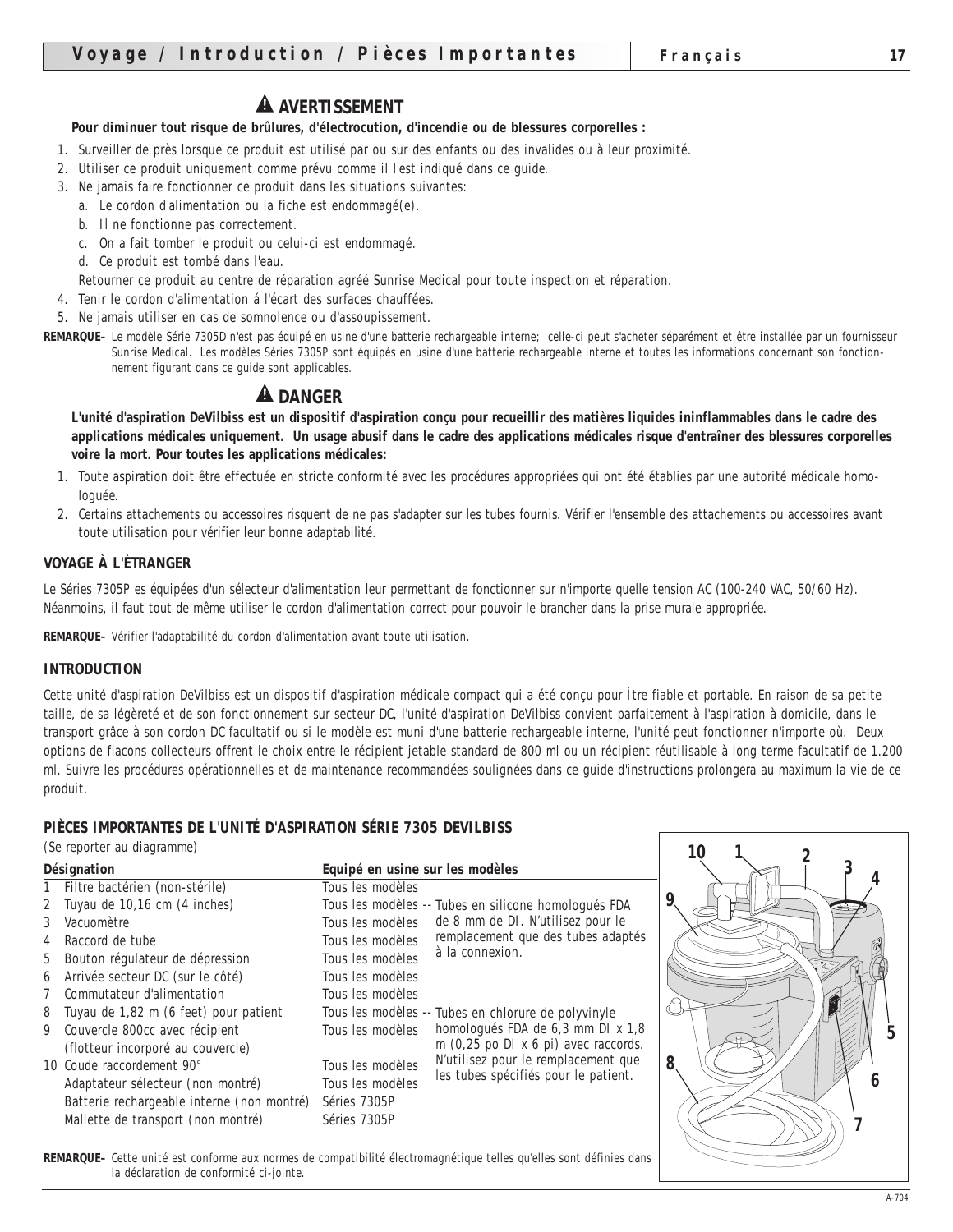#### **ACCESSOIRES/PIÈCES DE RECHANGE**

Les articles suivants peuvent être achetés séparément comme accessoires ou pièces de rechange pour l'Unité d'aspiration Série 7305 DeVilbiss:

| <b>Référence</b> | <b>Désignation</b>                                                                                        |
|------------------|-----------------------------------------------------------------------------------------------------------|
| 6305D-611        | Tuyaux de 6 diamètre                                                                                      |
| 7304D-619        | Cordon d'alimentation 12 V DC $(1/paquet)$                                                                |
| 7305D-601        | Flacon collecteur réutilisable de 1.200 ml (16/paquet)                                                    |
| 7305D-602        | Flacon collecteur de 800 ml (48/paquet)                                                                   |
| 7305P-613        | Adaptateur/chargeur sélecteur de mode AC à DC (1/paquet)                                                  |
| 7305P-614        | Batterie rechargeable à grand débit 12 V DC (1/paquet)                                                    |
| 7305D-606        | Mallette de transport                                                                                     |
| 7305D-607        | Jauge de rechange                                                                                         |
| 7305D-608        | Filtre bactérien (non-stérile) (12/paquet)                                                                |
| 7305P-610        | Plaquette de circuit (Série 7305P et unités à batterie convertie)                                         |
| 7305D-610        | Plaquette de circuit (Série 7305D)                                                                        |
| 7305P-620        | Kit de conversion de batterie à grand débit (batterie, plaquette de circuit 7305P-610 et bac de batterie) |
| 7304D-636        | Dispositif de test de vacuomètre                                                                          |
| 099HD-614        | Fil éléctronique de la catégorie d'hôpital (120 VAC)                                                      |
| 7305D-603        | Ensemble flacon collecteur de 800ml, filtre, coude, et tube                                               |
| 7305D-604        | Ensemble bouteille de 1200ml                                                                              |
| 6710D-609        | Cordon d'alimentation pour USA                                                                            |
| 7305P-631        | Cordon d'alimentation pour l'Europe continentale                                                          |

#### **RÉGLAGE**

- 1. Brancher l'une ou l'autre des extrémités du raccord de tuyau de 10,16 cm (4 in) sur raccord de tube, puis brancher l'autre extrémité sur le filtre biologique. S'assurer lors de l'installation que la partie claire du filtre soit dirigée vers la bouteille. Ne pas inverser la direction du filtre.
- 2. Le filtre biologique doit être ensuite branché sur le raccord coudé 90° qui doit être branché à son tour sur le dessus du couvercle du récipient portant l'indication "vacuum".
- 3. Le tuyau de 1, 82 (6 foot) doit être branché sur le couvercle du récipient à la sortie portant l'indication ''patient''.
- 4. Bien s'assurer de la fixation de tous les branchements et de l'absence de fuites avant toute utilisation.
- 5. Verifier que le niveau d'aspiration désiré soit bien réglé avant de commencer l'aspiration au niveau du patient.

#### **MODE D'EMPLOI DE L'UNITÉ D'ASPIRATION SÉRIE 7305 DEVILBISS**

Avant de brancher l'unité à l'adaptateur AC ou au cordon 12 VDC, veiller à ce que le commutateur d'alimentation situé sur le côté de l'unité se trouve en position "Arrêt". Sélectionner la source d'alimentation désirée.

#### **EXPLICATIONS CONCERNANT LES DEL:**

- **L1- Verte–** Alimentation externe fournie à l'unité de la source d'alimentation AC ou du cordon DC. Allumée avec alimentation externe fournie.
- **L2 Jaune–** La batterie est en cours de chargement. Le voyant s'éteint lorsque la batterie est complètement chargée.

**L3 - Rouge–** Batterie déchargée. Rechercher une autre source d'alimentation et charger la batterie aussi rapidement que possible lorsque le voyant reste allumé en permanence.

**FONCTIONNEMENT SUR SECTEUR AC–** Brancher le petit connecteur de l'adaptateur AC dans l'arrivée du secteur DC sur le côté de l'unité. Brancher l'extrémité AC dans une source d'alimentation de prise de terre murale.

**REMARQUE**– Le boiter d'alimentation peut devenir chaud pendant le chargement ou la mise en service de l'appareil. C'est normal.

**FONCTIONNEMENT SUR SECTEUR 12 VDC–** (comme un allume-cigares de voiture). Brancher le petit connecteur du cordon d'alimentation DC dans l'arrivée d'alimentation DC sur le côté de l'unité. Brancher le grand connecteur dans la prise d'alimentation 12 VDC de l'automobile.

**FONCTIONNEMENT SUR BATTERIE–** Vérifier que l'unité est équipée d'une batterie rechargeable interne ; installée en usine sur les modèles Séries 7305P ou installée par le fournisseur sur les modèles Série 7305D (installée en option). Pour assurer le bon fonctionnement de la batterie interne, charger complètement la batterie de 10 à 17 heures tel qu'il l'est indiqué dans la section Pour charger la Baterie. Pour faire marcher l'unité d'une batterie rechargeable interne, veiller à ce qu'aucune autre source d'alimentation ne soit branchée dans l'arrivée d'alimentation DC sur le côté de l'unité. Une fois la source d'alimentation sélectionnée, il suffit de mettre la machine en marche en utilisant le commutateur d'alimentation situé sur le côté de l'unité. Le voyant d'alimentation (situé sur le haut de l'unité) indiquera la source d'alimentation utilisée en restant continuellement allumé lorsque l'alimentation externe est connectée.

# **AVERTISSEMENT**

**Si l'unité ne reçoit pas de source d'alimentation externe ou si la batterie n'est pas immédiatement rechargée, le voyant de batterie déchargée restera allumé et la performance de l'unité diminuera rapidement. Passer immédiatement à une autre source d'alimentation pour éviter toute interruption de procédure d'aspiration.**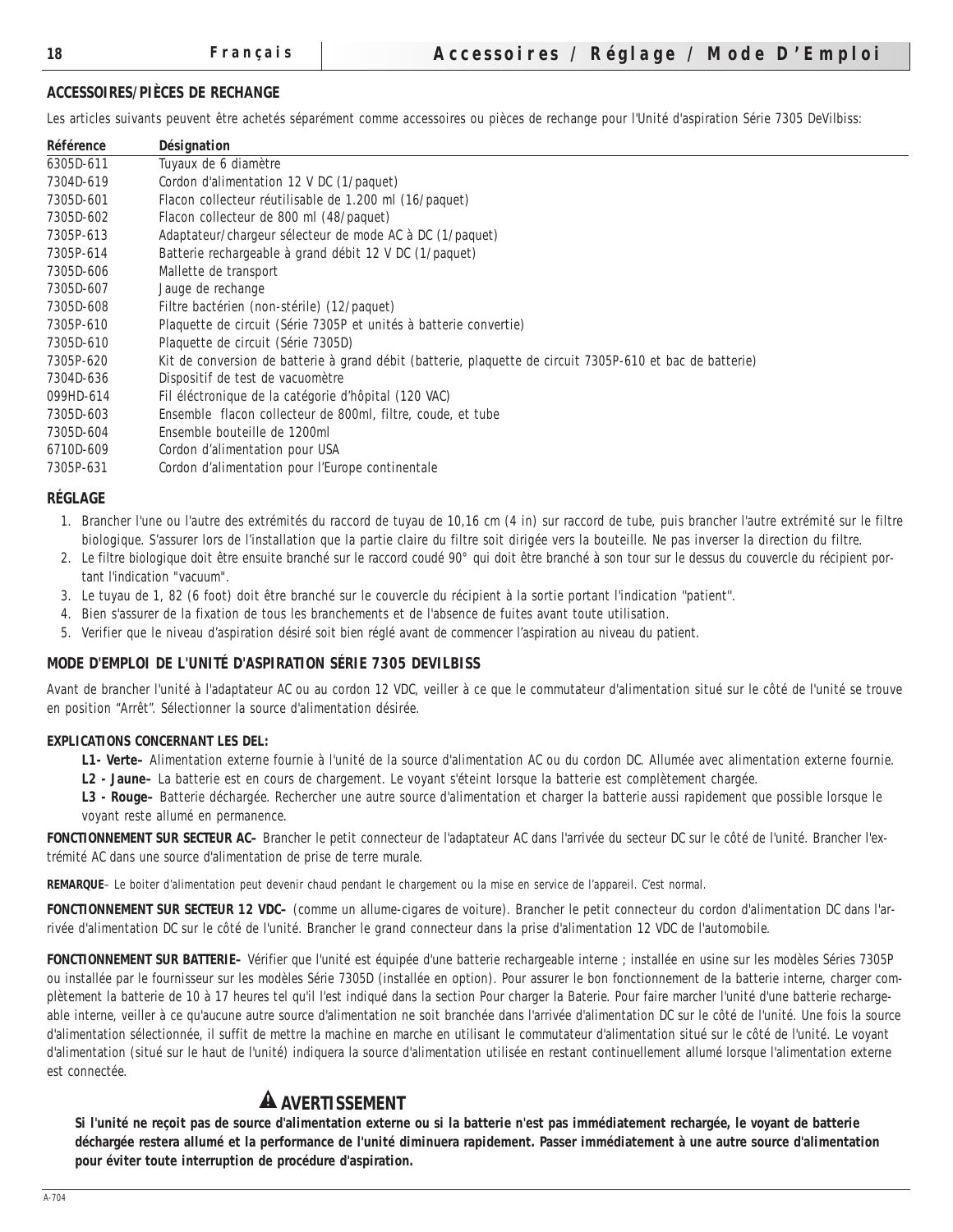Régler le niveau de dépression de 80 à 550 mm Hg en faisant tourner le bouton régulateur de dépression qui se trouve sur le côté de l'unité (dans le sens des aiguilles d'une montre pour augmenter la dépression et dans le sens contraire pour la diminuer). Pour établir le niveau désiré de dépression, utiliser le vacuomètre situé sur le haut de l'unité près de la poignée. Pour lire avec exactitude le vacuomètre, bloquer l'extrémité du tuyau du patient ou déboucher le récipient collecteur et laisser le vacuomètre atteindre un relevé de dépression stable.

**REMARQUE–** Le vacuomètre ne sert qu'à titre indicatif. Si l'unité subit une baisse sévère, l'exactitude du vacuomètre doit être vérifiée.

L'aspiration au niveau du patient est automatiquement obstruée lorsque le niveau liquide atteint la soupape d'arrÍt du flotteur située sous le couvercle du flacon de collection.

- **REMARQUE–** Toujours transporter l'unité avec le bouton de réglage de dépression tourné complètement dans le sens des aiguilles d'une montre au cas où l'on ferait tomber l'unité.
- **ATTENTION– Lorsque la soupape d'arrêt du flotteur automatique est activée, il faut vider le contenu du flacon de collection. Aspirer davantage risquerait d'endommager la pompe à dépression.**
- **ATTENTION– Si le fluide était ré-aspiré dans l'unité, il faudrait faire réparer l'équipement par le fournisseur étant donné que la pompe à dépression risquerait d'être éventuellement endommagée.**

#### **POUR CHARGER LA BATTERIE**

Sur les Séries 7305P, les unités sont équipées d'une batterie rechargeable installée en usine. L'unité sera munie d'un voyant indiquant une batterie déchargée et le niveau de charge. Sur la Série 7305D, les unités ne sont pas équipées en usine d'une batterie rechargeable ; vérifier avec son fournisseur d'équipement pour savoir si l'unité a été mise à niveau avec une batterie rechargeable.

Après avoir déterminé si l'unité est équipée d'une batterie rechargeable interne, connecter l'unité à la source d'alimentation AC ou DC appropriée en utilisant l'adaptateur AC ou DC. Le voyant vert d'alimentation externe devra s'allumer. Le voyant de charge jaune s'allumera pendant la charge de la batterie. Vérifier que ce voyant s'allume lorsque la charge commence. Lorsque la charge est presque complète, il est normal que le voyant DEL clignote quelques minutes.

**REMARQUE–** Une batterie déchargée nécessitera entre 10 et 17 heures (selon la profondeur de décharge) de charge pour atteindre une pleine capacité.

- **REMARQUE–** Ne pas connecter la source d'alimentation AC à une prise contrôlée par un commutateur pour s'assurer que l'unité est sous tension à tout moment.
- **REMARQUE–** Ne pas connecter le cordon d'alimentation DC à une prise contrôlée par un communtateur afin que l'unite reste sous tension en permanence.
- **REMARQUE–** Une batterie complètement chargée, sur la Série 7305P, fournira environ 60 minutes de fonctionnement continu, à un niveau de zéro dépression (écoulement libre).
- **REMARQUE–** Si l'unité n'est pas utilisée pendant des périodes prolongées, la batterie devrait être rechargée au moins tous les 6 mois.
- **ATTENTION– Décharger complètement la batterie raccourcira la durée de vie de la batterie. Ne pas faire fonctionner l'unité pendant plus de quelques minutes si le voyant de batterie déchargée est allumé. Recharger la batterie aussi rapidement que possible.**
- **REMARQUE–** Lors de la charge de la batterie, le voyant de charge de batterie restera allumé. Si l'unité ne tient pas la charge, vérifier que le modèle utilisé est bien équipé d'une batterie avant de le retourner au fournisseur agréé Sunrise Medical ou à Sunrise Medical. Vérifier que le voyant de charge s'allume lorsque l'alimentation externe est appliquée avec le commutateur en position "Arrêt".
- **REMARQUE–** Les unités équipées d'une batterie rechargeable interne contiennent une batterie au plomb étanche qui doit être recyclée.

#### **INSTRUCTIONS DE NETTOYAGE**

#### **Flacon collecteur :**

- 1. Eteindre l'unité en utilisant le commutateur d'alimentation et laisser la dépression baisser. Déconnecter la source d'alimentation de la prise multiple d'entrée DC sur l'unité.
- 2. Le flacon collecteur étant toujours dans le support, retirer le couvercle. On peut maintenant retirer le flacon du support pour le vider.

**REMARQUE–** Vider et nettoyer le flacon collecteur après chaque utilisation. Le flacon collecteur jetable de 800 ml et son couvercle sont conçus pour n'être utilisés que sur un seul patient.

3. Les flacons collecteurs et les couvercles doivent être soigneusement nettoyés après chaque utilisation en suivant l'une des méthodes suivantes :

#### **Tous les flacons :**

●Laver dans une solution d'eau chaude et de détergent pour vaisselle et rincer à l'eau claire chaude. Laver ensuite dans une solution à un volume de vinaigre et trois volumes d'eau chaude. Rincer à l'eau chaude du robinet et laisser sécher à l'air libre.

#### **Flacon réutilisable de 1 200 ml uniquement :**

- ●Laver dans une solution d'eau chaude et de détergent pour vaisselle et rincer à l'eau claire chaude. Laver ensuite à l'alcool isopropylique et laisser sécher à l'air.
- ●Laver dans une solution d'eau chaude et de détergent pour vaisselle et rincer à l'eau claire chaude. Laver ensuite avec un désinfectant du commerce (bactérien-germicide), suivre scrupuleusement les recommandations du fabricant ainsi que les taux de dilution.
- ●Nettoyer à fond le bocal autoclavable de 1.200 ml, le couvercle, le joint, la rondelle d'étanchéité, le guide du flotteur et le flotteur avec un détergent doux. Rincer soigneusement à l'eau propre et sécher à fond. Placer les pièces dans l'autoclave comme suit en veillant à ce qu'elles ne se touchent pas: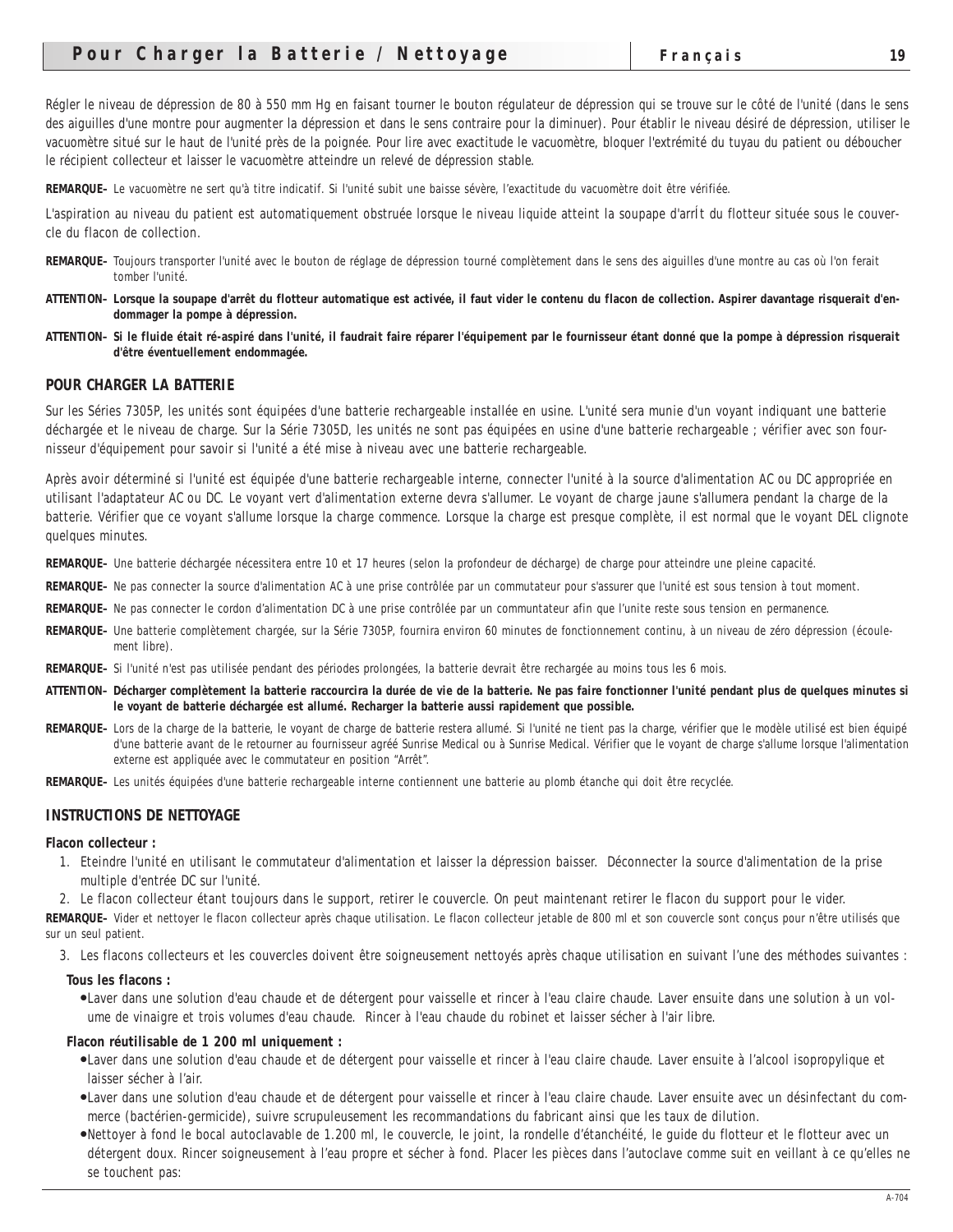- Bocal avec ouverture vers le bas.
- Flotteur et guide en position verticale, extrémités larges vers le bas.
- Le joint et la rondelle d'étanchéité peuvent être placés dans un sac avant l'autoclavage.

Stériliser à l'autoclave pendant 3 à 5 minutes à 132 ºC (270 ºF)

Au lieu d'une stérilisation en autoclave, les pièces ci-dessus peuvent être trempées dans une solution de dialdéhyde activé.

## **Unité d'aspiration :**

- 1. Le commutateur d'alimentation en position "Arrêt", déconnecter l'unité d'aspiration DeVilbiss de toutes les sources d'alimentation externes.
- 2. Essuyer le boîtier avec un chiffon propre et n'importe quel désinfectant commercial (bactérien-germicide).

## **ATTENTION– Ne pas submerger l'unité dans l'eau car ceci risquerait d'endommager la pompe à dépression.**

#### **Tubulure:**

- 1. Débrancher la tubulure de l'unité.
- 2. Bien rincer la tubulure après chaque utilisation sous l'eau chaude du robinet et la passer ensuite dans une solution à un volume de vinaigre et trois volumes d'eau.
- 3. Rincer à l'eau chaude du robinet et laisser sécher à l'air libre.
- 4. Conserver la surface extérieure de la tubulure propre en essuyant avec un chiffon propre et humide.

#### **Mallette de transport :**

1. Nettoyer la mallette à l'aide d'un tissu propre imbibé de détergent et / ou de désinfectant.

#### **MAINTENANCE**

Inspecter la tubulure d'aspiration et le flacon de collection pour voir s'il y a des fuites, des fissures, etc. avant chaque utilisation.

# **A** DANGER

**Risque d'électrocution. Ne pas essayer d'ouvrir ou de déposer l'armoire, il ne s'y trouve aucun élément réparable par l'utilisateur. Pour toute réparation, retourner l'unité à un fournisseur qualifié Sunrise Medical ou à un centre de service agréé. Ouvrir ou altérer l'unité annulera la garantie.**

#### **Changement de filtre :**

- 1. Changer le filtre bactérien en cas de trop-plein ou tous les deux mois, le premier des deux prévalant.
- 2. Retirer le filtre en le déconnectant de l'ensemble unité d'aspiration et couvercle.
- 3. Remplacer avec un filtre bactérien (non-stérile) propre DeVilbiss (7305D-608 12/paquet) et remonter l'unité d'aspiration et le couvercle. On peut acheter des filtres supplémentaires auprès d'un fournisseur agréé Sunrise Medical.
- **REMARQUE–** Ne pas substituer d'autre matériau à ce filtre bactérien. Toute substitution risque d'entraîner une contamination ou une performance médiocre; utiliser uniquement des filtres DeVilbiss®.

## **DÉPANNAGE**

**REMARQUE–** Cette unité d'aspiration DeVilbiss ne contient aucune pièce réparable. Si l'unité semble mal fonctionner, AVANT DE LA RETOURNER AU FOURNISSEUR D'E-QUIPEMENT MEDICAL A DOMICILE AUPRES DUQUEL L'UNITE A ETE ACHETEE OU A Sunrise Medical, prendre quelques minutes pour vérifier ces causes éventuelles:

| <b>Problème</b>                                                                                                                       | <b>Action</b>                                                                                                                                                                                                                                                                                                                               |
|---------------------------------------------------------------------------------------------------------------------------------------|---------------------------------------------------------------------------------------------------------------------------------------------------------------------------------------------------------------------------------------------------------------------------------------------------------------------------------------------|
| L'unité ne se met pas en<br>marche.<br>(Le voyant vert d'alimentation<br>externe doit s'allumer quand<br>l'unité est sous tension.)   | 1. Vérifier les sources d'alimentation et les connexions.<br>2. Veiller à ce que la prise murale soit sous tension en branchant une lampe.<br>3. Si l'unité fonctionne sur une batterie interne, veiller à ce que l'unité soit<br>munie d'une batterie.<br>4. Si la batterie est installée, vérifier que celle-ci est complètement chargée. |
| La pompe tourne, mais il n'y a<br>pas de dépression.                                                                                  | 1. Vérifier que l'ensemble de la tubulure est correctement branché.<br>2. Vérifier que les connexions de tubulure ne comportent ni fuites ni<br>pincements.<br>3. Veiller à ce que la soupape d'arrêt du flotteur ne soit pas activée.<br>4. Vérifier qu'il n'y a pas de fuites dans l'ensemble flacon.                                     |
| Dépression faible.                                                                                                                    | 1. Utiliser le bouton de réglage de dépression pour augmenter le niveau de<br>dépression.<br>2. Vérifier le système pour voir s'il y a des fuites.<br>3. Appuyer sur le bouton de réglage de dépression et le relâcher.                                                                                                                     |
| La batterie ne tient pas la<br>charge.<br>(Le voyant de charge doit être<br>allumé si la batterie est<br>branchée en mode de charge.) | 1. Veiller à ce que l'unité soit équipée d'une batterie interne en contactant<br>le fournisseur d'équipement Sunrise Medical.<br>2. Vérifier que le voyant de charge s'allume.<br>3. Vérifier toutes les connexions électriques durant la charge.<br>4. Veiller à ce que la prise murale soit sous tension en branchant une lampe.          |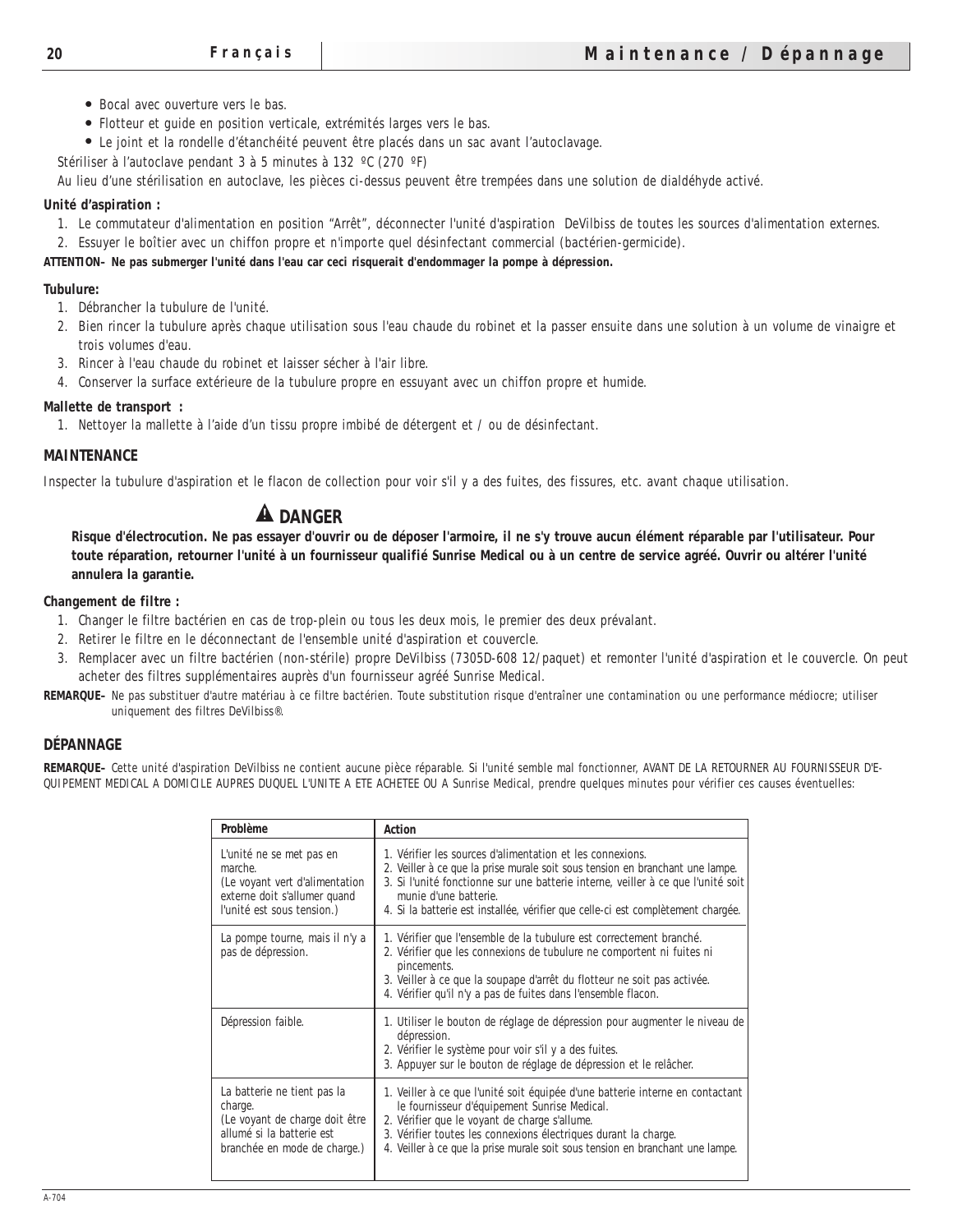# **SPÉCIFICATIONS/CLASSIFICATIONS**

| <b>Taille</b>                                                                                                    | $h \times l \times p$ cm (pouces)                                                                                                                |
|------------------------------------------------------------------------------------------------------------------|--------------------------------------------------------------------------------------------------------------------------------------------------|
|                                                                                                                  |                                                                                                                                                  |
| <b>Poids</b>                                                                                                     | kg(h.)                                                                                                                                           |
|                                                                                                                  |                                                                                                                                                  |
|                                                                                                                  |                                                                                                                                                  |
|                                                                                                                  |                                                                                                                                                  |
| Batterie rechargeable interne                                                                                    |                                                                                                                                                  |
|                                                                                                                  |                                                                                                                                                  |
|                                                                                                                  |                                                                                                                                                  |
| Plage de dépression                                                                                              |                                                                                                                                                  |
|                                                                                                                  |                                                                                                                                                  |
|                                                                                                                  |                                                                                                                                                  |
| Capacité des flacons collecteurs                                                                                 |                                                                                                                                                  |
|                                                                                                                  |                                                                                                                                                  |
|                                                                                                                  |                                                                                                                                                  |
| <b>Conditions environnementales</b>                                                                              |                                                                                                                                                  |
|                                                                                                                  |                                                                                                                                                  |
|                                                                                                                  |                                                                                                                                                  |
|                                                                                                                  |                                                                                                                                                  |
| Plage de températures d'entreposage et de transport 40°C (-40°F) à 70°C (158°F)                                  |                                                                                                                                                  |
| Humidité relative d'entreposage et de transport 0 à 95%                                                          |                                                                                                                                                  |
| Pression atmosphérique d'entreposage et de transport 50 kPA (7,3 Psi) à 106 kPA (15,4 Psi)                       |                                                                                                                                                  |
| Garantie                                                                                                         |                                                                                                                                                  |
|                                                                                                                  |                                                                                                                                                  |
|                                                                                                                  |                                                                                                                                                  |
|                                                                                                                  |                                                                                                                                                  |
| <b>Approbations</b>                                                                                              |                                                                                                                                                  |
|                                                                                                                  |                                                                                                                                                  |
|                                                                                                                  |                                                                                                                                                  |
|                                                                                                                  | Pour fonctionnement sur batterie uniquement                                                                                                      |
|                                                                                                                  | A l'usage des compagnies aériennes                                                                                                               |
| Classifications de l'équipement                                                                                  |                                                                                                                                                  |
| En ce qui concerne la protection contre tout risque d'électrocution Classe I et sous tension intérieurement      |                                                                                                                                                  |
| Degré de protection contre tout risque d'électrocution Pièces appliquées de type BF                              |                                                                                                                                                  |
|                                                                                                                  |                                                                                                                                                  |
|                                                                                                                  |                                                                                                                                                  |
| Equipement ne peut s'utiliser en présence d'un mélange anesthésique inflammable avec de l'air ou d'oxyde nitreux |                                                                                                                                                  |
| <b>Classification ISO</b>                                                                                        |                                                                                                                                                  |
|                                                                                                                  | Séries 7305P A uniquement - Equipement d'aspiration médicale électrique à usage sur le terrain ou en transport selon la norme ISO 10079-1 : 1991 |

Débit élevé/Dépression élevée

Séries 7305D - Equipement d'aspiration médicale électrique à usage de non transport selon la norme ISO 10079-1 : 1991 Sunrise Medical fournira sur demande les schémas de circuit, les listes de pièces, etc.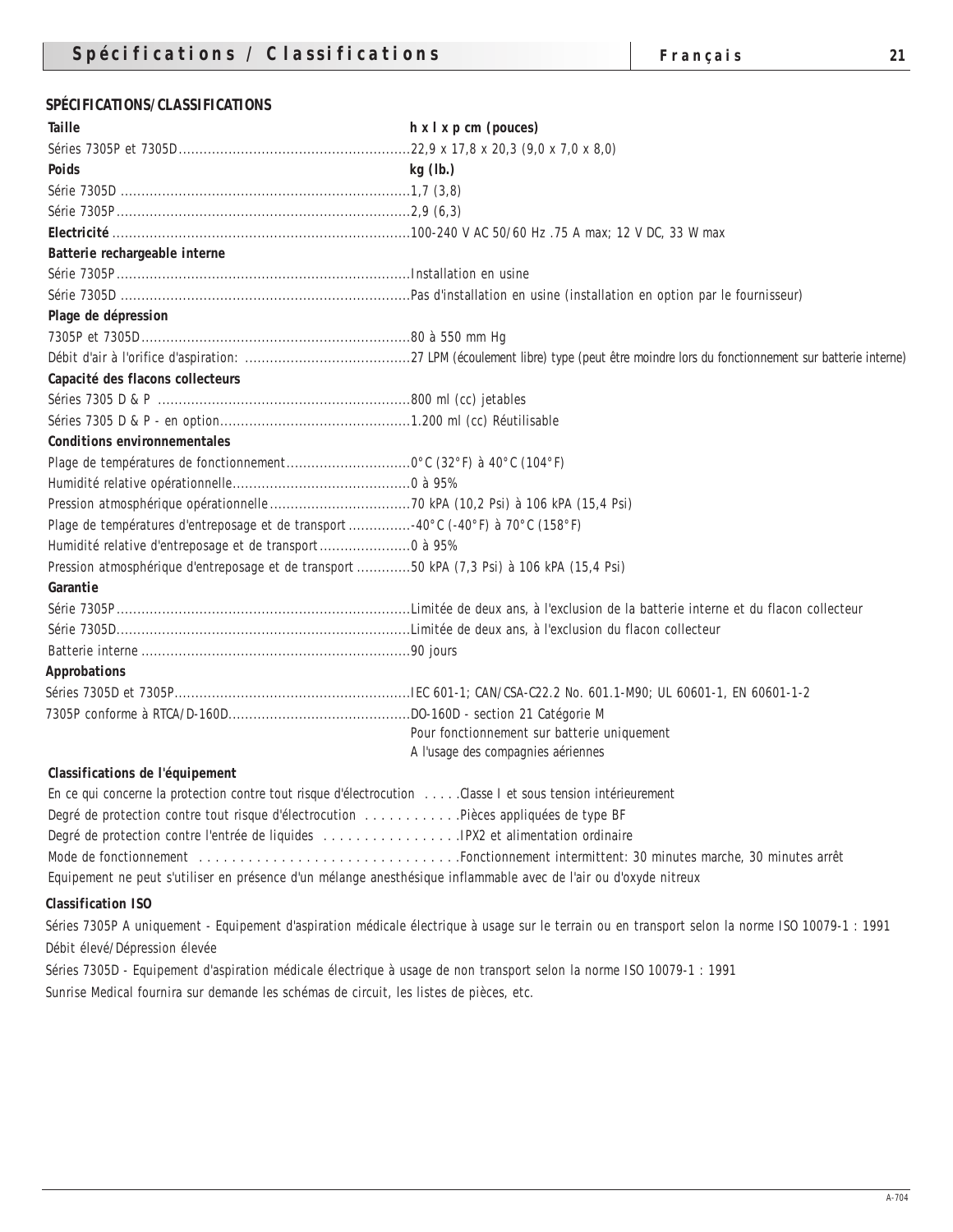#### **GARANTIE LIMITÉE DE DEUX ANS**

La portion compresseur de l'unité d'aspiration DeVilbiss® Séries 7305P et 7305D (à l'exclusion des batteries rechargeables internes) est garanti Ítre exempte de tout vice de matériau et de fabrication pendant une période de deux ans à compter de la date d'achat. Les batteries rechargeables internes sont garanties pour une période de 90 jours. Toute pièce défectueuse sera réparée ou remplacée, sur décision de Sunrise Medical à condition que l'unité n'ait pas été altérée ou mal utilisée durant cette période. Veiller à ce que tout mauvais fonctionnement ne soit pas dû à un nettoyage inadéquat ou à un manque d'observation des instructions. En cas de réparations, contacter son fournisseur Sunrise Medical ou le service d'entretien Sunrise Medical pour toute instruction en appelant les numéros suivants: **Etats-Unis 800-333-4000**, Canada 1-800-263-3390, Europe 44-138-444-6688.

**REMARQUE–** Cette garantie ne couvre pas la fourniture d'un appareil en prêt, compensant les coûts encourus en location pendant que ledit appareil est en cours de réparation, ou les coûts de main d'œuvre encourus pour réparer ou remplacer la ou les pièces défectueuses.

IL N'EXISTE PAS D'AUTRE GARANTIE EXPRESSE. LES GARANTIES IMPLICITES, DONT CELLES DE COMMERCIABILITE ET D'APTITUDE A UN USAGE PARTICULIER, SONT LIMITEES A LA DUREE DE LA GARANTIE LIMITEE EXPRESSE ET, DANS LA MESURE OU ELLES SONT AUTORISEES PAR LA LOI, TOUTES LES GARANTIES IMPLICITES SONT EXCLUES. CECI CONSTITUE LES SEULS RECOURS ET RESPONSABILITE CAR LES DOMMAGES INDIRECTS ET ACCESSOIRES SOUS TOUTES LES GARANTIES SONT EXCLUS DANS LA MESURE OU L'EXCLUSION EST AUTORISEE PAR LA LOI. CERTAINS ETATS NE PERMETTENT PAS DE LIMITATIONS SUR LA DUREE D'UNE GARANTIE IMPLICITE, OU LA LIMITATION OU L'EXCLUSION DES DOMMAGES INDIRECTS ET ACCESSOIRES, PAR CONSEQUENT LA LIMITATION OU L'EXCLUSION MENTIONNEE CI-DESSUS PEUT NE PAS S'APPLIQUER A VOUS

Cette garantie vous confére des droits juridiques précis, mais vous pouvez également bénéficier d'autres droits (ces derniers variant d'un état à l'autre au sein des Etats-Unis).

#### **Note du fabricant**

Nous vous remercions d'avoir sélectionné une unité d'aspiration DeVilbiss®. Nous voulons que vous soyez un client satisfait. Nous vous demandons d'envoyer vos questions et commentaires à l'adresse figurant sur la couverture arriàre.

Pour tout entretien, contacter le fournisseur agréé Sunrise Medical:

| Téléphone       |
|-----------------|
| Date d'achat    |
| Numéro de série |

#### **DÉCLARATION DE CONFORMITÉ**

| <b>Fabricant:</b>                                      | <b>Sunrise Medical</b>                                  |                                     |                                                                                                                                                  |
|--------------------------------------------------------|---------------------------------------------------------|-------------------------------------|--------------------------------------------------------------------------------------------------------------------------------------------------|
| <b>Respiratory Products Division</b><br><b>Adresse</b> |                                                         |                                     |                                                                                                                                                  |
|                                                        | 100 DeVilbiss Drive                                     |                                     |                                                                                                                                                  |
|                                                        | Somerset. PA 15501 USA                                  |                                     |                                                                                                                                                  |
| Désignation de produit:                                |                                                         | DeVilbiss <sup>®</sup> Suction Unit |                                                                                                                                                  |
| <b>Type, Modèles:</b>                                  |                                                         | Séries 7305P & 7305D                |                                                                                                                                                  |
|                                                        |                                                         |                                     | Nous déclarons par la présente la conformité du produit mentionné ci-dessus avec les exigences de la direction CE 93/42/CEE et des suivantes :   |
| <b>Classe:</b>                                         | IIa, Règle 2                                            |                                     |                                                                                                                                                  |
|                                                        | Normes du système de contrôle de la qualité appliquées: |                                     | IS09001/IS013485                                                                                                                                 |
| Organisme notifié RWTÛV                                |                                                         |                                     |                                                                                                                                                  |
| <b>MDD Annexe II appliqué</b>                          |                                                         |                                     |                                                                                                                                                  |
|                                                        | Normes de sécurité appliquées:                          |                                     | EN60601-1/IEC 601-1:1988 dont A1:1991 et A2:1995                                                                                                 |
|                                                        |                                                         | CAN/CSA 22.2 No. 601.1-M90          |                                                                                                                                                  |
|                                                        |                                                         | UL 60601-1:2003                     |                                                                                                                                                  |
|                                                        |                                                         | ISO 10079-1:1991                    |                                                                                                                                                  |
|                                                        |                                                         |                                     | EMC (Compatibilité électromagnétique) Conformité à: EN60601-1-2 (2001) [Le texte de toutes les normes applicables est disponible sur<br>demande] |
|                                                        |                                                         |                                     | EN55011 Classe B                                                                                                                                 |
|                                                        | Pour fonctionnement sur batterie uniquement:            |                                     | RTCA/DO-160D, Section 21 (Émissions par rayonnement), Catégorie M. pour usage aérien.                                                            |
| Représentant autorisé:                                 |                                                         | Sunrise Medical Ltd.                |                                                                                                                                                  |
|                                                        |                                                         | <b>Sunrise Business Park</b>        |                                                                                                                                                  |
|                                                        |                                                         | <b>High Street</b>                  |                                                                                                                                                  |
|                                                        |                                                         | Wollaston, West Midlands DY8 4PS    |                                                                                                                                                  |
|                                                        |                                                         | <b>ANGLETERRE</b>                   |                                                                                                                                                  |
|                                                        |                                                         | 44-138-444-6688                     |                                                                                                                                                  |
| $\mathsf{CC}_{0044}$                                   |                                                         |                                     |                                                                                                                                                  |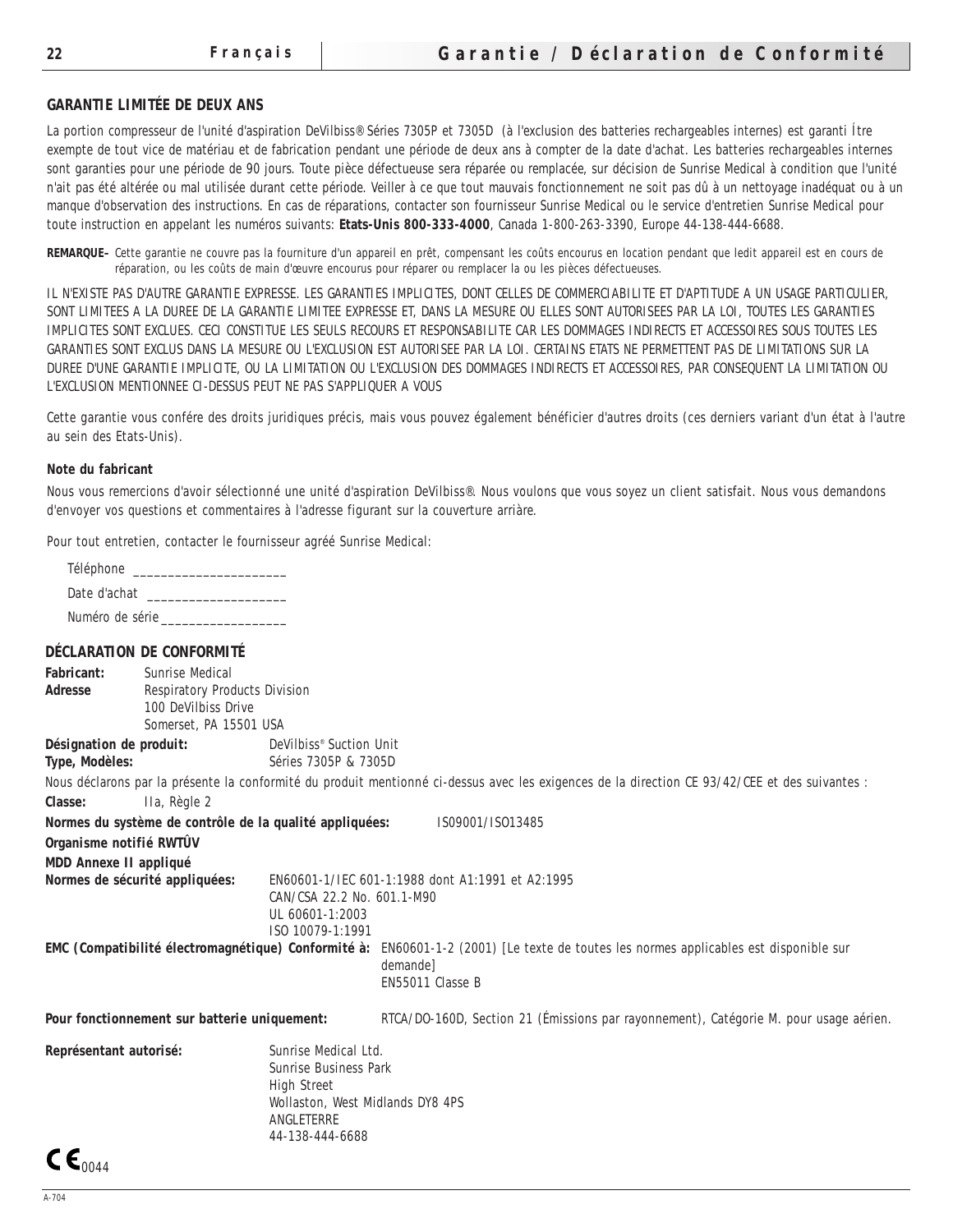#### **IEC-SYMBOLE**



IPX2 vertikal fallende Tropfen haben keine schädlichen Auswirkungen, wenn das Gehäuse in einem Winkel von bis zu 15° von der Senkrechten geneigt ist.

# **WICHTIGE SICHERHEITSHINWEISE**

Bei der Verwendung von elektrischen Geräten müssen immer grundsätzliche Sicherheitsvorkehrungen getroffen werden. Vor der Verwendung alle Hinweise lesen. Wichtige Informationen werden folgendermaßen hervorgehoben:

**GEFAHR– Wichtige Sicherheitsinformationen über Gefahren, die schwere Verletzungen oder Tod zur Folge haben können.**

**WARNUNG– Wichtige Sicherheitsinformationen über Gefahren, die schwere Verletzungen zur Folge haben können.**

**VORSICHT– Informationen zur Vermeidung von Produktbeschädigungen.**

**HINWEIS–** Information die Sie besonders beachten sollten.

# **VOR DER VERWENDUNG ALLE ANWEISUNGEN LESEN.**

# **DIESE ANWEISUNGEN AUFBEWAHREN**

# **GEFAHR**

**Um die Gefahr eines tödlichen Elektroschocks zu verringern:**

- 1. Keinesfalls beim Baden benutzen.
- 2. Keinesfalls das Produkt an einer Stelle ablegen oder aufbewahren, von der es in eine Badewanne oder ein Waschbecken herabfallen oder herabgezogen werden könnte.
- 3. Keinesfalls das Gerät in Wasser oder andere Flüssigkeiten fallen lassen.
- 4. Keinesfalls nach einem Gerät fassen, das ins Wasser gefallen ist. Sofort Wechselstrom-Netzkabel aus der Steckdose ziehen.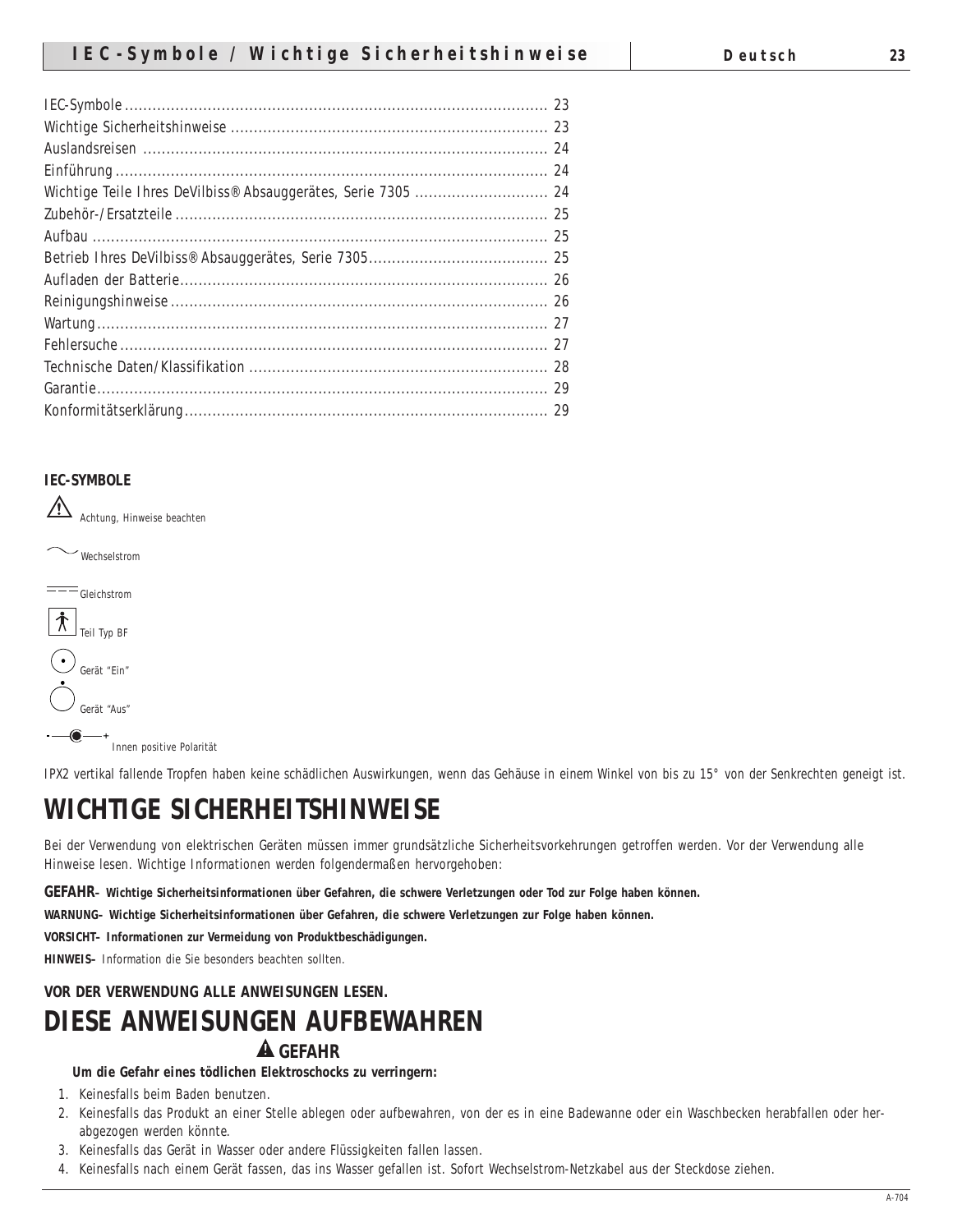# **WARNUNG**

#### **Um die Gefahr von Verbrennungen, eines Elektroschocks, eines Feuers oder Körperverletzungen zu verringern:**

- 1. Für sorgfältige Überwachung sorgen, wenn dieses Produkt von, an oder in der Nähe von Kindern eingesetzt wird.
- 2. Das Gerät lediglich für die beabsichtigten, in dieser Anleitung aufgeführten Zwecke benutzen. Keinesfalls Zubehörteile einsetzen, die nicht vom Hersteller empfohlen sind.
- 3. Niemals dieses Gerät betreiben, wenn
	- a. Das Netzkabel oder die Steckdose beschädigt ist.
	- b. Das Gerät nicht ordnungsgemäß funktioniert.
	- c. Das Gerät fallengelassen oder beschädigt wurde.
	- d. Das Gerät in Wasser gefallen ist. In solchen Fällen das Gerät zwecks Überprüfung und Reparatur einem anerkannten DeVilbiss Reparaturzentrum übersenden.
- 4. Netzkabel von aufgeheizten Oberflächen fernhalten.
- 5. Niemals verwenden, wenn Sie sich schwindlig fühlen oder schlafen.
- **HINWEIS–** Die Geräte der Serie 7305D sind nicht ab Werk mit einer integrierten wiederaufladbaren Batterie ausgestattet. Eine solche Batterie ist separat erhältlich und kann von Ihrem Sunrise Medical-Händler installiert werden. Die Geräte der Serie 7305P sind ab Werk mit einer wiederaufladbaren Batterie ausgestattet. Alle in diesem Handbuch aufgeführten Hinweise im Zusammenhang mit Batteriebetrieb sind auf diese Geräte anwendbar.

# **GEFAHR**

**Das DeVilbiss Absauggerät ist ein Vakuum-Absauggerät für das Absaugen nicht-brennbarer Flüssigkeiten im medizinischen Anwendungsbereich. Unsachgemäße Verwendung kann zu Verletzungen oder zum Tod führen. Für alle medizinischen Anwendungen gilt:** 

- 1. Das Absaugen muß in strikter Übereinstimmung mit den entsprechenden Vorgehensweisen, die von medizinischen Fachpersonal erstellt wurden, erfolgen.
- 2. Es kann sein, daß einige Anschluß- oder Zubehörteile nicht auf die gelieferten Schläuche passen. Alle Zubehörteile müssen vor der Verwendung auf korrekton Sitz überprüft werden.

#### **AUSLANDSREISEN**

Die Geräte der Serie 7305P sind mit einer automatischen Netzanpassung ausgestattet, die den Betrieb des Gerätes an einer beliebigen Wechselstromspannung (100-240 Volt Wechselstrom, 50/60 Hz) erlauben. Es muß jedoch das entsprechende Netzkabel zum Anschluß an die Steckdose verwendet werden.

**HINWEIS–** Vergewissern Sie sich vor Inbetriebnahme, daß Sie das richtige Netzkabel verwenden.

#### **EINFÜHRUNG**

Ihr DeVilbiss Absauggerät ist ein kompaktes medizinisches Absauggerät, das für den zuverlässigen mobilen Betrieb ausgelegt ist. Aufgrund der geringen Größe, des geringen Gewichtes und Netzbetriebes, ist das DeVilbiss Absauggerät ideal für das Absaugen zu Hause. Optional während des Transports mit einem 12V Gleichstromkabel. Sofern Ihr Modell über eine integrierte wiederaufladbare Batterie verfügt, kann das Gerät überall eingesetzt werden. Es besteht die Wahl zwischen zwei verschiedenen Sammelflaschen-Optionen: Eine standardmäßige 800 ml Einwegflasche oder eine wiederverwendbare 1.200 ml Flasche. Werden die in diesem Handbuch empfohlenen Hinweise zu Betrieb und Wartung befolgt, so hilft dies, die Lebensdauer dieses Produktes zu verlängern.

#### **WICHTIGE TEILE IHRES DEVILBISS ABSAUGGERÄTES DE SERIE 7305** (Vgl. Diagramm)

|                | <b>Beschreibung</b>                                                                                                                                    | Ab Werk bei Modell |                                                              |
|----------------|--------------------------------------------------------------------------------------------------------------------------------------------------------|--------------------|--------------------------------------------------------------|
|                | Bakterienfilter (nicht steril)                                                                                                                         | Alle Modelle       |                                                              |
| $\mathbf{2}^-$ | 10 cm Verbindungsschlauch                                                                                                                              |                    | Alle Modelle -- FDA-zugelassener Siliconschlauch             |
| 3              | Vakuum-Meßgerät                                                                                                                                        | Alle Modelle       | (8 mm Innendurchmesser). Zum                                 |
| 4              | <b>Schlauchanschluß</b>                                                                                                                                | Alle Modelle       | Austausch nur spezifizierten                                 |
| 5              | Vakuumregler                                                                                                                                           | Alle Modelle       | Verbindungsschlauch verwenden.                               |
| 6              | Gleichstromeingang (an der Seite)                                                                                                                      | Alle Modelle       |                                                              |
| 7              | Netzschalter                                                                                                                                           | Alle Modelle       |                                                              |
| 8              | 2 m Schlauch für Patienten                                                                                                                             |                    | Alle Modelle -- FDA-zugelassener PVC-Schlauch                |
| 9              | 800cc Deckel mit Kanister                                                                                                                              | Alle Modelle       | mit Anschlusssteckern (15 cm                                 |
|                | (mech. Übersaugschutz im Deckel eingebaut)                                                                                                             |                    | Länge x 6,4 mm                                               |
|                | 10 90 Grad Winkelstück                                                                                                                                 | Alle Modelle       | Innendurchmesser). Zum                                       |
|                | Wechselmodus-Adapter (nicht abgebildet)                                                                                                                | Alle Modelle       | Austausch nur spezifizierten<br>Patientenschlauch verwenden. |
|                | Integrierte wiederaufladbare Batterie (nicht abgebildet) Serie 7305P                                                                                   |                    |                                                              |
|                | Transporttasche (nicht abgebildet)                                                                                                                     | Serie 7305P        |                                                              |
|                | <b>HINWEIS</b> - Diese Einheit erfüllt die Standards für elektromagnetische Kompatibilität, wie in der beigefügten<br>Konformitätserklärung dargelegt. |                    |                                                              |

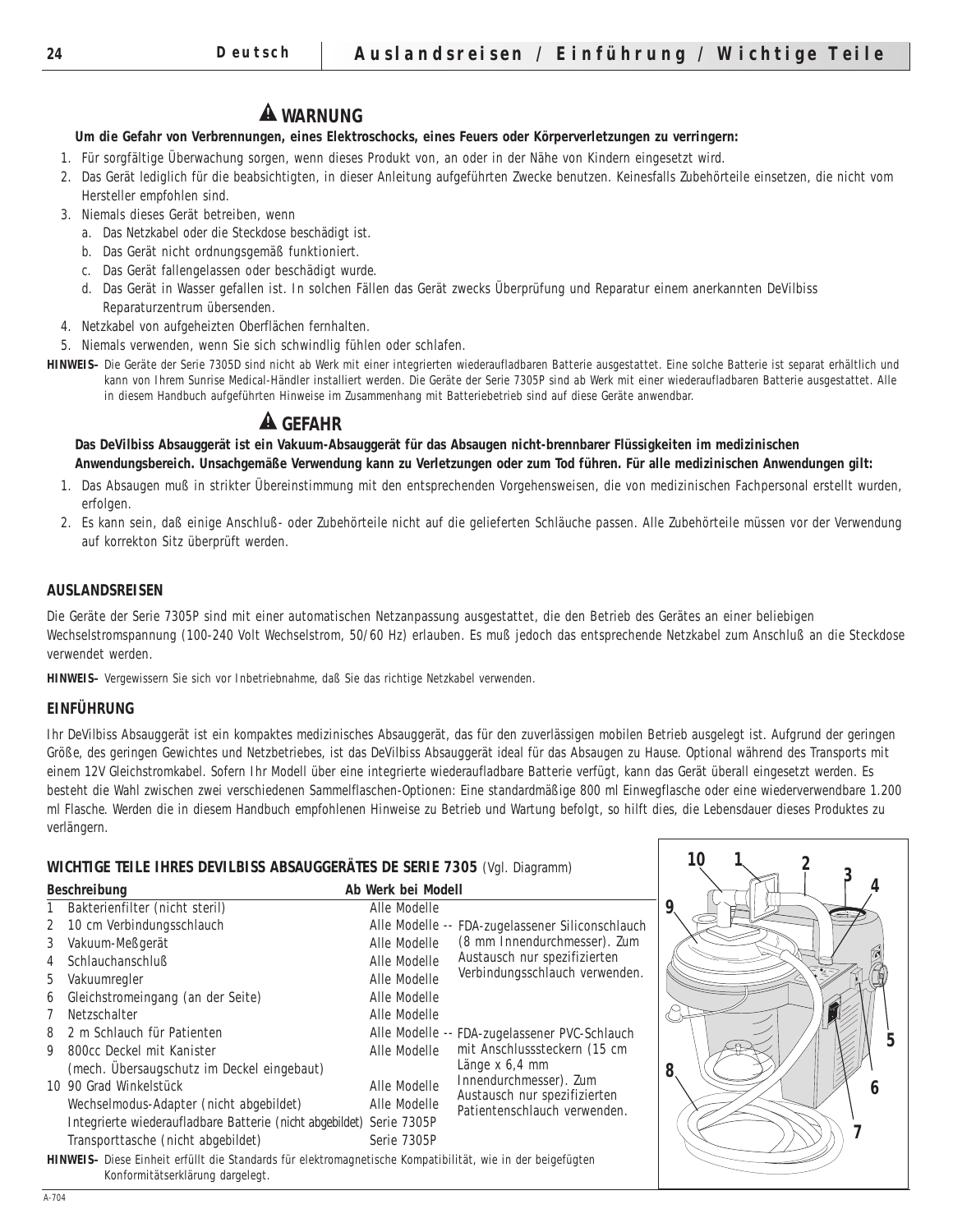#### **ZUBEHÖR-/ERSATZTEILE**

Die folgenden Teile sind als Zubehör- oder Ersatzteile für Ihr DeVilbiss Absauggerät der Serie 7305 separat erhältlich:

| <b>Bestellnummer</b> | <b>Beschreibung</b>                                                                                       |
|----------------------|-----------------------------------------------------------------------------------------------------------|
| 6305D-611            | Patientenschlauch                                                                                         |
| 7304D-619            | Netzkabel für 12 Volt Anschluss am Zigarettenanzünder                                                     |
| 7305D-601            | 1.200 ml wiederverwendbare Sammelflasche (je 16)                                                          |
| 7305D-602            | Sammelflasche 800 ml (je 48)                                                                              |
| 7305P-613            | Netzadapter/Ladegerät                                                                                     |
| 7305P-614            | 12 Volt wiederaufladbare Batterie (je 1)                                                                  |
| 7305D-606            | Transporttasche                                                                                           |
| 7305D-607            | Druckmanometer                                                                                            |
| 7305D-608            | Bakterienfilter (nicht steril) (12-Pack)                                                                  |
| 7305P-610            | Schaltplatte (Serie 7305P und konvertierte Batteriegeräte)                                                |
| 7305D-610            | Schaltplatte (Serie 7305D)                                                                                |
| 7305P-620            | Hochleistungsbatterie-Konvertierungsbausatz (Batterie, 7305P-610 Schaltplatte und Batterieaufnahme Typ D) |
| 7304D-636            | Testhalterung für Vakuum-Messung                                                                          |
| 099HD-614            | Krankenhausgrad-Netzanschlusskabel (120 VAC)                                                              |
| 7305D-603            | Set mit Sammelflasche 800ml, Filter, Winkel und Schläuchen                                                |
| 7305D-604            | Set mit 1200ml Flasche                                                                                    |
| 6710D-609            | Netzkabel für USA                                                                                         |
| 7305P-631            | Netzkabel für Mitteleuropa                                                                                |

#### **AUFBAU**

- 1. Verbinden Sie den 10 cm langen Silikonschlauch mit dem Schlauchanschluß des Gerätes und der undurchsichtigen Anschlußseite des Bakterienfilter. Stellen Sie sicher das beim Einbau der durchsichtig Teil des Bakterienfilters in Richtung Absaugflasche zeigt. Ändern Sie auf keinen Fall die Fließrichtung.
- 2. Der Bakterienfilter muss dann mit dem 90 Grad Winkelstück verbunden werden. Das 90 Grad Winkelstück muss dann dort mit der Oberseite des Kanisterdeckels verbunden werden, wo die Aufschrift <Vacuum> zu lesen ist.
- 3. Der 2m lange Schlauch für den Patienten muss dann am Kanisterdeckel an den Ausgang mit der Aufschrift <Patient> angeschlossen werden.
- 4. Bitte vergewissern Sie sich vor der Benutzung, dass alle Verbindungen fest sind und keine Leckstellen aufweisen.
- 5. Stellen Sie sicher das das Gerät auf die benötigte Saugstärke eingestellt ist, bevor sie mit dem Absaugvorgang beginnen.

#### **BETRIEB IHRES DEVILBISS ABSAUGGERÄTES, SERIE 7305**

Bevor Sie das Gerät an den Wechselstromadapter oder das als Zubehör erhältliche Netzkabel für 12 Volt Gleichstrom anschließen, vergewissern Sie sich bitte, daß der Netzschalter an der Seite des Gerätes sich in der "AUS"-Position befindet. Wählen sie nun Ihre gewünschte Stromquelle.

#### **LED Anzeigen:**

- **L1 Grün–** Gerät wird über Wechselstromquelle oder Gleichstromkabel mit Strom versorgt. Die Anzeige leuchtet auf, wenn das Gerät unter Strom steht.
- **L2 Gelb–** Batterie wird aufgeladen. Anzeige verlischt, wenn die Batterie vollständig aufgeladen ist.
- **L3 Rot–** Batteriestand niedrig. Wählen Sie eine andere Stromquelle, und laden Sie die Batterie so bald als möglich wieder auf, wenn die Anzeige weiterhin kontinuierlich aufleuchten sollte.

**WECHSELSTROMBETRIEB–** Stecken Sie den kleinen Anschluß des Wechselstromadapters in den Gleichstromeingang an der Seite des Gerätes. Verbinden Sie nun das entsprechende Netzkabel mit dem Wechselstromadapter und stecken Sie den Stecker in eine geerdete Steckdose.

**HINWEIS**– Eine erwärmung des Netzteils ist bauartbedingt.

**BETRIEB MIT 12 Volt GLEICHSTROM–** (z.B. der Zigarettenanzünder in einem Fahrzeug). Stecken Sie den kleinen Anschluß des Gleichstrom-Netzkabels in den Gleichstromeingang an der Seite des Gerätes. Stecken Sie den größeren Anschluß in den 12 Volt Gleichstromanschluß im Fahrzeug.

**BATTERIEBETRIEB–** Vergewissern Sie sich, daß Ihr Gerät über eine integrierte wiederaufladbare Batterie verfügt. Eine solche Batterie ist ab Werk in den Geräten der Serie 7305P, bzw. von Ihrem Fachhändler (als Option) in Geräten der Serie 7305D installiert. Um einen ordnungsgemäßen Batteriebetrieb sicherzustellen, muß die Batterie wie im Kapitel über das Aufladen der Batterie beschrieben für 10 bis 17 Stunden vollständig aufgeladen werden. Um das Gerät mit einer integrierten wiederaufladbaren Batterie zu betreiben, muß sichergestellt sein, daß keine externen Stromquellen an den Gleichstromeingang an der Seite des Gerätes angeschlossen sind. Nach Wahl der Stromquelle schalten Sie das Gerät "EIN"; unter Verwendung des Netzschalters an der Seite des Gerätes. Die Stromanzeige (an der Oberseite des Gerätes) zeigt an, welche Stromquelle verwendet wird. Diese Anzeige leuchtet kontinuierlich, wenn eine externe Stromquelle angeschlossen ist.

# **WARNUNG**

**Wenn das Gerät keine externe Stromzufuhr empfängt oder die Batterie nicht sofort wiederaufgeladen wird, leuchtet die Anzeige für Batterie niedrig weiterhin auf, und die Leistung des Gerätes fällt rasch ab. Wechseln Sie sofort zu einer anderen Stromquelle, um eine Unterbrechung des Absaugvorgangs zu vermeiden.**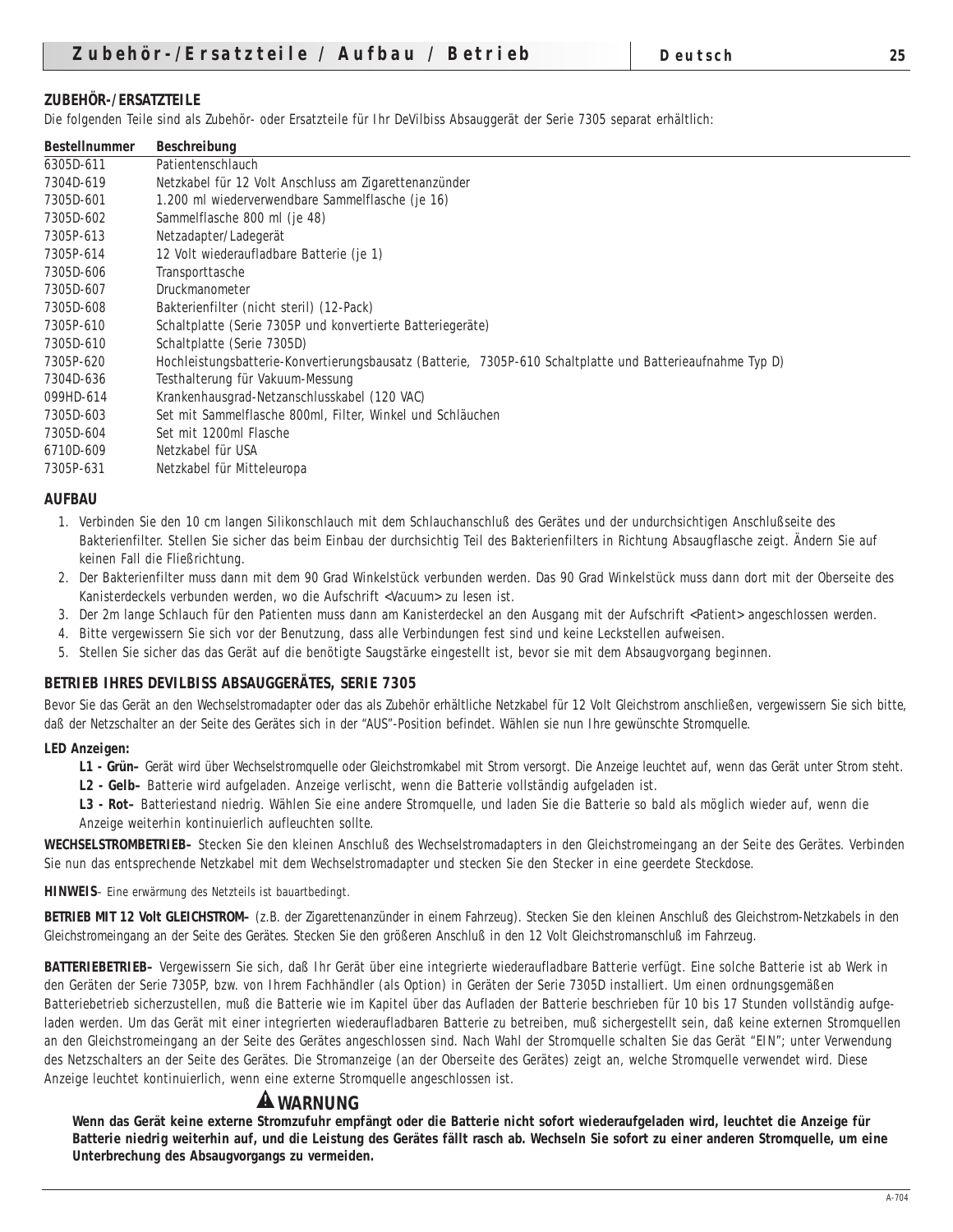Stellen Sie das Vakuumniveau am Gerät zwischen 80 und 550 mm Hg ein, unter Verwendung des Vakuumreglers an der Seite des Gerätes (im Uhrzeigersinn zur Erhöhung des Vakuums und gegen den Uhrzeigersinn zur Verringerung des Vakuums). Das gewünschte Vakuumniveau kann mit Hilfe des Manometers an der Oberseite des Gerätes eingestellt werden. Um das Manometer akkurat abzulesen, muß das zum Patienten führende Ende des Schlauches abgeklemmt oder die Sammelflasche verschlossen werden.

**HINWEIS–** Das Manometer dient lediglich Vergleichszwecken. Sollte das Gerät einen beträchtlichen Leistungsabfall aufweisen, so muß die Verläßlichkeit des Meßgeräts überprüft werden.

Das Absaugen am Patienten wird automatisch geblockt, wenn das Flüssigkeitsniveau die Schwimmerabsperrung an der Unterseite des Deckels der Sammelflasche erreicht.

**HINWEIS–** Das Gerät immer mit dem Vakuumregler vollständig im Uhrzeigersinn gedreht transportieren, für den Fall, daß das Gerät herunterfällt.

- **VORSICHT– Wenn die automatische Schwimmerabsperrung aktiviert ist, muß der Inhalt der Sammelflasche entleert werden. Weiteres Absaugen könnte sonst die Vakuumpumpe beschädigen.**
- **VORSICHT– Sollte Flüssigkeit zurück in das Gerät aspiriert werden, so muß das Gerät von Fachpersonal untersucht werden, da dies eine Beschädigung der Vakuumpumpe zur Folge haben kann.**

#### **AUFLADEN DER BATTERIE**

Die Geräte der Serie 7305P sind ab Werk mit einer wiederaufladbaren Batterie ausgestattet. Das Gerät verfügt über eine Anzeige für niedrigen Batteriestand sowie über eine Anzeige für Batterieladung. Die Geräte der Serie 7305D sind nicht ab Werk mit einer wiederaufladbaren Batterie ausgestattet. Wenden Sie sich an Ihren Fachhändler, um herauszufinden, ob Ihr Gerät nachträglich mit einer wiederaufladbaren Batterie ausgestattet wurde.

Wenn Sie sicher sind, daß Ihr Gerät mit einer wiederaufladbaren Batterie ausgestattet ist, schließen Sie das Gerät unter Verwendung des Wechselstromadapters an die Steckdose oder den 12V-KFz Adapter an. Das grüne Licht, das externe Stromzufuhr anzeigt, leuchtet auf. Die gelbe Batterieladeanzeige leuchtet auf, während die Batterie wiederaufgeladen wird. Vergewissern Sie sich, daß diese Anzeige aufleuchtet, wenn Sie mit dem Wiederaufladen beginnen. Wenn das Aufladen fast abgeschlossen ist, kann es sein, dass die gelbe LED-Anzeige für einige Minuten blinkt. Dies ist normal.

**HINWEIS–** Eine entladene Batterie muß 10-17 Stunden (abhängig davon, wie tief die Batterie entladen ist) wiederaufgeladen werden, um volle Leistung zu erreichen.

- **HINWEIS–** Schließen Sie die Wechselstromführung nicht an eine mit einem Schalter ausgestattete Steckdose an, um sicherzustellen das eine permanente Stromversorgung gewährleistet ist.
- **HINWEIS–** Stellen Sie sicher, das wärends des Ladevorgangs an einer 12V Stromquelle, diese permanent unter Strom steht.
- **HINWEIS–** Eine vollständig aufgeladene Batterie erlaubt bei Geräten der Serie 7305P etwa 60 Minuten ununterbrochenen Betrieb bei Vakuumniveau Null (freier Fluß).
- **HINWEIS–** Wenn das Gerät für längere Zeit nicht benutzt wird, so muß die Batterie mindestens alle 6 Monate wiederaufgeladen werden.
- **VORSICHT– Vollständiges Entladen der Batterie verkürzt die Lebensdauer der Batterie. Betreiben Sie das Gerät nicht länger als einige Minuten, wenn die gelbe Anzeige für niedrigen Batteriestand aufleuchtet. Laden Sie die Batterie sobald wie möglich auf.**
- **HINWEIS–** Während die Batterie wiederaufgeladen wird, leuchtet die Batterieladeanzeige kontinuierlich. Wenn Ihr Gerät auf das Wiederaufladen nicht ansprechen sollte, vergewissern Sie sich bitte, daß Ihr Gerät eine Batterie enthält, bevor Sie das Gerät an Ihren Sunrise Medical-Vertragshändler oder an Sunrise Medical zurücksenden. Vergewissern Sie sich, daß die Batterieladeanzeige aufleuchtet, wenn die externe Stromzufuhr hergestellt wird und der Schalter sich in der "AUS"-Position befindet.
- **HINWEIS–** Geräte, die mit einer integrierten wiederaufladbaren Batterie ausgestattet sind, enthalten eine versiegelte Bleibatterie, die recycled werden muß.

#### **REINIGUNGSHINWEISE**

#### **Sammelflasche:**

- 1. Schalten Sie das Gerät aus, indem Sie den Netzschalter betätigen und das Vakuum abfallen lassen. Trennen Sie die Stromzufuhr vom Gleichstromeingang am Gerät.
- 2. Nehmen Sie den Deckel der Sammelflasche ab, während sich diese noch im Halter befindet. Die Flasche kann nun aus dem Halter genommen und entleert werden.

**HINWEIS–** Die Sammelflasche sollte nach jeder Verwendung geleert werden. Die 800-ml-Einweg-Auffangflasche sowie der Deckel sind zum Gebrauch für nur einen Patienten bestimmt.

3. Die Sammelflasche und Deckel sollte nach jeder Verwendung auf eine der folgenden Arten gereinigt werden:

#### **Alle Flasche:**

●Waschen Sie die Flasche in heißem Wasser mit Geschirrspülmittel, und spülen Sie sie mit heißem Leitungswasser. Waschen Sie die Flasche dann mit einer Lösung von einem Teil Essig zu drei Teilen heißem Wasser. Mit heißem Leitungswasser spülen und an der Luft trocknen lassen.

#### **Nur wiederverwendbare 1200 ml Flasche:**

- ●Flaschen und Deckel in einer Lösung aus warmem Wasser und Geschirrspülmittel waschen und mit sauberem, heißem Leitungswasser klar spülen. Anschließend mit Reinigungsalkohol waschen und an der Luft trocknen lassen.
- ●Flaschen und Deckel in einer Lösung aus warmem Wasser und Geschirrspülmittel waschen und mit sauberem, heißem Leitungswasser klar spülen. Anschließend mit einem kommerziellen (antibakteriellen/keimtötenden) Desinfektionsmittel waschen, wobei die Angaben des Herstellers bez. Verdünnung genau einzuhalten sind.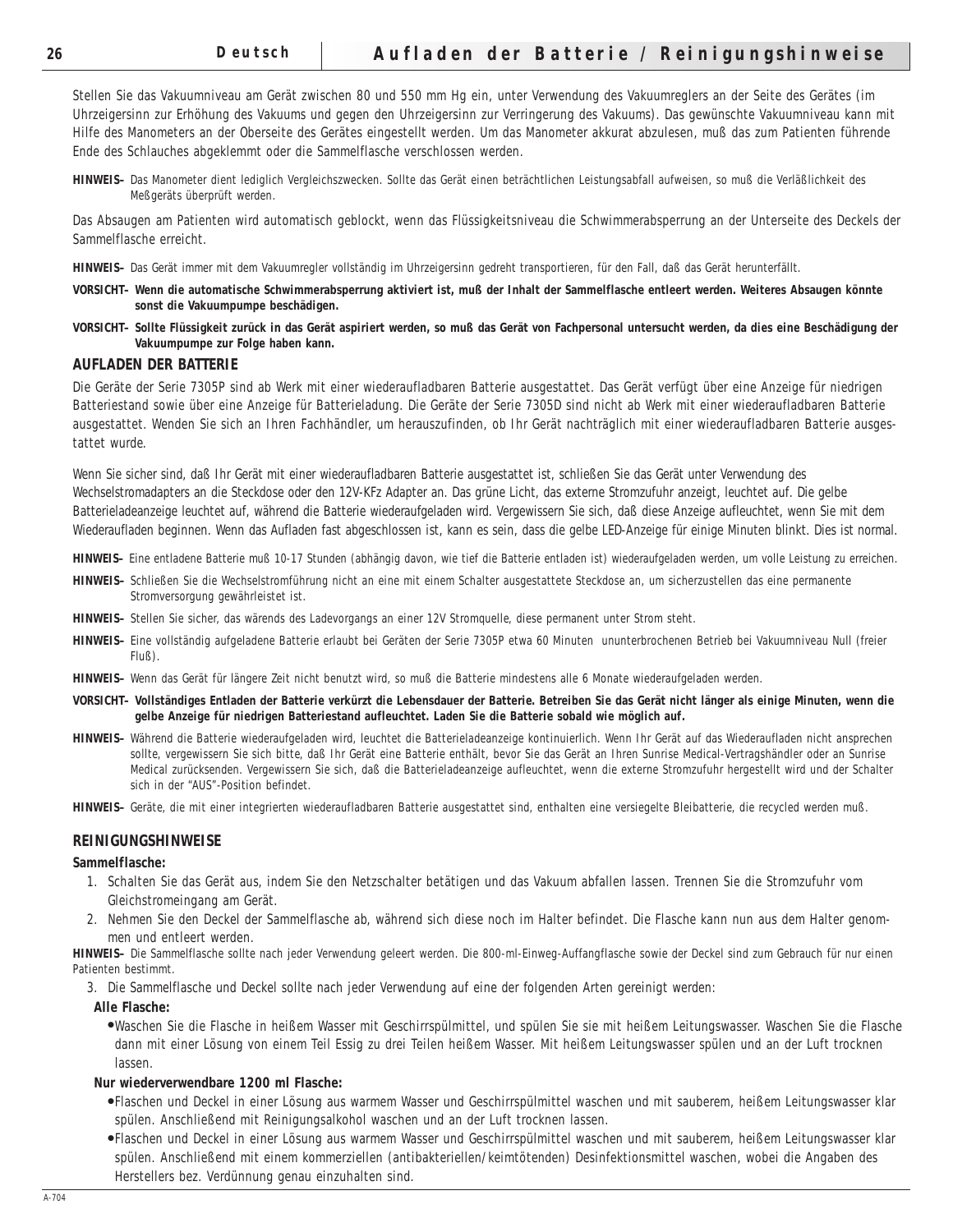- Flasche mit dem offenen Ende nach unten.
- Schwimmer und Schwimmerführung aufrecht mit den großen Enden nach unten.
- Dichtung und Dichtungsring können vor dem Autoklavieren in einen Sterilisierbeutel gelegt werden.
- Bei 132 ºC in einem 3-5-minütigen Zyklus autoklavieren.

Anstelle der Sterilisierung im Autoklaven können die oben aufgeführten Teile auch in aktivierte Dialdehydlösung eingetaucht werden. **Absauggerät:**

- 1. Mit dem Netzschalter in "AUS"-Position trennen Sie das DeVilbiss Absauggerät von allen externen Stromquellen.
- 2. Wischen Sie das Gehäuse mit einem sauberen Tuch und einem kommerziellen (antibakteriellen/keimtötenden) Desinfektionsmittel ab.

#### **VORSICHT– Nicht in Wasser eintauchen, da dies zu Beschädigungen der Vakuumpumpe führt.**

#### **Schläuche:**

- 1. Entfernen Sie die Schläuche vom Gerät.
- 2. Die Schläuche müssen nach jeder Benutzung sorgfältig gespült werden, indem zuerst heißes Leitungswasser und dann eine Lösung von einem Teil Essig und drei Teilen Wasser durch die Schläuche gespült wird.
- 3. Mit heißem Leitungswasser ausspülen und an der Luft trocknen lassen.
- 4. Halten Sie die äußeren Oberflächen der Schläuche sauber, indem Sie diese mit einem sauberen feuchten Tuch abwischen.

#### **Transporttasche:**

1. Transporttasche mit einem sauberen, mit Reinigungs- oder Desinfektionsmittel befeuchteten Tuch abwischen.

#### **WARTUNG**

Überprüfen Sie die Saugschläuche und die Sammelflaschen vor jeder Benutzung auf Undichtigkeiten, Risse, usw.

#### **GEFAHR**

**Gefahr eines elektrischen Schlags. Versuchen Sie nicht, das Gehäuse zu öffnen oder zu entfernen. Es befinden sich keine Teile im Inneren des Gehäuses, die vom Benutzer selbst gewartet werden könnten. Wenn Wartungsarbeiten nötig sein sollten, so muß das Gerät an einen qualifizierten Sunrise Medical Fachhändler oder ein autorisiertes Servicezentrum geschickt werden. Das Öffnen oder Manipulieren des Geräts führt zum Erlöschen der Garantie.**

#### **Filterwechsel:**

- 1. Der Bakterienfilter muß bei Überfließen oder aber alle zwei Monate gewechselt werden, abhängig davon, was zuerst eintritt.
- 2. Entfernen Sie den Filter, indem Sie diesen vom Absauggerät und dem Deckel trennen.
- 3. Ersetzen Sie den Filter mit einem sauberen DeVilbiss Bakterienfilter (nicht steril) (7305D-608, 12 pro Packung), und bringen Sie den Filter erneut am Absauggerät und Deckel an. Zusätzliche Filter können von Ihrem autorisierten Sunrise Medical-Händler bezogen werden.
- **HINWEIS–** Keinesfalls den Bakterienfilter durch andere Materialien ersetzen. Ein solches Ersetzen kann zu Kontaminierung oder schlechter Leistung führen. Ausschließlich DeVilbiss®-Filter verwenden.

#### **FEHLERSUCHE**

**HINWEIS–** Ihr DeVilbiss Absauggerät enthält keine Teile, die vom Benutzer selbst gewartet werden können. Wenn Sie der Meinung sind, daß Ihr Gerät nicht ordnungsgemäß funktionieren, nehmen Sie sich bitte die Zeit, folgende mögliche Ursachen zu untersuchen, BEVOR SIE DAS GERÄT AN IHREN HÄNDLER, VON DEM SIE DAS GERÄT BEZOGEN HABEN, ODER AN SUNRISE MEDICAL ZURÜCKSENDEN:

| <b>Problem</b>                                                                                                                                      | <b>Maßnahmen</b>                                                                                                                                                                                                                                                                                                                                                                                                  |
|-----------------------------------------------------------------------------------------------------------------------------------------------------|-------------------------------------------------------------------------------------------------------------------------------------------------------------------------------------------------------------------------------------------------------------------------------------------------------------------------------------------------------------------------------------------------------------------|
| Gerät lässt sich nicht einschalten. (Grüne<br>Anzeige für externe Stromzufuhr sollte<br>aufleuchten, wenn Strom zugeführt wird.)                    | 1. Stromquelle und Anschlüsse überprüfen.<br>2. Überprüfen Sie, ob die Steckdose funktioniert, indem Sie eine Lampe anschließen.<br>3. Bei Batteriebetrieb: Vergewissern Sie sich, daß eine Batterie in Ihrem Gerät installiert ist.<br>4. Wenn eine Batterie installiert ist, vergewissen Sie sich, daß diese vollständig aufgeladen ist.                                                                        |
| Pumpe läuft, aber kein Vakuum.                                                                                                                      | 1. Vergewissern Sie sich, daß alle Schläuche ordnungsgemäß angeschlossen sind.<br>2. Überprüfen Sie die Schlauchanschlüsse auf Lecks oder Knicke.<br>3. Vergewissern Sie, daß die Absperrung nicht aktiviert ist.<br>4. Überprüfen Sie die Behälterbaugruppe auf Lecks und Risse.                                                                                                                                 |
| Geringes Vakuum                                                                                                                                     | 1. Verwenden Sie den Vakuumregler, um das Vakuum zu erhöhen.<br>2. Überprüfen Sie das System auf Lecks.<br>3. Drücken Sie auf den Vakuumregler, und lassen Sie ihn dann los.                                                                                                                                                                                                                                      |
| Batterie wird nicht aufgeladen.<br>(Batterieladeanzeige sollte aufleuchten,<br>wenn die Batterie während des<br>Aufladevorgangs angeschlossen ist.) | 1. Vergewissern Sie sich, daß das Gerät mit einer integrierten Batterie ausgestattet ist.<br>Bei Fragen wenden sie sich bitte an ihren zuständigen Fachhändler.<br>2. Vergewissern Sie sich, daß die Batterieladeanzeige aufleuchtet.<br>3. Überprüfen Sie die elektischen Anschlüsse während des Aufladevorgangs.<br>4. Vergewissern Sie sich, daß die Steckdose funktioniert, indem Sie eine Lampe anschließen. |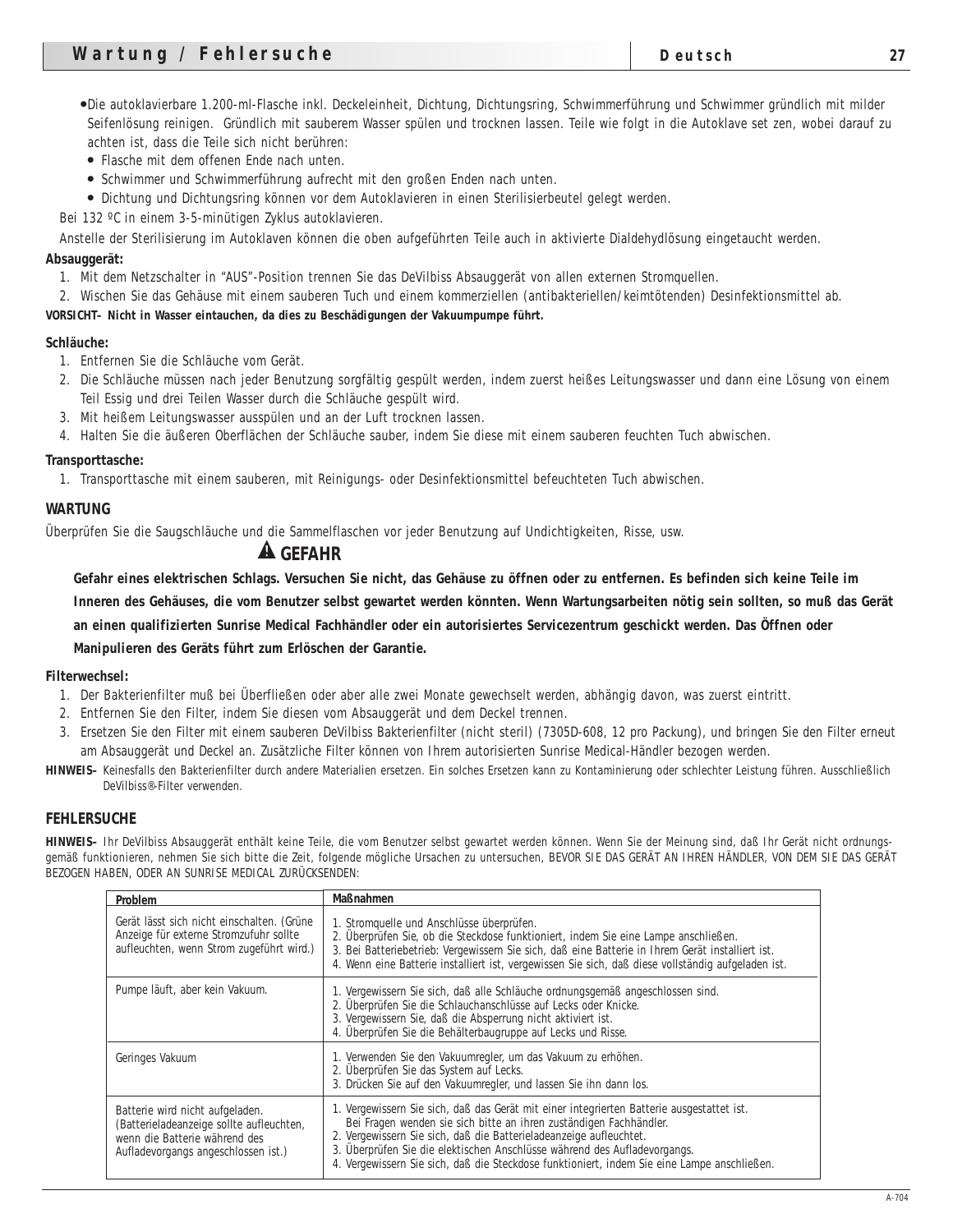## **TECHNISCHE DATEN/KLASSIFIKATION**

| Größe                                                                                                                    | $H \times B \times T$ Zoll $(cm)$                                                                                           |
|--------------------------------------------------------------------------------------------------------------------------|-----------------------------------------------------------------------------------------------------------------------------|
|                                                                                                                          |                                                                                                                             |
| Gewicht                                                                                                                  | Pfund (Kg)                                                                                                                  |
|                                                                                                                          |                                                                                                                             |
|                                                                                                                          |                                                                                                                             |
|                                                                                                                          |                                                                                                                             |
| Integrierte wiederaufladbare Batterie                                                                                    |                                                                                                                             |
|                                                                                                                          |                                                                                                                             |
|                                                                                                                          |                                                                                                                             |
| Vakuumbereich                                                                                                            |                                                                                                                             |
|                                                                                                                          |                                                                                                                             |
| Luftdurchfluß am Pumpeneingang: normalerweise 27 LPM (freier Fluß - u.U. geringer bei Batteriebetrieb)                   |                                                                                                                             |
| Kapazität der Sammelflasche                                                                                              |                                                                                                                             |
|                                                                                                                          |                                                                                                                             |
|                                                                                                                          |                                                                                                                             |
| Umgebungsbedingungen                                                                                                     |                                                                                                                             |
|                                                                                                                          |                                                                                                                             |
|                                                                                                                          |                                                                                                                             |
|                                                                                                                          |                                                                                                                             |
| Temperaturbereich für Lagerung und Transport 40°F (-40°C) - 158°F (70°C)                                                 |                                                                                                                             |
| Relative Luftfeuchte für Lagerung und Transport  0-95%                                                                   |                                                                                                                             |
|                                                                                                                          |                                                                                                                             |
| <b>Garantie</b>                                                                                                          |                                                                                                                             |
|                                                                                                                          |                                                                                                                             |
|                                                                                                                          |                                                                                                                             |
|                                                                                                                          |                                                                                                                             |
| <b>Sicherheitsstandards</b>                                                                                              |                                                                                                                             |
|                                                                                                                          |                                                                                                                             |
| 7305P Folgenden mit RTCA/D-160D DO-160D - Abschnitt 21 Kategorie M                                                       | Nur für Batteriebetrieb                                                                                                     |
|                                                                                                                          | Für Verwendung im Flugzeug                                                                                                  |
| Geräteklassifikation                                                                                                     |                                                                                                                             |
| Geräteklassifikation in bezug auf Elektroschock Verhütung:  Klasse 1 und interner Betrieb                                |                                                                                                                             |
|                                                                                                                          |                                                                                                                             |
|                                                                                                                          |                                                                                                                             |
| Betriebsweise Unterbrochener Betrieb: 30 Minuten ein, 30 Minuten aus                                                     |                                                                                                                             |
| Das Gerät darf nicht in der Nähe brennbarer Mischungen von Narkosemitteln mit Luft oder Stickstoffoxid verwendet werden. |                                                                                                                             |
| <b>ISO-Klassifikation</b>                                                                                                |                                                                                                                             |
|                                                                                                                          | Nur 7305P Serie A - Elektrisch betriebenes medizinisches Absauggerät für Feld- und Transporteinsatz nach ISO 10079-1: 1991  |
|                                                                                                                          |                                                                                                                             |
| Hohe Flußrate / Hohes Vakuum                                                                                             |                                                                                                                             |
|                                                                                                                          | Serie 7305D - Elektrisch betriebenes medizinisches Absauggerät, nicht für Transporteinsatz geeignet, nach ISO 10079-1: 1991 |
| Auf Antrogo sind Scholtdiogramme Teilelisten, usw. von Sunrise Medical erhältlich                                        |                                                                                                                             |

Auf Anfrage sind Schaltdiagramme, Teilelisten, usw. von Sunrise Medical erhältlich.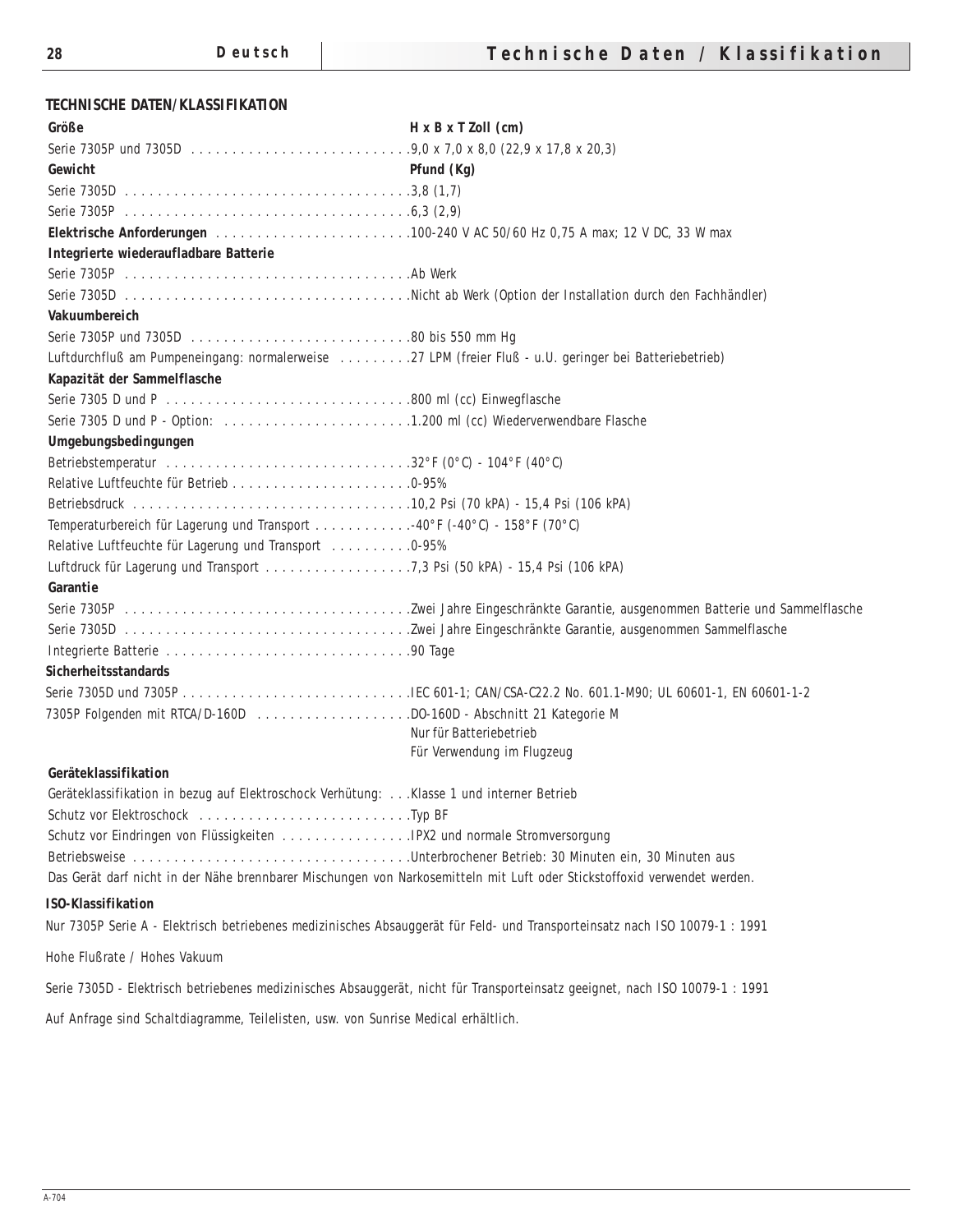#### **ZWEI JAHRE EINGESCHRÄNKTE GARANTIE**

Für das Kompressoroberteil des DeVilbiss® Absauggeräts der Serie 7305P und 7305D (unter Ausschluß der integrierten wiederaufladbaren Batterien) besteht ab dem Zeitpunkt des Kaufdatums zwei Jahre Garantie auf Material und Arbeitsfehler. Für die integrierten wiederaufladbaren Batterien besteht eine Garantie von 90 Tagen ab Kaufdatum. Defekte Teile werden je nach Ermessen von Sunrise Medical repariert oder ersetzt, wenn das Gerät während dieser Zeit nicht unsachgemäß verwendet oder manipuliert wurde. Vergewissern Sie sich, daß eine etwaige Fehlfunktion nicht Folge unsachgemäßer Reinigung oder Mißachtung der Betriebsanweisung ist. Falls eine Reparatur notwendig sein sollte, so wenden Sie sich an Ihren Sunrise Medical-Händler oder an die Kundendienstabteilung von Sunrise Medical für weitere Hinweise: **USA: 800-333-4000**, Kanada: 800-263-3390, Europa: 44-138- 444-6688.

**HINWEIS–** Diese Garantie umfaßt nicht die Bereitstellung einer Leiheinheit, die Kompensation für die Kosten eines Leihgeräts, während die Einheit sich in Reparatur befindet, oder entstehende Arbeitskosten für die Reparatur oder das Ersetzen defekter Teile.

ES BESTEHT KEINE ANDERE VERTRAGLICHE GEWÄHRLEISTUNG. GESETZLICHE GEWÄHRLEISTUNGEN, WIE GEWÄHRLEISTUNG, DASS DIE WAREN VON DURCH-SCHNITTLICHER QUALITÄT UND FÜR DEN NORMALEN GEBRAUCH GEEIGNET SIND ODER GEWÄHRLEISTUNG DER EIGNUNG FÜR EINEN BESTIMMTEN ZWECK, IST NUR FÜR DEN ZEITRAUM DER VERTRAGLICHEN GEWÄHRLEISTUNG GÜLTIG UND IN DEM GESETZLICHEN UMFANG ZULÄSSIG, UND JEGLICHE GEWÄHRLEISTUNG STILLSCHWEIGENDER ART IST AUSGESCHLOSSEN. EINIGE STAATEN GESTATTEN KEINE BESCHRÄNKUNG DER GESETZLICHEN GEWÄHRLEISTUNG ODER DIE BESCHRÄNKUNG BZW. DEN AUSSCHLUSS VON BEILÄUFIG ENTSTANDENEN ODER FOLGESCHÄDEN. ES KANN DAHER SEIN, DASS DIESE BESCHRÄNKUNGEN NICHT AUF SIE ZUTREFFEN.

Diese Garantie gibt Ihnen bestimmte gesetzliche Rechte. Sie mögen noch andere Rechte haben, die von Staat zu Staat unterschiedlich sind.

#### **Hinweis des Herstellers**

Wir danken Ihnen, daß Sie ein DeVilbiss® Absauggerät gewählt haben. Wir möchten, daß Sie mit Ihrem Gerät zufrieden sind. Falls Sie Fragen oder Kommentare haben sollten, schicken Sie diese bitte an die Adresse auf dem hinteren Umschlag.

Für Kundendienst wenden Sie sich an Ihren Sunrise-Vertragshändler

| Telefon      |  |
|--------------|--|
| Kaufdatum    |  |
| Seriennummer |  |

#### **KONFORMITÄTSERKLÄRUNG**

**Hersteller:** Sunrise Medical Adresse: Respiratory Products Division 100 DeVilbiss Drive Somerset, PA 15501, USA

**Produktbezeichnung:** DeVilbiss<sup>®</sup> Absauggerät **Typ, Modell:** Serie 7305P und 7305D

Hiermit erklären wir, daß das oben genannte Produkt den Bestimmungen der EG-Richtlinie 93/42/EWG und den folgenden Richtlinien entspricht:

| <b>Klasse:</b><br>IIa. Vorschrift 2                     |                                                                                            |                                  |                                                                                               |
|---------------------------------------------------------|--------------------------------------------------------------------------------------------|----------------------------------|-----------------------------------------------------------------------------------------------|
| Qualitätssystem Gültige Standards: IS09001/IS013485     |                                                                                            |                                  |                                                                                               |
| Verständigte Organisation: RWTÜV                        |                                                                                            |                                  |                                                                                               |
| <b>MDD Anhang II angewandt</b>                          |                                                                                            |                                  |                                                                                               |
| Sicherheitsstandards Gültige Standards:                 |                                                                                            |                                  | EN60601-1/IEC 601-1:1988 einschließlich A1:1991 und A2:1995                                   |
|                                                         |                                                                                            | CAN/CSA 22.2 No. 601.1-M90       |                                                                                               |
|                                                         |                                                                                            | UL 60601-1:2003                  |                                                                                               |
|                                                         |                                                                                            | ISO 10079-1:1991                 |                                                                                               |
| EMC (Elektromagnetische Verträglichkeit) EMC-Erfüllung: |                                                                                            |                                  | EN60601-1-2 (2001) [Alle geltenden Standards sind auf Anfrage erhältlich]<br>EN55011 Klasse B |
| Nur für Batteriebetrieb:                                |                                                                                            |                                  | RTCA/DO-160D, Abschnitt 21 (Abstrahlung), Kategorie M. zur Verwendung von Fluggesellschaften. |
| <b>Autorisierter Vertreter:</b><br>C C                  | Sunrise Medical Ltd.<br>Sunrise Business Park<br>High Street<br>ENGLAND<br>44-138-444-6688 | Wollaston, West Midlands DY8 4PS |                                                                                               |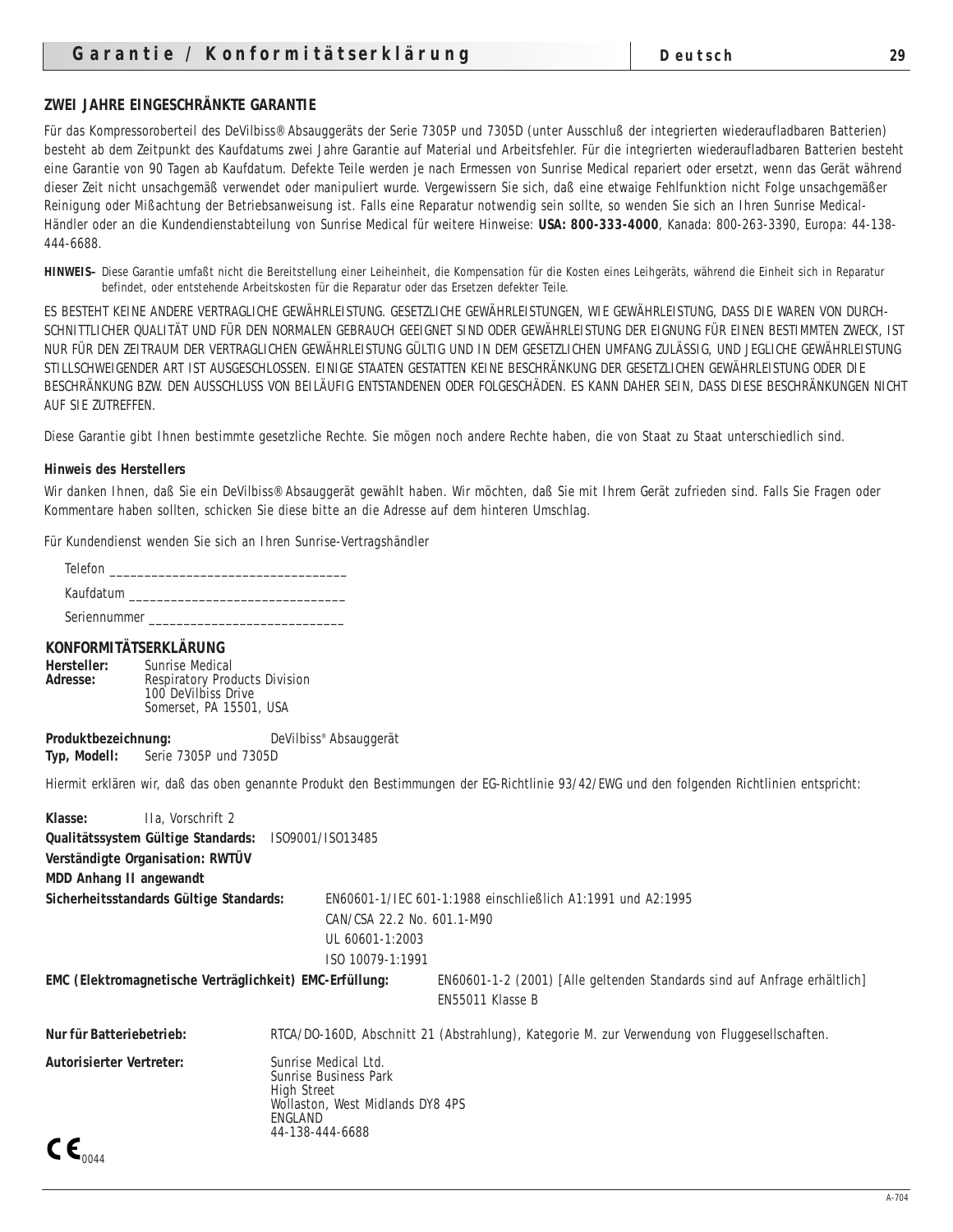#### **INDICE**

## **SIMBOLI IEC**

 $\sqrt{2}$ Attenzione, consultare la guida di istruzioni



Le gocce di IPX2 in caduta verticale non hanno effetti dannosi purché la copertura risulti posizionata entro un angolo non superiore a 15° rispetto alla verticale.

# **AVVERTENZE IMPORTANTI**

Nell'impiego di dispositivi elettrici, specialmente in presenza di bambini, è sempre necessario adottare alcune misure di sicurezza basilari. Leggere tutte le istruzioni prima dell'uso. Le informazioni importanti sono evidenziate dai seguenti termini:

**PERICOLO –** Informazioni di sicurezza essenziali per evitare il rischio di lesioni gravi o di morte.

**ATTENZIONE –** Informazioni di sicurezza importanti per evitare il rischio di lesioni gravi.

**AVVERTENZA –** Informazioni per evitare danni al prodotto.

**NOTA –** Informazioni alle quali occorre prestare particolare attenzione.

**LEGGERE TUTTE LE ISTRUZIONI PRIMA DELL'USO.**

# **CONSERVARE QUESTE ISTRUZIONI**

## **A** PERICOLO

#### **Per evitare il rischio di folgorazione:**

- 1. Non usare il dispositivo in bagno.
- 2. Non collocare il dispositivo in luoghi da cui potrebbe cadere a terra o dentro un lavandino.
- 3. Evitare che il dispositivo venga a contatto con liquidi.
- 4. Non toccare il dispositivo se questo è venuto a contatto con acqua. Scollegarlo immediatamente dalla rete elettrica.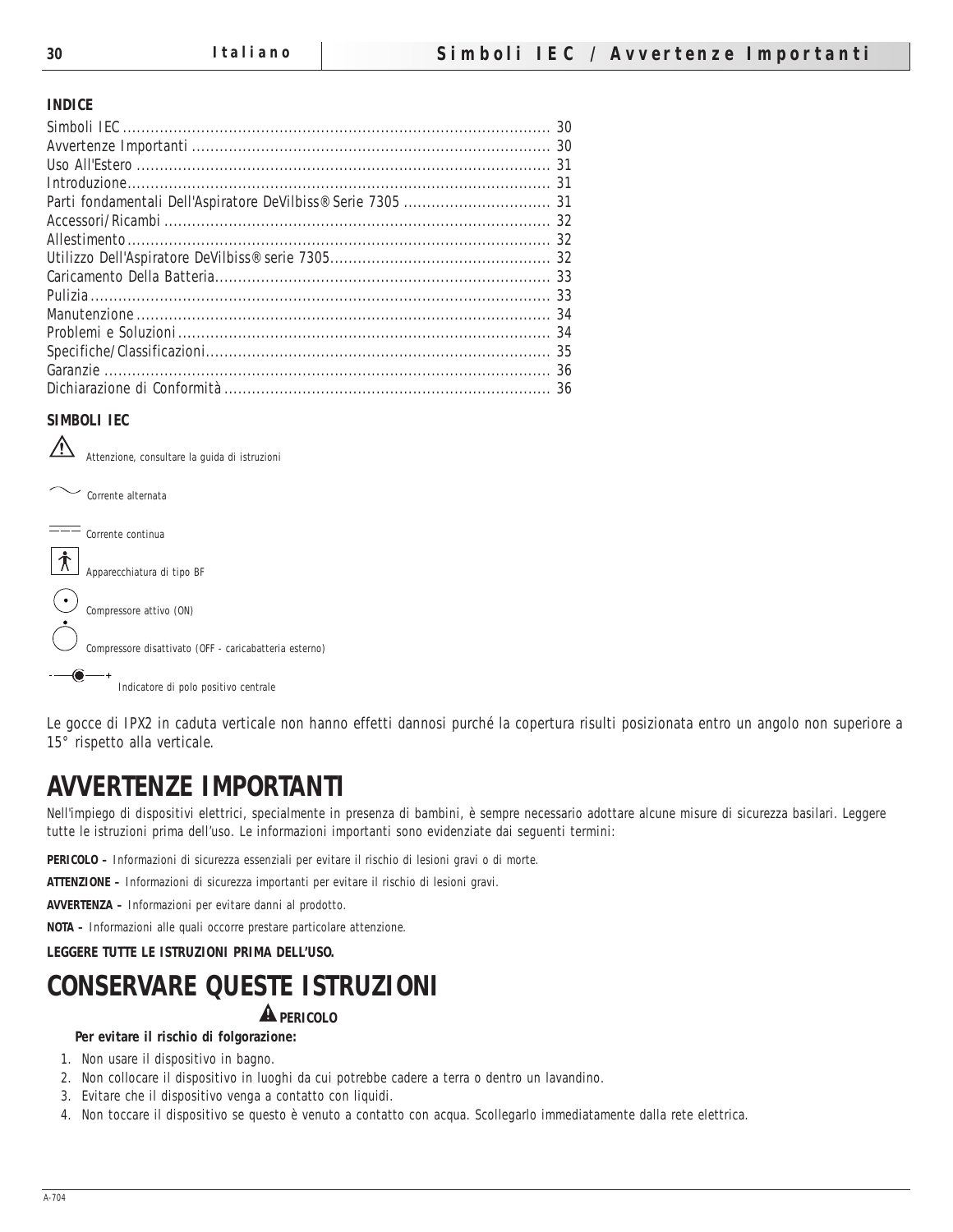#### **Per evitare il rischio di ustioni, folgorazione, incendio o lesioni personali:**

- 1. In caso di utilizzo del dispositivo da parte di invalidi o adolescenti è necessaria un'attenta supervisione.
- 2. Usare il dispositivo solo per il fine previsto nelle modalità descritte in questa guida.
- 3. Non utilizzare mai il dispositivo nei seguenti casi:
	- a. Il cavo o la presa di alimentazione presentano segni di danneggiamento.
	- b. Il dispositivo non funziona correttamente.
	- c. Il dispositivo presenta segni di danneggiamento o ha subìto una caduta.
	- d. Il dispositivo è venuto a contatto con l'acqua.
		- In tal caso, consegnare il dispositivo ad un centro di assistenza Sunrise Medical per l'eventuale riparazione.
- 4. Tenere il cavo di alimentazione lontano dalle fonti di calore.
- 5. Non utilizzare il dispositivo in presenza di sintomi di sonnolenza o durante il sonno.
- **NOTA–** Il modello 7305D non è equipaggiato di serie con la batteria ricaricabile; questa può essere acquistata separatamente e deve essere installata dal rivenditore Sunrise Medical. Il modello 7305P è equipaggiato con batteria interna ricaricabile e pertanto si presta all'applicazione di tutte le procedure descritte in questa guida.

# **A PERICOLO**

**L'aspiratore DeVilbiss è un dispositivo di aspirazione progettato esclusivamente per la raccolta di fluidi non infiammabili nell'ambito di procedure mediche. L'uso improprio del dispositivo durante l'esecuzione di procedure mediche può causare lesioni o la morte. Per tutte le applicazioni mediche:**

- 1. L'aspirazione deve essere effettuata in stretta conformità alle procedure indicate dal responsabile sanitario autorizzato.
- 2. Alcuni collegamenti o accessori possono risultare inadatti ai condotti forniti in dotazione. Tutti i collegamenti ed accessori devono essere testati prima dell'uso al fine di verificarne l'accoppiamento appropriato.

#### **USO ALL'ESTERO**

Il modello 7305P è equipaggiato con un alimentatore a commutazione che consente di utilizzare il dispositivo con una vasta gamma di tensioni di alimentazione CA (100-240 Vca, 50/60 Hz). Tuttavia, è necessario dotarsi del cavo di alimentazione appropriato al tipo di presa elettrica.

**NOTA–** Prima dell'utilizzo, verificare l'adeguatezza del cavo di alimentazione.

#### **INTRODUZIONE**

L'aspiratore DeVilbiss è un dispositivo medico di aspirazione affidabile e portatile. Grazie alle dimensioni ridotte, al peso contenuto e all'alimentazione CC, l'aspiratore DeVilbiss è ideale per eseguire operazioni di aspirazione a domicilio o in trasferta utilizzando il cavo di alimentazione CC opzionale oppure la batteria ricaricabile. Due ampolle di raccolta opzionali consentono di scegliere tra il recipiente standard da 800 monouso e il recipiente riutilizzabile da 1200 ml. L'applicazione scrupolosa delle procedure di utilizzo e manutenzione fornite in questa guida consentirà di prolungare al massimo la durata del dispositivo.

#### **PARTI FONDAMENTALI DELL'ASPIRATORE DEVILBISS SERIE 7305 (VEDI FIGURA)**

|              | <b>Descrizione</b>                                      | Di serie sui modelli: |                                                         |
|--------------|---------------------------------------------------------|-----------------------|---------------------------------------------------------|
| $\mathbf{1}$ | Filtro antibatterico (non sterile)                      | Tutti i modelli       |                                                         |
| $\mathbf{2}$ | Tubo di collegamento da 4"                              |                       | Tutti i modelli -- Door FDA goedgekeurde                |
| 3            | Indicatore di depressione                               | Tutti i modelli       | siliconen slang (interne                                |
| 4            | Connettore per tubo                                     | Tutti i modelli       | diameter 8 mm). Gebruik                                 |
| 5            | Manopola di regolazione depressione                     | Tutti i modelli       | alleen gespecificeerde<br>aansluitslangen voor ver-     |
| 6            | Ingresso tensione CC (lato)                             | Tutti i modelli       | vanging.                                                |
| 7            | Interruttore di accensione                              | Tutti i modelli       |                                                         |
| 8            | Tubo per paziente da 6'                                 |                       | Tutti i modelli -- Tubo in PVC diam. int.               |
| 9            | Recipiente da 800cc con coperchio                       | Tutti i modelli       | $0.25$ " x 6' approvato dalla                           |
|              | (interruttore a galleggiante incorporato nel coperchio) |                       | FDA con accoppiatori per                                |
|              | 10 Raccordo a $90^\circ$                                | Tutti i modelli       | collegamento. Per la sosti-<br>tuzione, utilizzare solo |
|              | Adattatore alimentazione (non mostrato)                 | Tutti i modelli       | tubi specifici per paziente.                            |
|              | Batteria interna ricaricabile <i>(non mostrato)</i>     | Serie 7305P           |                                                         |
|              | Custodia per trasporto <i>(non mostrato)</i>            | Serie 7305P           |                                                         |
|              |                                                         |                       |                                                         |

**NOTA –** Questo dispositivo risulta conforme agli standard di compatibilità elettromagnetica definiti nella dichiarazione di conformità allegata.

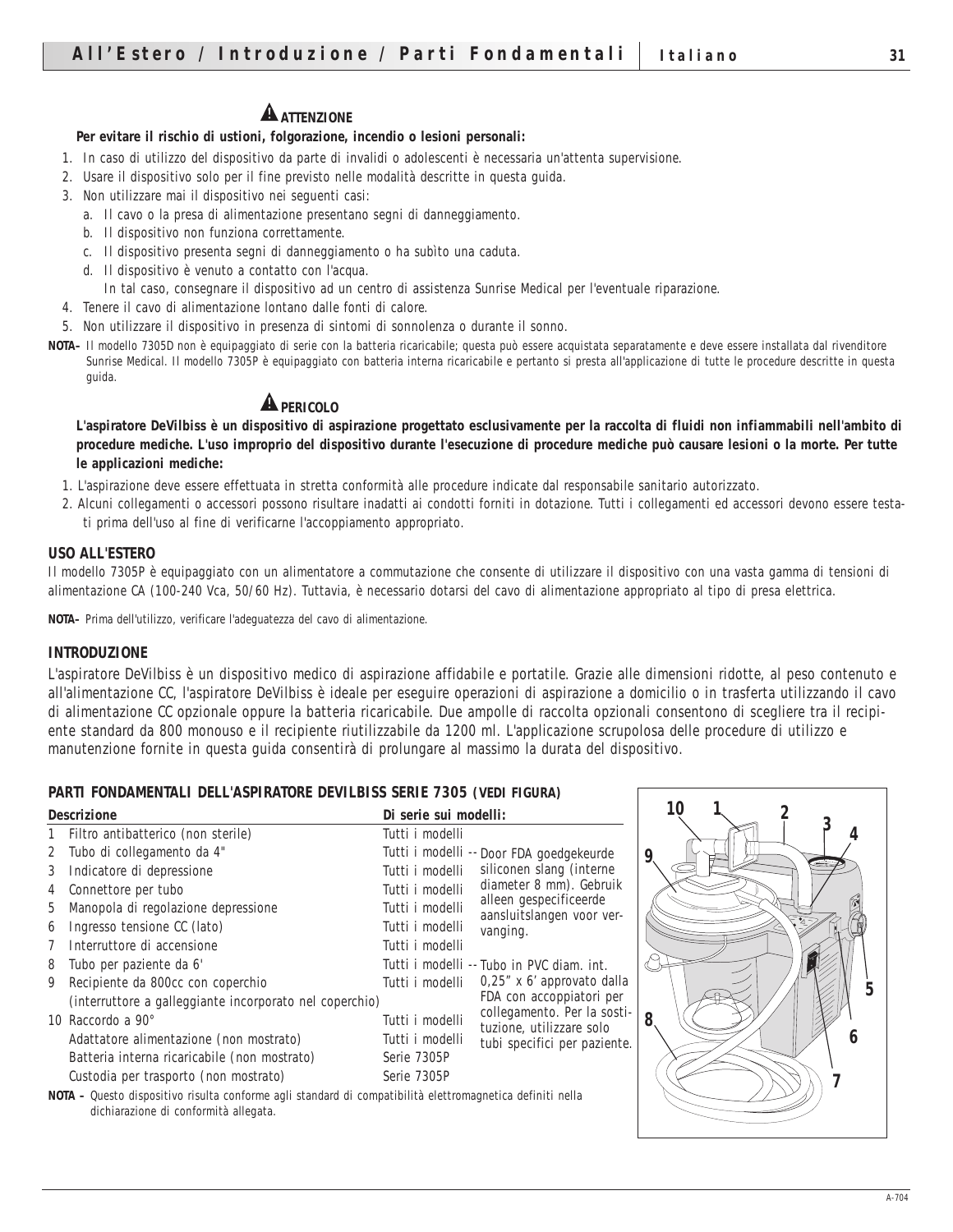#### **ACCESSORI/RICAMBI**

I componenti elencati di seguito possono essere acquistati separatamente come accessori o ricambi per l'aspiratore DeVilbiss serie7305:

| Codice                                                       | <b>Descrizione</b> |  |
|--------------------------------------------------------------|--------------------|--|
| Tubo 6' per paziente                                         | 6305D-611          |  |
| Cavo di alimentazione 12V CC (1 pz)                          | 7304D-619          |  |
| Recipiente riutilizzabile da 1200 ml (16 pz)                 | 7305D-601          |  |
| Recipiente monouso da 800 ml (48 pz)                         | 7305D-602          |  |
| Commutatore da CA a caricabatterie/adattatore CC             | 7305P-613          |  |
| Batteria 12V CC ricaricabile ad alta capacità (1 pz)         | 7305P-614          |  |
| Custodia per trasporto                                       | 7305D-606          |  |
| Indicatore                                                   | 7305D-607          |  |
| Filtro antibatterico non sterile (12 pz)                     | 7305D-608          |  |
| Scheda base (serie 7305P & unità a batterie convertite)      | 7305P-610          |  |
| Scheda base (serie 7305D)                                    | 7305D-610          |  |
| Kit per conversione batteria ad alta capacità                | 7305P-620          |  |
| (batteria, scheda 7305P-610 & supporto batteria)             |                    |  |
| Dispositivo di test per indicatore depressione               | 7304D-636          |  |
| Cavo di alimentazione di tipo ospedaliero (120 VCA)          | 099HD-614          |  |
| Filtro, recipiente di raccolta da 800 ml & raccordo a gomito | 7305D-603          |  |
| Recipiente da 1200 ml                                        | 7305D-604          |  |
| Cavo di alimentazione per USA                                | 6710D-609          |  |
| Cavo di alimentazione per continentale Europa                | 7305P-631          |  |
| A T T ECTRA HEALTO                                           |                    |  |

#### **ALLESTIMENTO**

- 1. Collegare un'estremità del tubo da 4" al connettore e l'altra estremità al filtro antibatterico. Durante il montaggio/smontaggio, verificare che il lato libero del filtro antibatterico sia rivolto verso il raccordo e il recipiente di raccolta. Non invertire la direzione di flusso del filtro.
- 2. Collegare il filtro antibatterico al raccordo a 90°, quindi collegare quest'ultimo alla sommità del coperchio in corrispondenza della scritta <Vacuum>.
- 3. Il tubo da 6' a contatto con il paziente deve essere collegato al coperchio in corrispondenza della scritta <Patient>.
- 4. Prima dell'uso verificare che tutti i collegamenti risultino ben fissi e non presentino perdite.
- 5. Prima di iniziare l'operazione di aspirazione sul paziente verificare che il dispositivo sia regolato sul livello di aspirazione appropriato.

#### **UTILIZZO DELL'ASPIRATORE DEVILBISS SERIE 7305**

Prima di collegare il dispositivo all'adattatore CA o al cavo di alimentazione 12V CC opzionale, verificare che l'interruttore di accensione situato sul lato dell'unità sia in posizione "OFF". Selezionare la sorgente di alimentazione desiderata.

#### **Indicazioni LED:**

- **L1- Verde–** Dispositivo alimentato da sorgente CA o cavo CC.
- Si accende quando è presente la tensione di alimentazione esterna.
- **L2 Giallo–** Batteria in carica. Si spegne quando la batteria è carica.
- **L3 Rosso–** Batteria scarica. Se il LED rimane acceso permanentemente utilizzare un'altra sorgente di alimentazione e ricaricare la batteria non appena possibile.

**ALIMENTAZIONE CA–** Inserire il connettore piccolo dell'adattatore CA nell'ingresso di alimentazione CC situato sul lato dell'unità. Inserire l'estremità CA in una presa di rete con messa a terra.

**NOTA**– Il gruppo di alimentazione può diventare caldo al tocco durante la carica o il funzionamento dell'unità. Ciò è normale.

**ALIMENTAZIONE 12V CC–** (ad es. accendisigari dell'automobile). Inserire il connettore piccolo del cavo di alimentazione CC nel connettore di ingresso CC situato sul lato dell'unità. Inserire il connettore grande nella presa di alimentazione 12V CC dell'automobile.

**ALIMENTAZIONE A BATTERIA–** Verificare che il dispositivo sia equipaggiato con batteria interna ricaricabile; la batteria è installata di serie sui modelli 7305P oppure come opzione sui modelli 7305D. Per garantire il corretto funzionamento con alimentazione a batteria, caricare completamente la batteria per 10-17 ore come descritto nella sezione "Caricamento della batteria". Per utilizzare il dispositivo con alimentazione a batteria interna, verificare che il dispositivo non sia collegato a sorgenti di alimentazione esterne tramite il connettore CC posto sul lato dell'unità.

Dopo avere scelto la sorgente di alimentazione, attivare il dispositivo mediante l'interruttore situato sul lato dell'unità. La spia di alimentazione (sulla sommità del dispositivo) indica la sorgente di alimentazione utilizzata (accesa permanentemente in caso di sorgente esterna).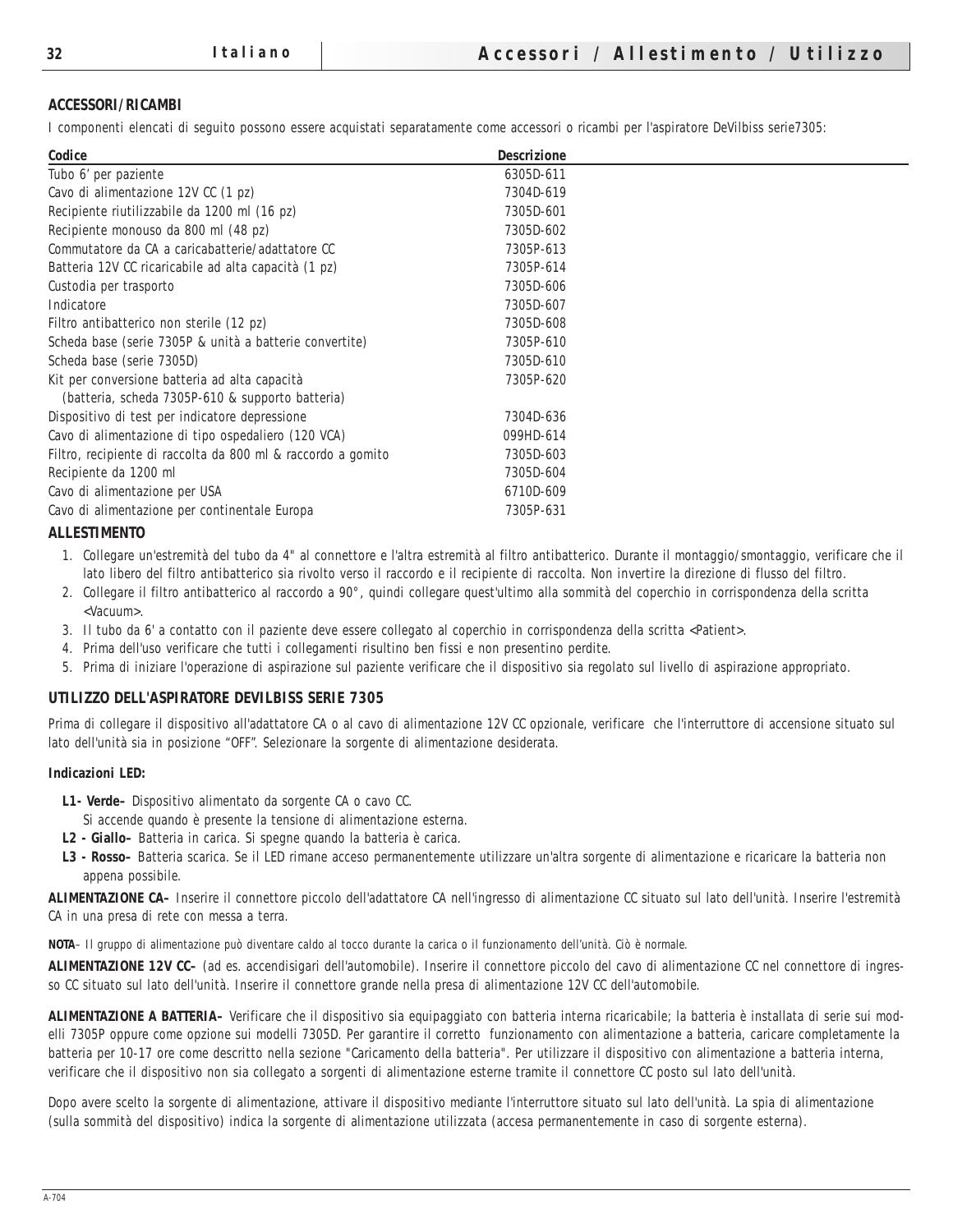# **A** ATTENZIONE

**Se l'unità non riceve tensione da una sorgente esterna oppure la batteria è scarica, la spia di batteria scarica rimane accesa e le prestazioni dell'unità decadono rapidamente. Utilizzare immediatamente un'altra sorgente di alimentazione per evitare di interrompere la procedura di aspirazione.**

Regolare il livello di depressione da 80 a 550 mm Hg ruotando la manopola situata sul lato dell'unità (in senso orario per aumentare il livello di aspirazione, in senso antiorario per diminuirlo). Il livello desiderato di depressione può essere regolato mediante l'indicatore situato sulla sommità del dispositivo vicino alla maniglia. Per leggere correttamente lo strumento indicatore, tappare l'estremità del tubo verso il paziente oppure aprire il recipiente di raccolta per consentire allo strumento di fornire una indicazione stabile.

**NOTA–** Lo strumento fornisce una misura puramente indicativa. In caso di urti violenti, occorre verificare la precisione della misura fornita dallo strumento.

L'aspirazione viene interrotta automaticamente quando il livello del liquido raggiunge l'interruttore a galleggiante situato sotto il coperchio del recipiente di raccolta.

- **NOTA–** Durante il trasporto dell'unità, ruotare completamente in senso orario la manopola di regolazione della depressione per evitare di danneggiarla in caso di caduta accidentale.
- **AVVERTENZA– Quando il livello del liquido raggiunge l'interruttore a galleggiante provocando l'interruzione automatica dell'aspirazione è necessario svuotare il recipiente di raccolta. In caso contrario, la pompa di aspirazione può danneggiarsi.**

**AVVERTENZA– In caso di ritorno di fluido nell'unità, consultare un centro di assistenza per determinare eventuali danni alla pompa di aspirazione.**

#### **CARICAMENTO DELLA BATTERIA**

I modelli della serie 7305P sono equipaggiati di serie con una batteria interna ricaricabile. Tali modelli sono dotati di spia del livello di carica della batteria. I modelli della serie 7305D non sono equipaggiati di serie con batteria ricaricabile; consultate il rivenditore per determinare se l'unità in vostro possesso è dotata di batteria ricaricabile.

Dopo avere determinato se l'unità è dotata di batteria ricaricabile, collegarla ad una sorgente di alimentazione CA o CC appropriata mediante l'adattatore CA o il cavo di alimentazione CC. La spia verde di alimentazione esterna deve accendersi. La spia gialla del livello di carica si accende durante la fase di carica della batteria. Verificare che la spia si accenda all'inizio della fase di carica. Quando il livello di carica della batteria è prossimo al valore massimo, la spia gialla può lampeggiare per alcuni minuti. Tale comportamento è da ritenersi normale.

- **NOTA–** Una batteria scarica richiede da 10 a 17 ore di carica (a seconda della capacità residua) per ricaricarsi completamente.
- **NOTA–** Per evitare interruzioni accidentali dell'alimentazione, non collegare mai l'adattatore CA ad una presa controllata da interruttore.
- **NOTA–** Non collegare mai il cavo di alimentazione CC ad una sorgente di alimentazione discontinua.
- **NOTA–** Nei modelli della serie 7305P, una batteria completamente carica garantisce un'autonomia di funzionamento di circa 60 minuti con livello di depressione zero (flusso libero).
- **NOTA–** Se l'unità non viene utilizzata per un periodo di tempo prolungato, è necessario ricaricare la batteria almeno ogni 6 mesi.
- **AVVERTENZA– La scarica completa della batteria ne accorcia la vita operativa. Quando la spia di batteria scarica è accesa, non utilizzare l'unità per un tempo superiore a pochi minuti. Ricaricare la batteria non appena possibile.**
- **NOTA–** Durante la carica della batteria, la spia di carica rimane accesa. Se l'unità non mantiene la carica, verificare che sia dotata di batteria interna prima di portarla presso un centro autorizzato Sunrise Medical. Verificare che la spia di carica si accenda quando l'unità è collegata ad una sorgente di alimentazione esterna con interruttore principale in posizione OFF.
- **NOTA–** La batteria interna ricaricabile è di tipo piombo-acido e deve essere smaltita in modo opportuno.

#### **PULIZIA**

#### **Recipiente di raccolta:**

- 1. Spegnere l'unità mediante l'interruttore principale e attendere che il livello di depressione si abbassi. Scollegare l'unità dalla sorgente di alimentazione CC esterna.
- 2. Rimuovere il coperchio del recipiente di raccolta. Quindi estrarre il recipiente dal supporto e svuotarlo.
- **NOTA–** Il recipiente di raccolta deve essere svuotato e pulito dopo ogni utilizzo. Il recipiente di raccolta monouso da 800 ml e relativo coperchio vanno usati per un solo paziente.
	- 3. I recipiente di raccolta e relativi coperchi devono essere puliti per bene dopo ciascun uso con uno dei sei metodi seguenti:

**Tutti i recipiente:** 

●Lavare il recipiente con una soluzione di acqua calda e detergente per stoviglie e risciacquarlo con acqua calda pulita. Lavare quindi il recipiente con una soluzione costituita da una parte di aceto e tre parti di acqua calda. Risciacquare con acqua calda e lasciare asciugare all'aria.

#### **Solo recipiente 1200 ml riutilizzabile:**

- ●Lavare il recipiente con una soluzione di acqua calda e detergente per stoviglie e risciacquarlo con acqua calda pulita. Lavare quindi con alcool e lasciare asciugare all'aria.
- ●Lavare il recipiente con una soluzione di acqua calda e detergente per stoviglie e risciacquarlo con acqua calda pulita. Lavare quindi con disinfettante commerciale (battericida-germicida), seguendo scrupolosamente le istruzioni e i valori di diluizione forniti dal produttore.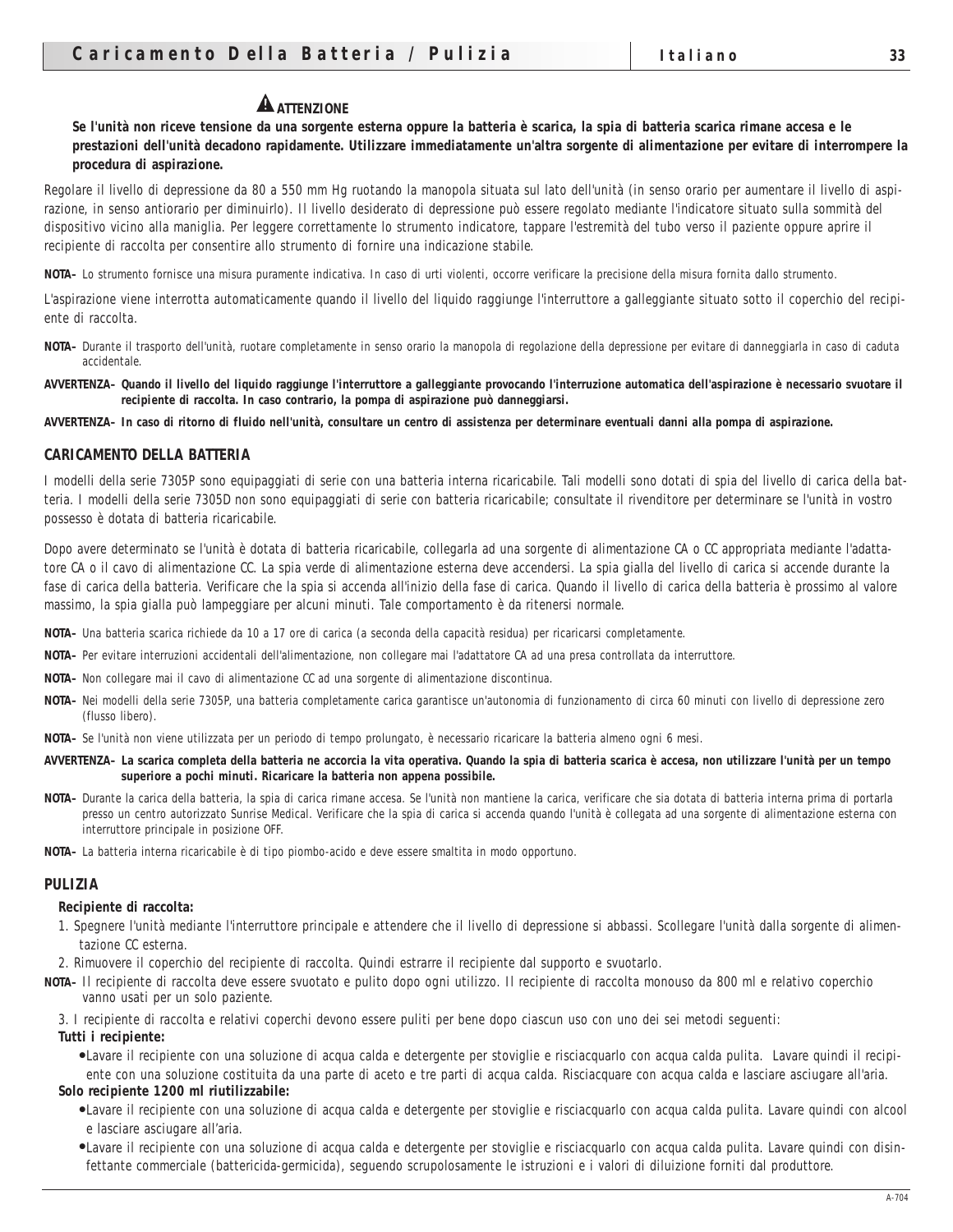●Pulire il contenitore da 1.200 ml per autoclave, recipiente, gruppo coperchio, guarnizione, rondella sigillante, guida del galleggiante e galleggiante per bene con sapone delicato. Sciacquare accuratamente con acqua pulita e asciugare per bene. Colloca re le parti nell'autoclave accertandosi che le parti non tocchino:

- Il recipiente con l'estremità aperta in basso.
- Il galleggiante e la guida galleggiante verso l'alto con le ampie estremità in basso.
- La guarnizione e la rondella sigillante possono essere collocate in una sacca a fazzoletto prima di essere messe in autoclave.
- Sterilizzare con autoclave per un ciclo da 3 a 5 minuti a 270ºF (132ºC).

Invece della sterilizzazione in autoclave, le parti summenzionate possono essere immerse in una soluzione di dialdeide attivata.

#### **Aspiratore:**

1. Con l'interruttore principale in posizione OFF, scollegare l'aspiratore DeVilbiss dalla eventuale sorgente di alimentazione esterna.

2. Pulire l'unità con un panno pulito inumidito con disinfettante (battericida-germicida).

#### **AVVERTENZA– Non immergere il dispositivo in acqua poiché potrebbe danneggiarsi la pompa di aspirazione.**

#### **Tubo:**

- 1. Scollegare il tubo dall'unità.
- 2. Risciacquare accuratamente il tubo dopo ogni utilizzo facendovi prima scorrere acqua calda e quindi una soluzione costituita da una parte di aceto e tre parti di acqua calda.
- 3. Risciacquare con acqua calda e lasciare asciugare all'aria.
- 4. Pulire la superficie esterna del tubo passandovi un panno pulito inumidito.

#### **Custodia per trasporto::**

1. Pulire la custodia usando un panno pulito inumidito con detergente e/o disinfettante.

#### **MANUTENZIONE**

Verificare che il tubo di aspirazione ed il recipiente di raccolta non presentino perdite, incrinature, ecc. prima di ogni utilizzo.

## **A** PERICOLO

**Pericolo di scosse elettriche. Non cercare di aprire o togliere il modulo; non vi sono componenti interni riparabili dall'utente. Se occorre assistenza, portare l'unità presso un rivenditore Sunrise Medical qualificato od un centro di assistenza autorizzato. L'apertura o la manomissione dell'unità provoca il decadimento della garanzia.** 

#### **Sostituzione del filtro:**

- 1. Il filtro deve essere sostituito ogni due mesi o in caso di saturazione.
- 2. Rimuovere il filtro scollegandolo dal gruppo unità di aspirazione/coperchio.
- 3. Sostituire con un filtro antibatterico DeVilbiss non sterile (7305D-608 conf. 12 pz) e rimontare nel gruppo unità di aspirazione/coperchio. Filtri addizionali possono essere acquistati presso il rivenditore autorizzato Sunrise Medical.
- **NOTA–** Non utilizzare altri materiali in sostituzione del filtro antibatterico. In caso contrario possono esservi rischi di contaminazione o decadimento delle prestazioni; usare esclusivamente filtri DeVilbiss®.

#### **PROBLEMI E SOLUZIONI**

**NOTA–** L'aspiratore DeVilbiss non contiene componenti riparabili dall'utente. Se si ritiene che l'unità non funzioni correttamente, PRIMA DI CONSEGNARLA AL RIVENDI-TORE DI APPARECCHIATURE MEDICALI PRESSO IL QUALE È STATA ACQUISTATA O DIRETTAMENTE ALLA SUNRISE MEDICAL, verificare se la causa dell'anomalia rientra tra quelle elencate di seguito:

| Problema                                                                                                                                                | <b>Soluzione</b>                                                                                                                                                                                                                                                                                                                                                 |
|---------------------------------------------------------------------------------------------------------------------------------------------------------|------------------------------------------------------------------------------------------------------------------------------------------------------------------------------------------------------------------------------------------------------------------------------------------------------------------------------------------------------------------|
| L'unità non si accende. (la spia verde<br>di alimentazione esterna deve accen-<br>dersi quando l'unità è collegata ad<br>una sorgente di alimentazione) | 1. Verificare la funzionalità della sorgente di alimentazione ed il collegamento ad essa.<br>2. Verificare che la presa di corrente sia attiva collegandovi una lampada.<br>3. Se si sceglie l'alimentazione con batteria interna, verificare che l'unità sia dotata di<br>batteria. "<br>4. Se la batteria è presente, verificare che sia completamente carica. |
| aspirazione.                                                                                                                                            | La pompa funziona ma non è presente 1. Verificare che i tubi siano collegati correttamente.<br>2. Verificare che i punti di collegamento dei tubi non presentino perdite o incrinature.<br>3. Verificare che l'interruzione automatica di aspirazione non sia abilitata.<br>4. Verificare che il recipiente di raccolta non presenti perdite o incrinature.      |
| Basso livello di aspirazione.                                                                                                                           | 1. Azionare la manopola di regolazione per aumentare il livello di aspirazione.<br>2. Verificare che l'unità non presenti segni di perdita.<br>3. Premere e rilasciare la manopola di regolazione del livello di aspirazione.                                                                                                                                    |
| La batteria non mantiene la carica. (la<br>spia di carica deve accendersi quando<br>la batteria è sotto carica.)                                        | 1. Verificare che l'unità sia equipaggiata con batteria interna consultando il rivenditore<br>Sunrise Medical.<br>2. Verificare che la spia del livello di carica della batteria sia accesa.<br>3. Verificare i collegamenti elettrici durante la fase di carica.<br>4. Verificare che la presa di corrente sia attiva collegandovi una lampada.                 |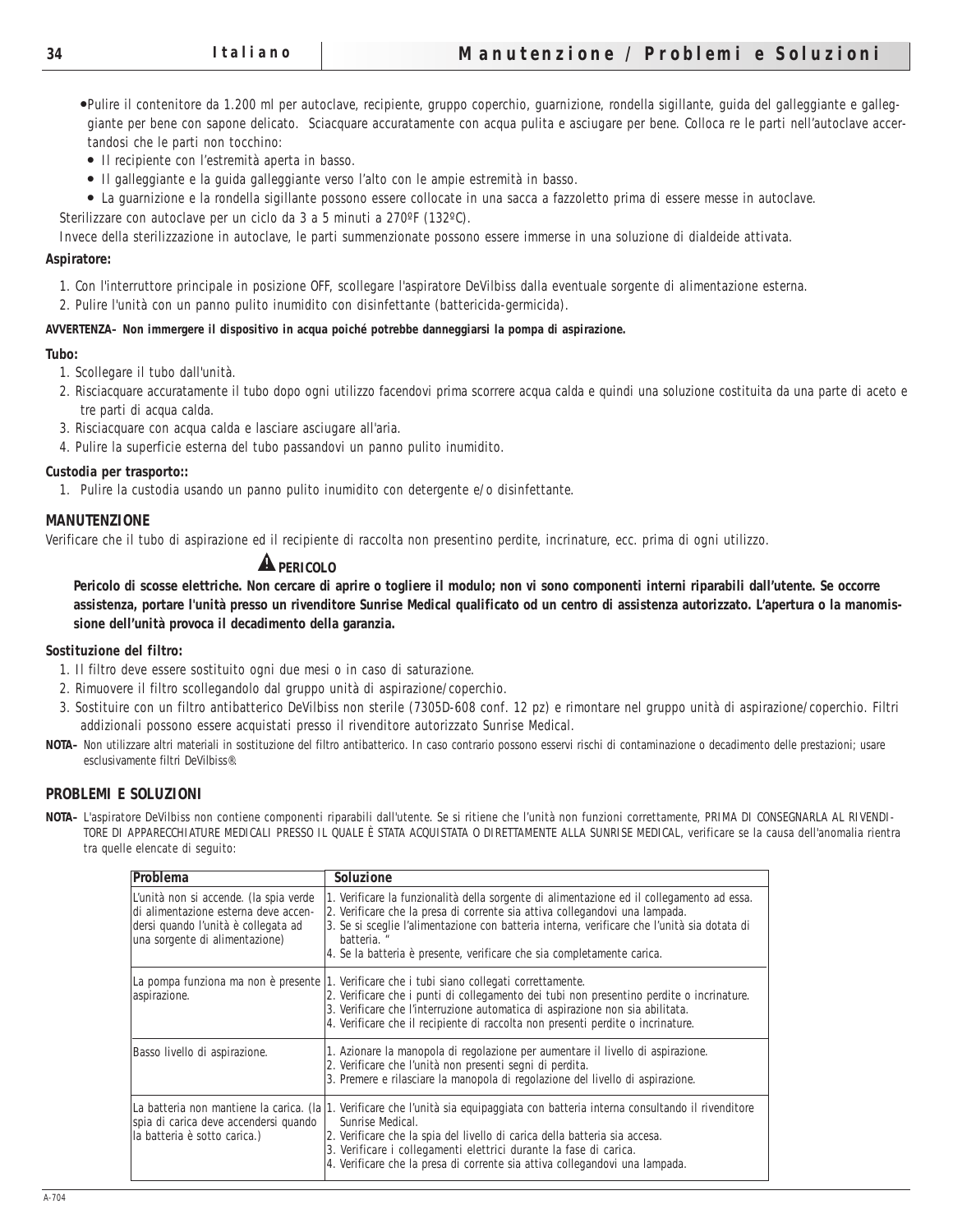## **SPECIFICHE E CLASSIFICAZIONI**

| Dimensioni                                                                                                                                                                                                                                                                                                                                                                                                                  | $A \times L \times P$ (cm) |
|-----------------------------------------------------------------------------------------------------------------------------------------------------------------------------------------------------------------------------------------------------------------------------------------------------------------------------------------------------------------------------------------------------------------------------|----------------------------|
| Peso<br>Serie 7305D                                                                                                                                                                                                                                                                                                                                                                                                         | (kg)                       |
|                                                                                                                                                                                                                                                                                                                                                                                                                             |                            |
| Batteria interna ricaricabile                                                                                                                                                                                                                                                                                                                                                                                               |                            |
| Livelli di depressione                                                                                                                                                                                                                                                                                                                                                                                                      |                            |
| Capacità recipiente di raccolta                                                                                                                                                                                                                                                                                                                                                                                             |                            |
| Condizioni ambientali<br>Umidità relativa operativa 0-95%<br>Temperatura di immagazzinamento e trasporto da -40 °C a 70 °C<br>Umidità relativa di immagazzinamento e trasporto 0-95%<br>Pressione atmosferica di immagazzinamento e trasporto 7.3 Psi (50 kPA) - 15.4 Psi (106 kPA)                                                                                                                                         |                            |
| Garanzia                                                                                                                                                                                                                                                                                                                                                                                                                    |                            |
| <b>Approvazioni</b>                                                                                                                                                                                                                                                                                                                                                                                                         |                            |
| Classificazioni del dispositivo<br>Protezione dai rischi di scosse elettriche Classe I e alimentazione interna<br>Grado di protezione da scosse elettriche: Dispositivo di tipo BF<br>Grado di protezione dalla penetrazione di liquidi IPX2 e alimentazione ordinaria<br>Apparecchiatura non idonea all'uso in presenza di miscele di anestetico infiammabile all'aria o protossido d'azoto.<br><b>Classificazione ISO</b> |                            |

Solo serie 7305P – Dispositivo medico di aspirazione ad alimentazione elettrica per impiego locale e in trasferta conforme alle norme ISO 10079-1 : 1991

Alto flusso/Alta depressione

Serie 7305D – Dispositivo medico di aspirazione ad alimentazione elettrica per impiego locale conforme alle norme ISO 10079-1 : 1991

Sunrise Medical può fornire su richiesta schemi elettrici, elenco componenti, ecc.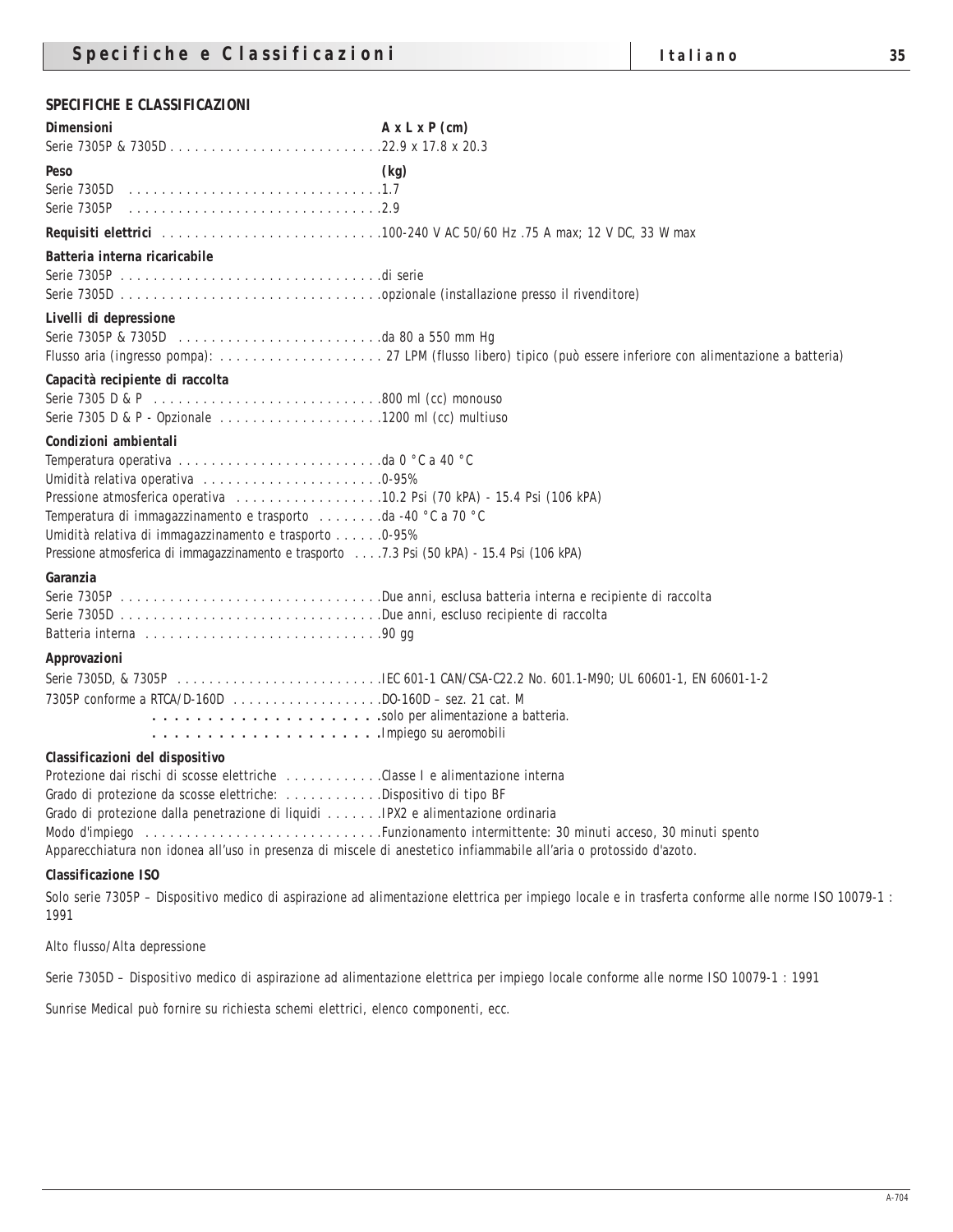#### **GARANZIA LIMITATA DI DUE ANNI**

Il gruppo compressore dell'aspiratore DeVilbiss® serie 7305P & 7305D (esclusa batteria interna ricaricabile) è garantito esente da difetti di lavorazione e di materiale per un periodo di due anni dalla data di acquisto. La batteria interna ricaricabile è garantita per 90 giorni. Eventuali parte difettose saranno riparate o sostituite a discrezione di Sunrise Medical a condizione che l'unità non risulti manomessa od usata in modo improprio durante tale periodo. Assicurarsi che eventuali malfunzionamenti non siano imputabili a pulizia inadeguata o ad errata applicazione delle istruzioni. Se è necessaria una riparazione, contattare il rivenditore Sunrise Medical o il Centro di assistenza Sunrise Medical per istruzioni: U.S.A. 800-333-4000, 905660-4881 Canada 1-800-263-3390 Europa 44-138-444-6688.

**NOTA-** Questa garanzia non prevede la fornitura di unità sostitutiva né l'indennizzo di costi sostenuti per l'eventuale noleggio durante il periodo di riparazione od i costi di manodopera sostenuti per la riparazione/sostituzione delle parti difettose.

NON È PREVISTA NESSUN'ALTRA GARANZIA ESPLICITA. LE GARANZIE IMPLICITE, INCLUSE QUELLE DI COMMERCIABILITÀ E IDONEITÀ AD UNO SPECIFICO SCOPO, SONO LIMITATE ALLA DURATA DELLA GARANZIA ESPLICITA E NEI LIMITI PREVISTI DALLA LEGGE. OGNI ALTRA GARANZIA IMPLICITA È ESCLUSA. QUESTA RAPPRESENTA L'UNICO RIMEDIO CHE ESCLUDE QUALSIASI RESPONSABILITÀ PER EVENTUALI DANNI CONSEQUENZIALI E INCIDENTALI NELL'AM-BITO DI QUALSIVOGLIA GARANZIA NEI LIMITI PREVISTI DALLA LEGGE. ALCUNI STATI NON CONSENTONO LIMITAZIONI ALLA DURATA DI UNA GARANZIA IMPLICITA O SULLA LIMITAZIONE O ESCLUSIONE DI DANNI CONSEQUENZIALI O INCIDENTALI, PERTANTO IL LIMITE O L'ESCLUSIONE DI CUI SOPRA POTREBBERO NON ESSERE APPLICABILI.

Questa garanzia ha valore conferisce specifici diritti legali che possono variare da uno Stato all'altro.

#### **Nota del produttore**

Grazie per avere scelto un'unità di aspirazione DeVilbiss®. Desideriamo la soddisfazione dei nostri clienti.

Eventuali domande o commenti possono essere inviati all'indirizzo riportati sulla retrocopertina.

Per contattare il rivenditore autorizzato Sunrise Medical:

| Telefono         |  |
|------------------|--|
| Data di acquisto |  |
| Numero di serie  |  |

#### **DICHIARAZIONE DI CONFORMITÀ**

| <b>Produttore:</b>                                      | <b>Sunrise Medical</b>                                                              |                                                                                                                       |  |  |
|---------------------------------------------------------|-------------------------------------------------------------------------------------|-----------------------------------------------------------------------------------------------------------------------|--|--|
| Indirizzo:                                              | Respiratory Products Division<br>100 DeVilbiss Drive<br>Somerset, PA 15501-2125 USA |                                                                                                                       |  |  |
| Denominazione prodotto:                                 |                                                                                     | DeVilbiss <sup>®</sup> Suction Unit                                                                                   |  |  |
| <b>Modello:</b>                                         | Serie 7305P & 7305D                                                                 |                                                                                                                       |  |  |
|                                                         |                                                                                     | Si dichiara che il prodotto menzionato è conforme ai requisiti stabiliti dalla Direttiva europea CEE93/42 e seguenti: |  |  |
| <b>Classe:</b>                                          | IIa, Regola 2                                                                       |                                                                                                                       |  |  |
|                                                         | Standard per sistemi di qualità:                                                    | IS09001/IS013485                                                                                                      |  |  |
| <b>Notified Body RWTÛV</b>                              |                                                                                     |                                                                                                                       |  |  |
| <b>MDD Annex II</b>                                     |                                                                                     |                                                                                                                       |  |  |
| Standard di sicurezza:                                  |                                                                                     | EN60601-1/IEC 601-1:1988 compreso A1:1991 e A2:1995                                                                   |  |  |
|                                                         |                                                                                     | CAN/CSA 22.2 No. 601.1-M90                                                                                            |  |  |
|                                                         |                                                                                     | UL 60601-1:2003                                                                                                       |  |  |
|                                                         |                                                                                     | ISO 10079-1:1991                                                                                                      |  |  |
| <b>EMC</b> (compatibilità elettromagnetica) Conforme a: |                                                                                     | EN 60601-1-2 (2001) [Tutti gli standard applicabili disponibili a richiesta]                                          |  |  |
|                                                         |                                                                                     | EN55011 Classe B                                                                                                      |  |  |
| Solo per alimentazione a batteria:                      |                                                                                     | RTCA/DO-160D, Sezione 21 (Emissioni irradiate), Categoria M. per uso su aeromobili.                                   |  |  |
| Rappresentante autorizzato:                             |                                                                                     | Sunrise Medical Ltd Sunrise Business Park                                                                             |  |  |
|                                                         |                                                                                     | High Street Wollaston,                                                                                                |  |  |
|                                                         |                                                                                     | West Midlands DY8 4PS                                                                                                 |  |  |
|                                                         |                                                                                     | <b>ENGLAND</b>                                                                                                        |  |  |
| - -                                                     |                                                                                     | 44-138-444-6688                                                                                                       |  |  |
|                                                         |                                                                                     |                                                                                                                       |  |  |

 $C_{0044}$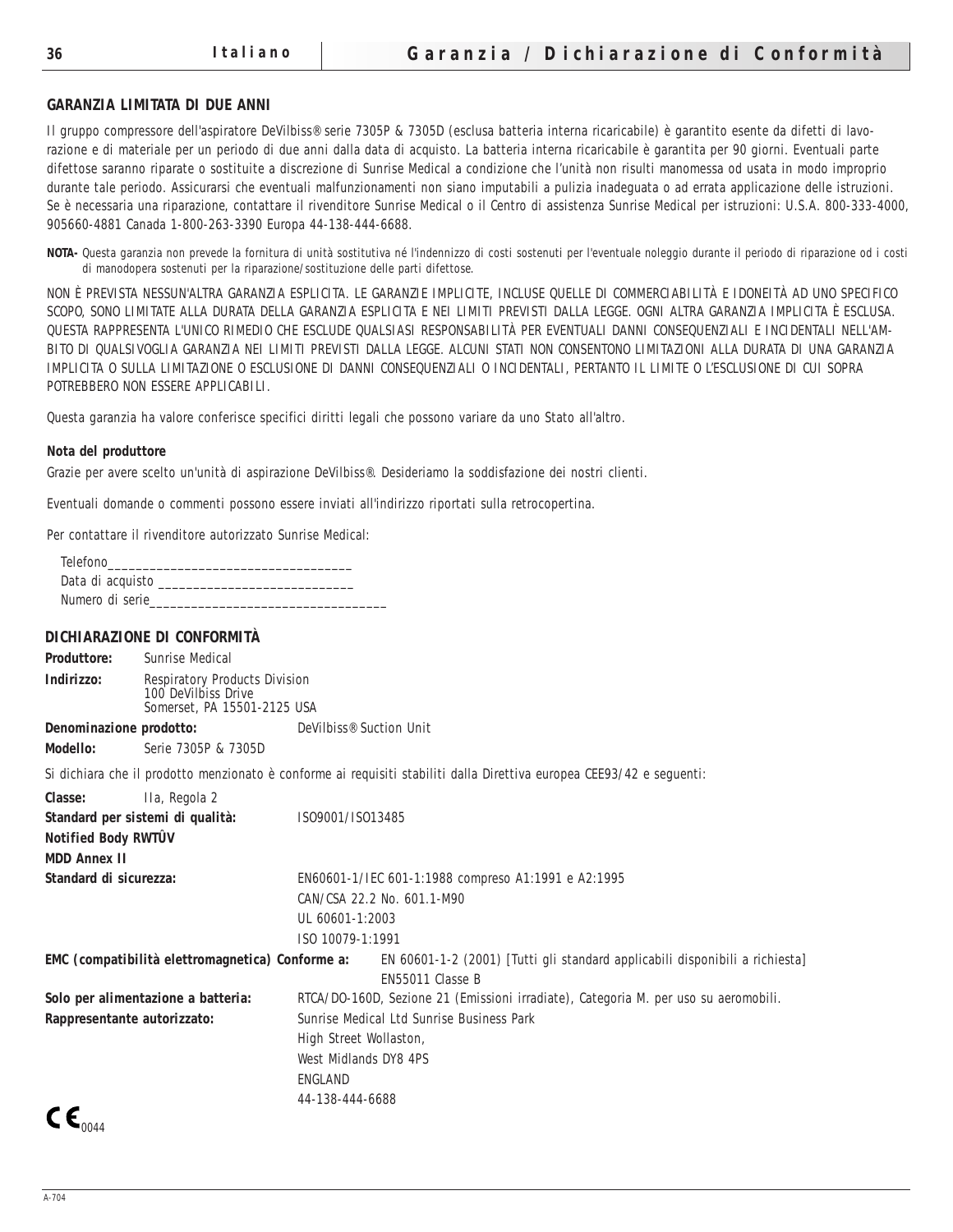#### **INHOUDSOPGAVE**

| Belangrijke Onderdelen van de DeVilbiss Model 7305 Afzuigeenheid 38 |  |
|---------------------------------------------------------------------|--|
|                                                                     |  |
|                                                                     |  |
|                                                                     |  |
|                                                                     |  |
|                                                                     |  |
|                                                                     |  |
|                                                                     |  |
|                                                                     |  |
|                                                                     |  |
|                                                                     |  |
|                                                                     |  |
|                                                                     |  |
|                                                                     |  |
|                                                                     |  |

#### **IEC-SYMBOLEN**

 $\triangle$ Waarschuwing. Raadpleeg gebruikershandleiding.



Bij IPX2 zullen verticaal vallende druppels geen nadelige invloed hebben als de behuizing 15° naar links of naar rechts wordt gekanteld.

# **BELANGRIJKE VEILIGHEIDSINSTRUCTIES**

Wanneer gebruik wordt gemaakt van elektrische producten, vooral in aanwezigheid van kinderen, moeten altijd elementaire veiligheidsmaatregelen worden genomen. Lees alle instructies goed door voordat u dit product gaat gebruiken. Belangrijke informatie wordt aangegeven met behulp van de volgende termen:

**GEVAAR–** Dringende veiligheidsinformatie met betrekking tot gevaren die ernstig letsel of de dood tot gevolg kunnen hebben.

**WAARSCHUWING–** Belangrijke veiligheidsinformatie met betrekking tot gevaren die ernstig letsel tot gevolg kunnen hebben.

**VOORZICHTIG–** Informatie ter voorkoming van schade aan het product.

**OPMERKING–** Informatie waarop u bijzonder acht moet slaan.

LEES ALLE INSTRUCTIES DOOR VOORDAT U HET PRODUCT GEBRUIKT.

# **BEWAAR DEZE INSTRUCTIES**

## **GEVAAR**

#### **Doe het volgende om het risico van elektrocutie te beperken:**

- 1. Gebruik het apparaat niet terwijl u in bad zit.
- 2. Plaats of bewaar het product niet op een plek waar het in een badkuip of gootsteen kan vallen.
- 3. Leg of dompel het apparaat niet in water of enig andere vloeistof.
- 4. Raak een product dat in water is gevallen niet aan. Verwijder onmiddellijk het netsnoer.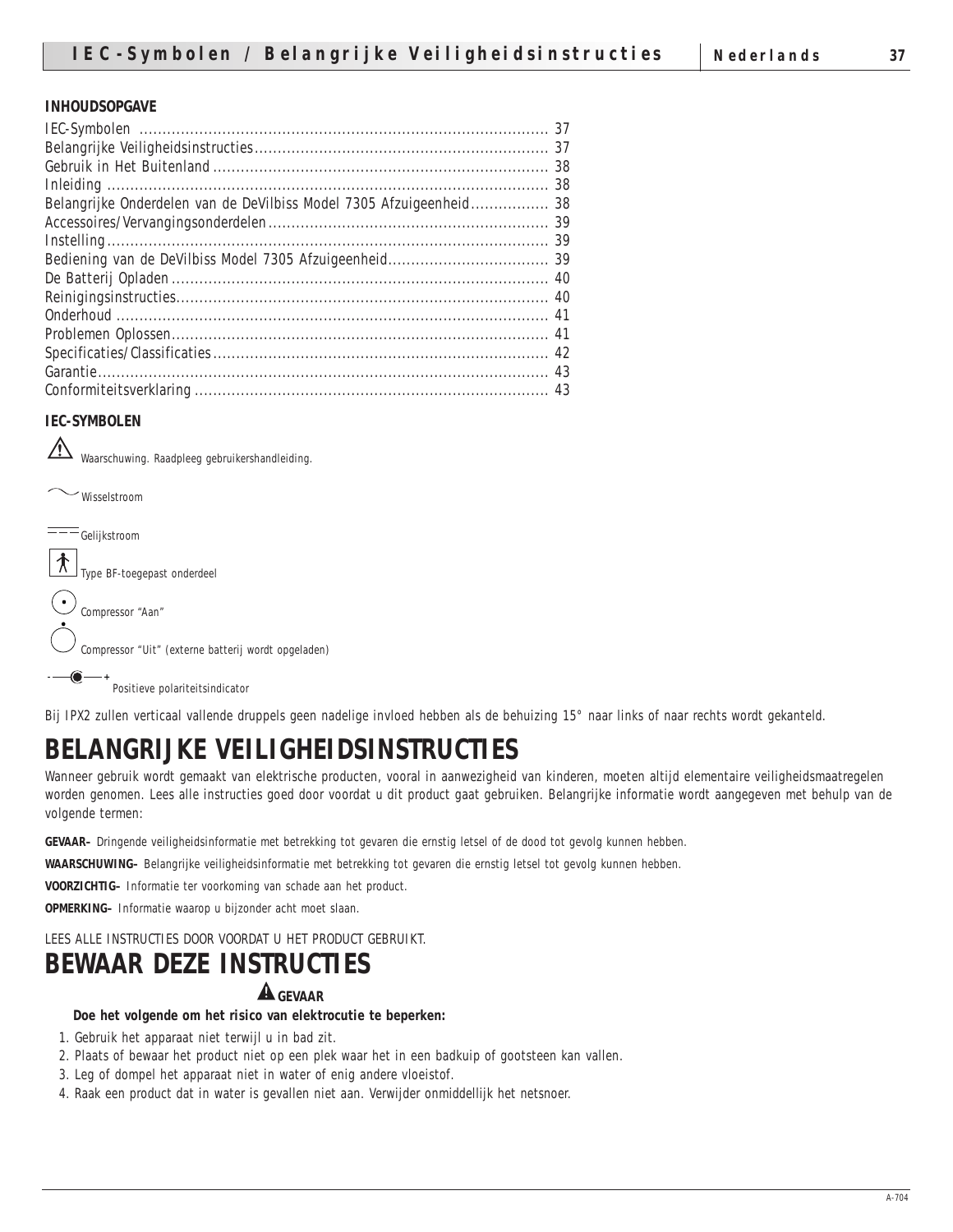# **A** WAARSCHUWING

## **Doe het volgende op de kans op brandwonden, elektrocutie, brand of persoonlijk letsel te beperken:**

1. Nauw toezicht is noodzakelijk wanneer dit product wordt gebruikt door of in aanwezigheid van kinderen of gehandicapten.

- 2. Gebruik dit product alleen voor het doel waarvoor het is bestemd (zoals beschreven in deze handleiding).
- 3. Gebruik dit product nooit als:

a. Het netsnoer of de stekker beschadigd is.

- b. Het niet correct werkt.
- c. Het gevallen of beschadigd is.
- d. Het in het water terecht is gekomen.

Stuur het product terug naar een geautoriseerd servicecentrum van Sunrise Medical voor onderzoek en reparatie.

4. Zorg ervoor dat het netsnoer niet in aanraking komt met hete oppervlakken.

5. Gebruik het product nooit terwijl u slaapt of als u slaperig bent.

**OPMERKING–** Het model 7305D is niet af fabriek uitgerust met een interne oplaadbare batterij. Deze kan apart worden aangeschaft bij en geïnstalleerd door uw Sunrise Medical-leverancier. Het model 7305P is wél van fabriekswege uitgerust met een interne oplaadbare batterij en alle informatie met betrekking tot het gebruik van de batterij in dit handboekje is dan ook van toepassing op dit apparaat.

# **GEVAAR**

**De DeVilbiss afzuigeenheid is een vacuüm afzuigapparaat dat is ontworpen voor het opzuigen van niet ontvlambare vloeistoffen in uitsluitend medische toepassingen. Onjuist gebruik tijdens medische toepassingen kan persoonlijk letsel of de dood tot gevolg hebben. Voor alle medische toepassingen geldt:**

1. Alle afzuigactiviteiten dienen strikt te worden uitgevoerd volgens de procedures die zijn opgesteld door een bevoegd medisch specialist.

2. Sommige hulpstukken of accessoires passen mogelijk niet op de meegeleverde slang. Alle hulpstukken of accessoires moeten vóór gebruik zorgvuldig worden gecontroleerd om er zeker van te zijn dat deze goed passen.

#### **GEBRUIK IN HET BUITENLAND**

Het model 7305P is uitgerust met een schakelbare voeding die het apparaat in staat stelt te werken bij elke willekeurige wisselspanning (100-240 V wisselspanning, 50/60 Hz). Er moet hierbij echter wel een netsnoer worden gebruikt dat geschikt is voor verschillende voltages.

**OPMERKING–** Controleer vóór gebruik of het netsnoer geschikt is voor verschillende voltages.

#### **INLEIDING**

Uw DeVilbiss afzuigeenheid is een compact, draagbaar medisch afzuigapparaat dat is ontworpen met het oog op betrouwbaarheid. Vanwege het compacte formaat, het geringe gewicht en de toepassing van gelijkstroom, is de DeVilbiss afzuigeenheid bij uitstek geschikt voor gebruik thuis, in combinatie met de optionele gelijkstroomkabel of, als uw model is voorzien van een interne oplaadbare batterij, op een willekeurige locatie onderweg. Ook hebt u de keuze uit twee opvangflessen, namelijk de standaard 800 ml wegwerpfles of de optionele 1.200 ml herbruikbare fles. Door de aanbevolen bedienings- en onderhoudsprocedures te volgen die in dit instructiehandboekje worden beschreven, kunt u de levensduur van dit product maximaliseren.

#### **BELANGRIJKSTE ONDERDELEN VAN DE DEVILBISS MODEL 7305 AFZUIGEENHEID (zie de afbeelding)**

| <b>Omschrijving</b> |                                              | Van fabriekswege beschikbaar op:                  |
|---------------------|----------------------------------------------|---------------------------------------------------|
| $1 \quad$           | Bacteriefilter (niet steriel)                | Alle modellen                                     |
| $\mathbf{2}$        | Aansluitslang van 10cm doorsnede             | Alle Modellen -- Door FDA goedgekeurde siliconen  |
| 3                   | Vacuümmeter                                  | Alle modellen<br>slang (interne diameter 8 mm).   |
| 4                   | Aansluiting voor slang                       | Gebruik alleen gespecificeerde<br>Alle modellen   |
| 5 <sup>5</sup>      | Vacuümregelknop                              | aansluitslangen voor vervanging.<br>Alle modellen |
| 6                   | Aan/uit-schakelaar                           | Alle modellen                                     |
| 7                   | Gelijkstroomingang (aan zijkant)             | Alle modellen                                     |
| 8                   | 1,8m Patiëntslang                            | Alle modellen -- 1,8 m door FDA goedgekeurde      |
| 9                   | 800cc flessenhouder met sluiting             | PVC-slang met aansluitingen<br>Alle modellen      |
|                     | (vlotterafsluiter ingebouwd in sluiting)     | (interne diameter 8 mm).                          |
|                     | 10 90° Aansluitelleboog                      | Gebruik alleen gespecificeerde<br>Alle modellen   |
|                     | Adapter voor schakelmodus (niet afgebeeld)   | patiëntslangen voor vervanging.<br>Alle modellen  |
|                     | Interne oplaadbare batterij (niet afgebeeld) | Model 7305P                                       |
|                     | Draagkoffer (niet afgebeeld)                 | Model 7305P                                       |

**OPMERKING–** Deze eenheid voldoet aan de normen voor elektromagnetische compatibiliteit zoals deze zijn gedefinieerd in de bijgesloten conformiteitsverklaring.

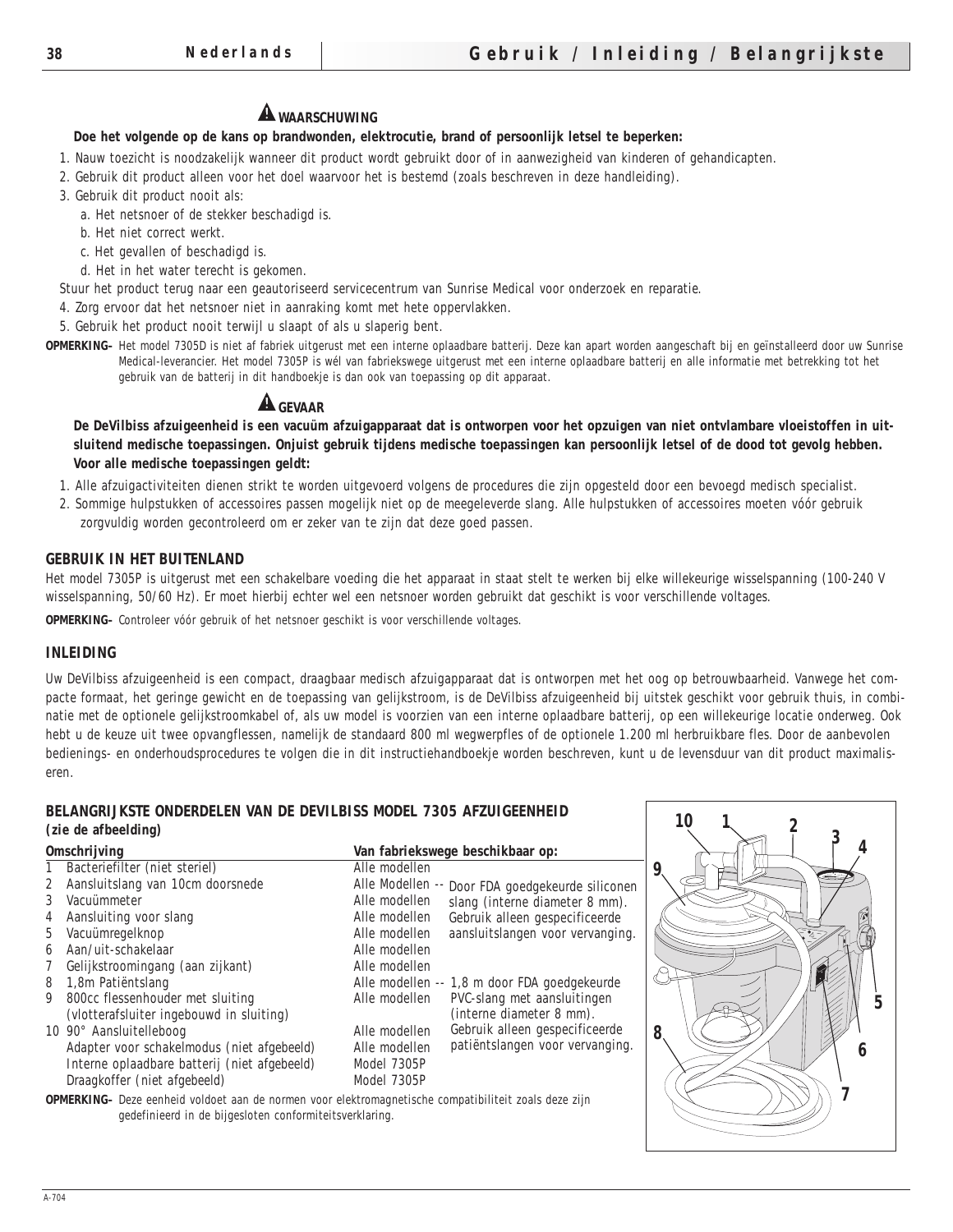# **ACCESSOIRES/VERVANGINGSONDERDELEN**

De volgende items kunnen apart worden aangeschaft als accessoires of vervangingsonderdelen voor uw DeVilbiss afzuigeenheid model 7305:

| <b>Onderdeelnr.</b> | <b>Omschrijving</b>                                                                  |
|---------------------|--------------------------------------------------------------------------------------|
| 6305D-611           | 1,8m Patiëntslang                                                                    |
| 7304D-619           | Kabel voor 12V gelijkstroom (1 stuks)                                                |
| 7305D-601           | 1200 ml Herbruikbare verzamelfles (16 stuks)                                         |
| 7305D-602           | 800 ml Verzamelfles voor eenmalig gebruik (48 stuks)                                 |
| 7305P-613           | Adapter/lader voor overschakeling van wisselstroom op gelijkstroom                   |
| 7305P-614           | Krachtige oplaadbare batterij voor 12V gelijkstroom (1 stuks)                        |
| 7305D-606           | Draagkoffer                                                                          |
| 7305D-607           | Reservemeter                                                                         |
| 7305D-608           | Bacteriefilter (niet steriel) (pak van 12 stuks)                                     |
| 7305P-610           | Printplaat (model 7305P en omgebouwde apparaten met batterijvoeding)                 |
| 7305D-610           | Printplaat (model 7305D)                                                             |
| 7305P-620           | Inbouwset voor krachtige batterij (batterij, printplaat 7305P-610 en batterijhouder) |
| 7304D-636           | Testfitting voor vacuümmeter                                                         |
| 099HD-614           | Netsnoer goedgekeurd voor ziekenhuisgebruik (120 V wisselstroom)                     |
| 7305D-603           | Pakket met filter, 800ml verzamelfles, elleboogstuk en slang                         |
| 7305D-604           | Pakket met 1200ml verzamelfles                                                       |
| 6710D-609           | Netsnoer voor USA                                                                    |
| 7305P-631           | Netsnoer voor continentaal Europa                                                    |

#### **INSTELLING**

- 1. Sluit het ene uiteinde van de slang van 10 mm doorsnee aan op de daarvoor bestemde aansluiting en het andere uiteinde van de slang op de bacteriefilter. Zorg ervoor dat de open zijde van de bacteriefilter in de richting van de elleboog en de fles wijst bij het (opnieuw) installeren. Draai de filter niet om.
- 2. De bacteriefilter moet nu worden aangesloten op het elleboogstuk van 90° en het andere uiteinde van het elleboogstuk op de bovenkant van de sluiting van de verzamelfles, waar de tekst <Vacuum> staat aangegeven.
- 3. De 1,8m lange patiëntslang moet aangesloten op de sluiting van de flessenhouder op de aansluiting met de tekst <Patient>.
- 4. Controleer vóór gebruik of alle verbindingen goed zijn en niet lekken.
- 5. Controleer of de juiste afzuigsterkte is ingesteld op het apparaat voordat u begint met afzuigen.

#### **BEDIENING VAN DE DEVILBISS MODEL 7305 AFZUIGEENHEID**

Controleer, voordat u de eenheid aansluit op de wisselstroomadapter of een optionele kabel voor 12V gelijkstroom, eerst of de aan/uit-schakelaar aan de zijkant van het apparaat uit ("Off") staat. Selecteer de gewenste voedingsbron.

#### **Uitleg lampjes:**

- **L1- Groen** Externe voeding vanuit wisselstroombron of via gelijkstroomkabel. Verlicht als externe voeding actief is.
- **L2 Geel**  De batterij wordt opgeladen. Het lampje gaat uit als de batterij volledig is opgeladen.
- **L3 Rood** De batterij is bijna leeg. Zoek een andere voedingsbron en laad de batterij zo snel mogelijk weer op als dit lampje continu aan blijft.

**GEBRUIK VAN WISSELSTROOM**– Sluit de kleine connector van de wisselstroomadapter aan op de gelijkstroomingang aan de zijkant van het apparaat. Sluit het andere uiteinde aan op een geaard stopcontact.

**OPMERKING**– De adapter kan worden warm worden gedurende het laden of wanneer het apparaat in gebruik is. Dit is normaal.

**GEBRUIK VAN 12V GELIJKSTROOM**– (bijvoorbeeld via de sigarettenaansteker van een auto). Sluit de kleine connector van de gelijkstroomkabel aan op de gelijkstroomingang aan de zijkant van het apparaat. Sluit de grote connector aan op de 12V gelijkstroomingang (sigarettenaansteker) van de auto.

**GEBRUIK VAN BATTERIJVOEDING**– Controleer of uw apparaat is uitgerust met een interne oplaadbare batterij. Deze wordt van fabriekswege geïnstalleerd op modellen 7305P model of door de leverancier geïnstalleerd op modellen 7305D (als optionele voorziening). Laad de batterij 10 tot 17 uur op, zoals aangegeven in de sectie 'De batterij opladen', om er zeker van te zijn dat de interne batterij correct werkt.Als u een interne oplaadbare batterij wilt gebruiken als voeding voor het apparaat, moet u ervoor zorgen dat er geen externe voedingsbronnen zijn aangesloten op de gelijkstroomingang aan de zijkant van de eenheid.

Nadat u de voedingsbron hebt geselecteerd, hoeft u alleen de eenheid aan te zetten ("On") met behulp van de aan/uit-schakelaar aan de zijkant van het apparaat. Het voedingslampje (aan de bovenzijde van het apparaat) geeft aan welke voedingsbron wordt gebruikt door continu te blijven branden als een externe voedingsbron is aangesloten.

## **A** WAARSCHUWING

**Als het apparaat niet wordt aangesloten op een externe voedingsbron of als de batterij niet meteen opnieuw wordt opgeladen, blijft het lampje Batterij bijna leeg branden en worden de prestaties van het apparaat snel minder. Schakel meteen over op een andere stroombron om onderbreking van de afzuiging te voorkomen.**

Pas het vacuümniveau aan van 80 tot 550 mm Hg door aan de vacuümregelknop aan de zijkant van het apparaat te draaien (naar rechts om de vac-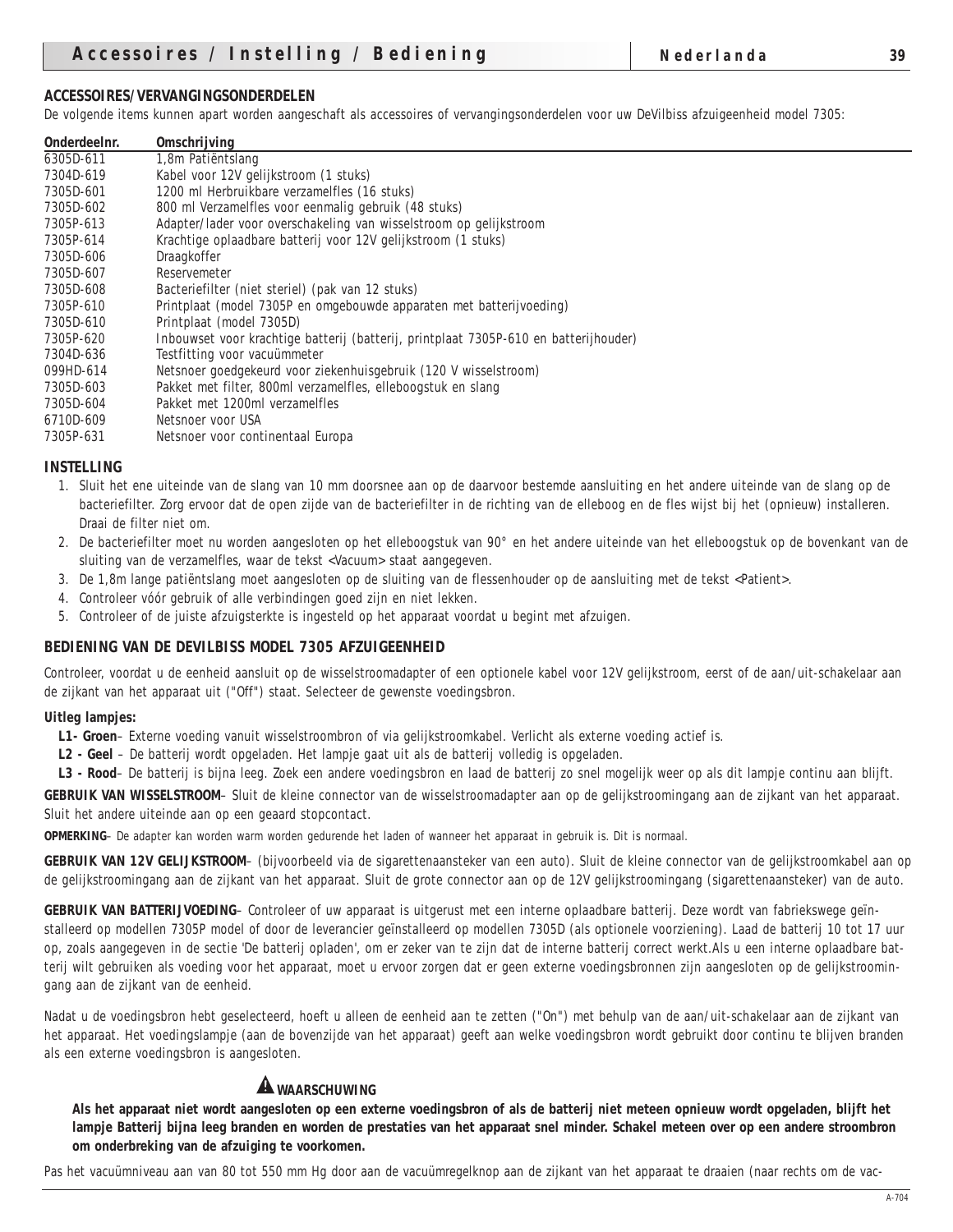uüminstelling te verhogen en naar links om de vacuüminstelling te verlagen). Het gewenste vacuümniveau kan worden ingesteld aan de hand van de meter aan de bovenzijde van het apparaat, in de buurt van de hendel. Als u een nauwkeurige meterstand wilt, blokkeert u het patiëntuiteinde van de slang of sluit u de verzamelfles af zodat de meter een stabiele vacuümwaarde kan weergeven.

**OPMERKING**– De meter dient uitsluitend ter controle. Als de eenheid valt of een zware klap krijgt, moet worden gecontroleerd of de meter nog nauwkeurig werkt.

De uitzuig bij de patiënt wordt automatisch onderbroken zodra het vloeistofniveau de vlotterafsluiter aan de onderzijde van de sluiting van de verzamelfles bereikt.

**OPMERKING**– Transporteer het apparaat altijd met de vacuümregelknop volledig naar rechts gedraaid voor het geval iemand het apparaat laat vallen.

**VOORZICHTIG**– **Wanneer de automatische vlotterafsluiter wordt ingeschakeld, moet de verzamelfles leeg worden gemaakt. Verdergaan met afzuigen kan tot schade aan de vacuümpomp leiden.**

**VOORZICHTIG**– **Als vloeistof wordt teruggezogen in het apparaat, moet onderhoud worden uitgevoerd omdat anders de vacuümpomp beschadigd kan raken.**

#### **DE BATTERIJ OPLADEN**

Apparaten van het model 7305P zijn van fabriekswege uitgerust met een oplaadbare batterij. Deze eenheden zijn voorzien van een lampje dat aangeeft als de batterij bijna op is en van een lampje dat aangeeft dat de batterij wordt opgeladen. Apparaten van het model 7305D zijn niet standaard uitgerust met een oplaadbare batterij. Controleer bij uw leverancier of uw eenheid achteraf is voorzien van een oplaadbare batterij. Sluit, nadat u hebt vastgesteld dat uw apparaat is uitgerust met een interne oplaadbare batterij, de eenheid aan op de juiste wissel- of gelijkstroombron met behulp van de wisselstroomadapter of de gelijkstroomkabel. Het groene lampje voor de externe voeding gaat branden. Het gele oplaadlampje gaat branden wanneer de batterij wordt opgeladen. Controleer of dit brandt wanneer het opladen begint. Als de batterij bijna vol is, bestaat de kans dat het gele lampje een aantal minuten lang staat te knipperen. Dat is normaal.

**OPMERKING**– Een lege batterij heeft 10-17 uur (afhankelijk van hoe leeg de batterij is) nodig voordat deze weer volledig is opgeladen.

- **OPMERKING** Sluit de wisselstroomadapter niet aan op een uitgang die is voorzien van een schakelaar om er zeker van te zijn dat de stroomvoorziening op het apparaat nooit wordt onderbroken.
- **OPMERKING** Sluit de gelijkstroomkabel niet aan op een stopcontact dat continu onder spanning staat.
- **OPMERKING** Bij een vacuümniveau van nul (vrije doorstroom) kunnen apparaten van het model 7305P ongeveer 60 minuten lang ononderbroken werken op een volledig opgeladen batterij.
- **OPMERKING** Als de eenheid gedurende langere tijd niet wordt gebruikt, moet de batterij minimaal één keer per zes maanden opnieuw worden opgeladen.
- **VOORZICHTIG Als de batterij volledig wordt ontladen, leidt dit tot beperking van de levensduur. Werk niet langer dan enkele minuten met het apparaat als het lampje brandt dat aangeeft dat de batterij bijna leeg is. Laad de batterij zo snel mogelijk weer op**.
- **OPMERKING** Tijdens het opladen van de batterij, blijft het oplaadlampje branden. Als het opladen niet lukt, controleert u eerst of het model dat u gebruikt, is voorzien van een batterij voordat u het apparaat terugstuurt naar uw geautoriseerde Sunrise Medical-leverancier of naar Sunrise Medical. Controleer of het oplaadlampje gaat branden als een externe voedingsbron wordt gebruikt en de schakelaar uit staat ("Off").
- **OPMERKING** Eenheden die zijn uitgerust met een interne oplaadbare batterij bevatten een verzegelde loodzuurbatterij die moet worden gerecycled.

#### **REINIGINGSINSTRUCTIES**

#### **Verzamelfles:**

- 1. Schakel de eenheid uit met behulp van de aan/uit-knop en zorg ervoor dat het vacuüm wegvalt. Koppel de voedingsbron los van de gelijkstroomingang op de eenheid.
- 2. Verwijder de sluiting van de verzamelfles, terwijl deze zich nog in de houder bevindt. De fles kan nu uit de houder worden verwijderd en leeggemaakt.
- **OPMERKING–** De verzamelfles moet worden leeggemaakt en gereinigd na elk gebruik. De 800 ml verzamelfles voor eenmalig gebruik en de bijbehorende sluiting zijn bedoeld voor gebruik door slechts één patiënt.
- 3. Verzamelflessen en bijbehorende sluitingen moeten na elk gebruik grondig worden gereinigd. Hiervoor kunt u één van de volgende methoden gebruiken:

#### **Alle Verzamelfles:**

●Was het apparaat af met een oplossing van warm water en vaatwasmiddel en spoel het schoon met warm water uit de kraan. Was het apparaat vervolgens af met een oplossing van één deel azijn op drie delen warm water. Spoel het schoon met warm water uit de kraan en laat het drogen.

#### **Herbruikbare 1200 ml verzamelfles:**

- ●Was het apparaat af met een oplossing van warm water en vaatwasmiddel en spoel het schoon met warm water uit de kraan. Was het apparaat vervolgens met ontsmettingsalcohol en laat het drogen.
- ●Was het apparaat af met een oplossing van warm water en vaatwasmiddel en spoel het schoon met warm water uit de kraan. Was het apparaat vervolgens met een in de handel verkrijgbaar desinfecterend, bacterie- of kiemdodend middel en volg daarbij nauwkeurig de instructies en verdunningsvoorschriften van de fabrikant.
- ●Maak de 1200 ml autoclaveerbare fles met sluiting, pakking, sluitring, vlottergeleider en vlotter zorgvuldig schoon met een milde zeepoplossing. Spoel de onderdelen goed af met schoon water en laat ze drogen. Plaats de onderdelen als volgt in de autoclaaf zonder dat ze elkaar raken: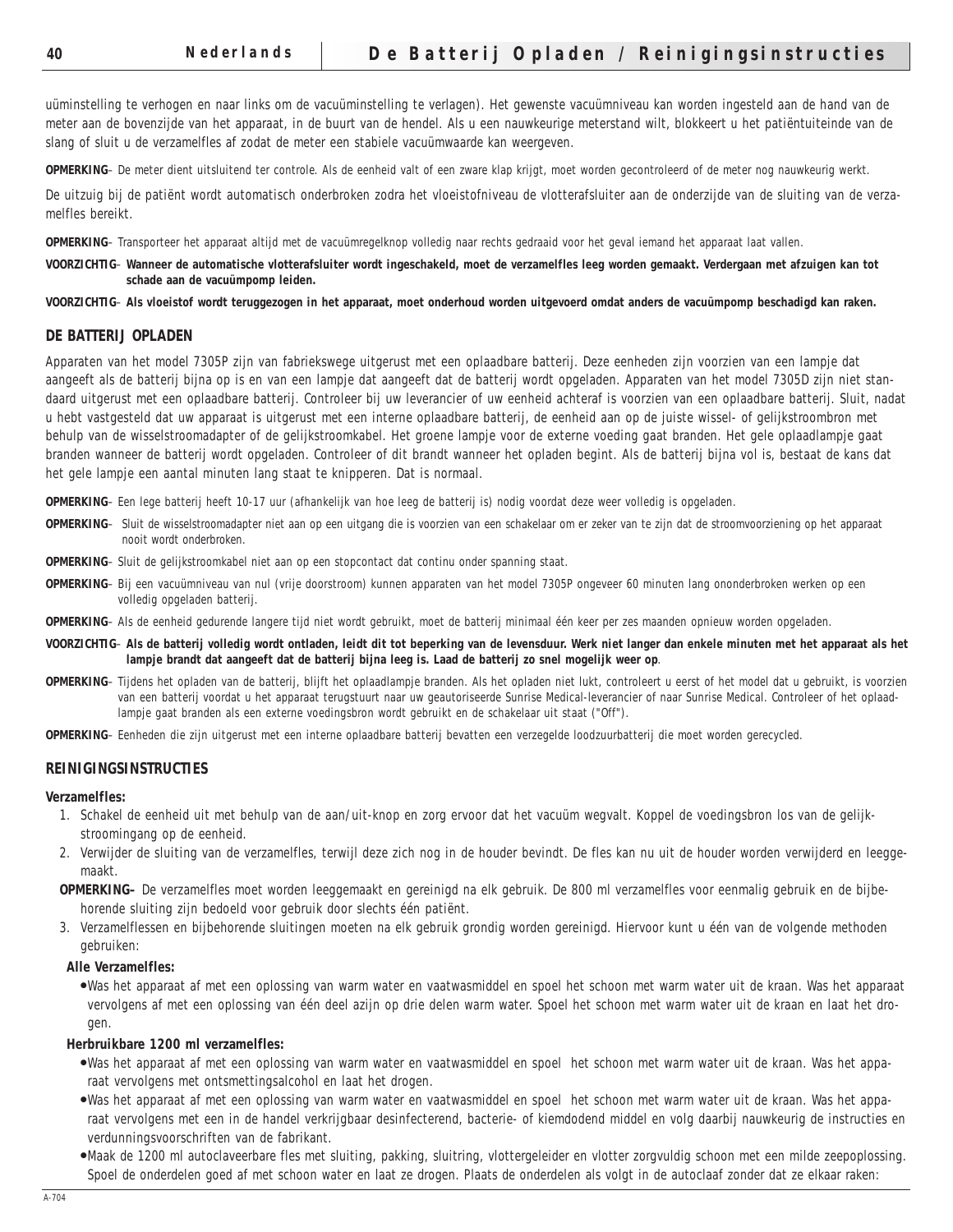- Fles met opening naar beneden.
- Vlotter en vlottergeleider rechtop met het grote uiteinde omlaag.
- De pakking en de sluitring kunnen vóór het autoclaveren in een afsluitbaar zakje worden gedaan.

Autoclaveer gedurende 3 tot 5 minuten bij 132 ºC.

In plaats van sterilisatie via autoclaveren kunnen de bovenstaande onderdelen ook worden ondergedompeld in een oplossing van geactiveerd dialdehyde.

## **Uitzuigeenheid**

1. Zet de aan/uit-schakelaar uit ("Off") en koppel de DeVilbiss afzuigeenheid los van alle externe voedingsbronnen.

2. Veeg de behuizing van de verzamelfles af met een schone doek en een in de handel verkrijgbaar desinfecterend, bacterie- of kiemdodend middel. **VOORZICHTIG**– **Dompel het apparaat niet onder in water om schade aan de vacuümpomp te voorkomen.**

#### **Slangen:**

- 1. Koppel de slangen los van het apparaat.
- 2. De slangen moeten na elk gebruik zorgvuldig worden uitgespoeld met warm water uit de kraan, gevolgd door een oplossing van één deel azijn op drie delen warm water.
- 3. Spoel de slangen schoon met warm water uit de kraan en laat deze drogen.
- 4. Houd de buitenkant van de slangen schoon door deze af te vegen met een schone, vochtige doek.

#### **Draagkoffer:**

1. Veeg de koffer af met een schone doek die is bevochtigd met een schoonmaakmiddel en/of desinfecterend middel.

#### **ONDERHOUD**

Controleer de afzuigslang en verzamelfles vóór elk gebruik op lekken, scheuren, enz.

# **GEVAAR**

**Er bestaat een risico van elektrische schokken. Probeer niet de behuizing te openen of te verwijderen. Er bevinden zich binnenin het apparaat geen onderdelen waar de gebruiker service op kan uitvoeren. Als service is vereist, stuurt u het apparaat terug naar een gekwalificeerde Sunrise Medical-leverancier of een geautoriseerd servicecentrum. Wanneer het apparaat wordt geopend of onjuist wordt gebruikt, komt de garantie te vervallen.** 

De filter vervangen:

- 1. Vervang de bacteriefilter na een overstroming of elke twee maanden.
- 2. Verwijder de filter door deze los te koppelen van de afzuigeenheid en de aansluiting op de sluiting van de verzamelfles.
- 3. Vervang de filter door een schone bacteriefilter (niet steriel) van DeVilbiss (7305D-608 12 stuks per pak) en sluit de filter aan op de afzuigeenheid en de sluiting. Extra filters zijn verkrijgbaar bij uw geautoriseerde Sunrise Medical-leverancier.
- **OPMERKING** Vervang de bacteriefilter niet door enig ander materiaal. Anders bestaat de kans dat u last krijgt van verontreinigingen of slechte prestaties van het apparaat. Gebruik daarom alleen filters van DeVilbiss®.

#### **PROBLEMEN OPLOSSEN**

**OPMERKING–** Uw DeVilbiss afzuigeenheid bevatten geen onderdelen waarop de gebruiker service kan uitvoeren. Als u van mening bent dat uw apparaat niet goed werkt, controleert u of dit één van de onderstaande mogelijke oorzaken heeft, VOORDAT U HET APPARAAT TERUGSTUURT NAAR DE LEVERANCIER VAN MEDISCHE APPARATUUR VOOR THUISGEBRUIK WAAR U HET APPARAAT HEBT AANGESCHAFT OF NAAR Sunrise Medical:

| Probleem                                                                                                                                     | Actie                                                                                                                                                                                                                                                                                                                                                  |  |  |
|----------------------------------------------------------------------------------------------------------------------------------------------|--------------------------------------------------------------------------------------------------------------------------------------------------------------------------------------------------------------------------------------------------------------------------------------------------------------------------------------------------------|--|--|
| Apparaat werkt niet. (Groene<br>externe voedingslampje moet<br>branden als voedingsbron is<br>ingeschakeld.)                                 | 1. Controleer de voedingsbronnen en aansluitingen.<br>2. Controleer of het stopcontact werkt door er een lamp op aan te sluiten.<br>3. Controleer, als u een interne batterij wilt gebruiken, op uw apparaat<br>is voorzien van een batterij.<br>4. Controleer, als een batterij is geïnstalleerd, of deze volledig is opge-<br>laden."                |  |  |
| De pomp draait, maar er<br>ontstaat geen vacuüm.                                                                                             | 1. Controleer of alle slangen correct zijn aangesloten.<br>2. Controleer de aansluitingen van de slangen op breuken of lekkages.<br>3. Zorg ervoor dat de vlotterafsluiter niet is ingeschakeld.<br>4. Controleer de fles op lekken of scheuren.                                                                                                       |  |  |
| Geringe vacuümwerking.                                                                                                                       | 1. Gebuik de vacuüminstelknop om het vacuümniveau te verhogen.<br>2. Controleer het systeem op lekken.<br>3. Duw op de vacuüminstelknop en laat deze vervolgens los.                                                                                                                                                                                   |  |  |
| De batterij kan niet worden<br>opgeladen. (Het oplaadlampje<br>zou moeten branden als de<br>batterij is aangesloten tijdens<br>het opladen.) | 1. Controleer of uw apparaat is uitgerust met een interne batterij door<br>contact op te nemen met de leverancier van uw Sunrise Medical-<br>apparatuur.<br>2. Controleer of het oplaadlampje brandt.<br>3. Cotnroleer de elektrische aansluitingen tijdens het opladen.<br>4. Controleer of het stopcontact werkt door er een lamp op aan te sluiten. |  |  |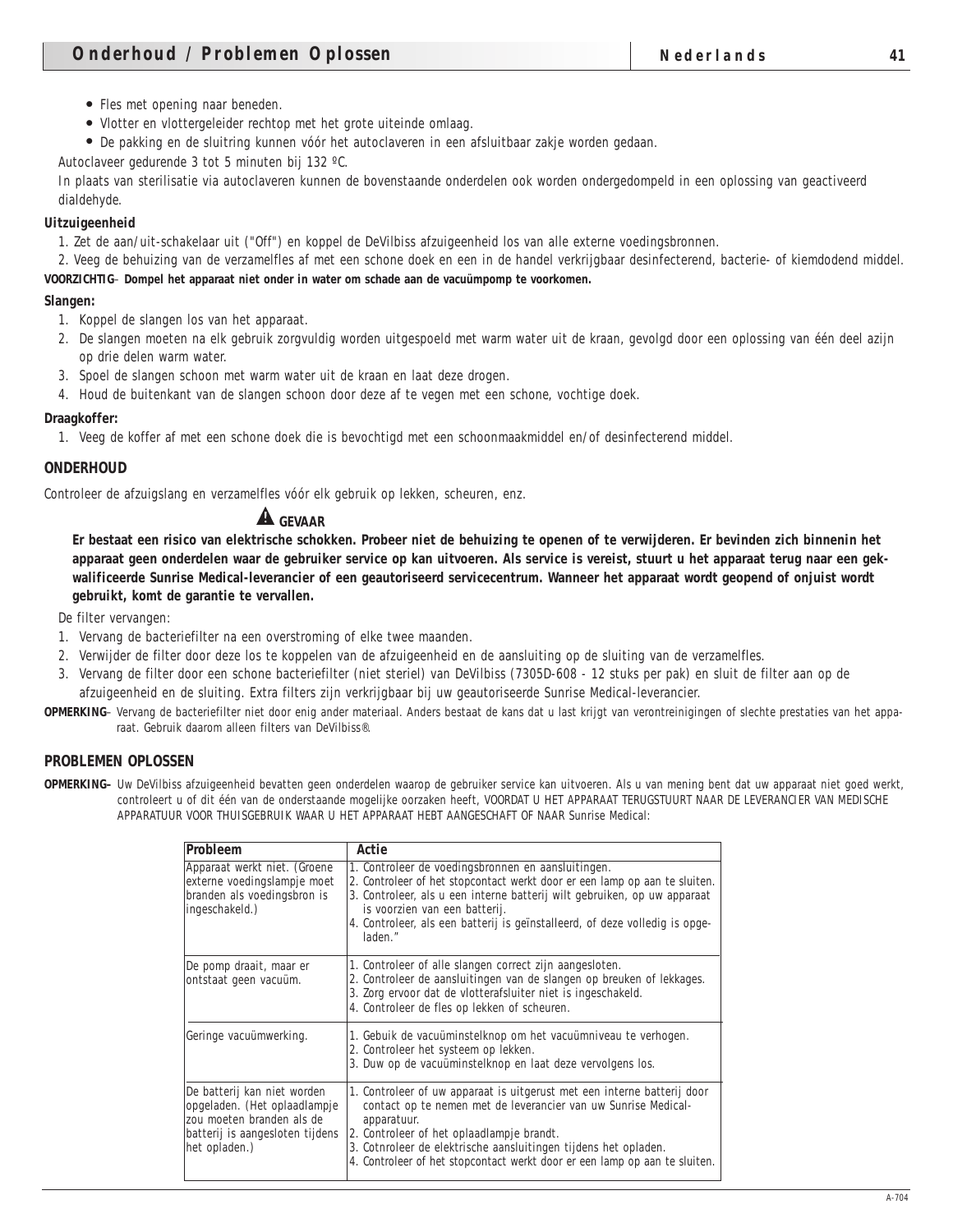## **SPECIFICATIES/CLASSIFICATIES**

| <b>Afmetingen</b>                                                                                                     | $H \times B \times D$ cm                                                                                       |
|-----------------------------------------------------------------------------------------------------------------------|----------------------------------------------------------------------------------------------------------------|
|                                                                                                                       |                                                                                                                |
| Gewicht                                                                                                               | kg                                                                                                             |
|                                                                                                                       |                                                                                                                |
|                                                                                                                       |                                                                                                                |
| Interne oplaadbare batterij                                                                                           |                                                                                                                |
|                                                                                                                       |                                                                                                                |
|                                                                                                                       |                                                                                                                |
| <b>Vacuümbereik</b>                                                                                                   |                                                                                                                |
|                                                                                                                       |                                                                                                                |
|                                                                                                                       | Luchtstroom bij pompinlaat: Standaard 27 LPM (vrije doorstroom) (mogelijk minder bij gebruik interne batterij) |
| <b>Capaciteit verzamelfles</b>                                                                                        |                                                                                                                |
|                                                                                                                       |                                                                                                                |
| Modellen 7305 D & P - Optioneel 1200 ml (cc) herbruikbare fles                                                        |                                                                                                                |
| <b>Omgevingscondities</b>                                                                                             |                                                                                                                |
|                                                                                                                       |                                                                                                                |
| Relatieve luchtvochtigheid in bedrijf 0-95%                                                                           |                                                                                                                |
|                                                                                                                       |                                                                                                                |
| Temperatuurbereik bij opslag en transport, modellen 40°C tot 70°C                                                     |                                                                                                                |
| Relatieve luchtvochtigheid bij opslag en transport 0-95%                                                              |                                                                                                                |
| Atmosferische druk bij opslag en transportf 50 kPA - 106 kPA                                                          |                                                                                                                |
| Garantie                                                                                                              |                                                                                                                |
|                                                                                                                       |                                                                                                                |
|                                                                                                                       |                                                                                                                |
|                                                                                                                       |                                                                                                                |
| Goedkeuringen                                                                                                         |                                                                                                                |
|                                                                                                                       |                                                                                                                |
|                                                                                                                       |                                                                                                                |
|                                                                                                                       | Uitsluitend voor gebruik met batterij Gebruik in luchtvaart                                                    |
|                                                                                                                       |                                                                                                                |
| Apparaatclassificaties                                                                                                |                                                                                                                |
| Ten aanzien van bescherming tegen elektrische schokken Klasse I en intern aangedreven                                 |                                                                                                                |
| Mate van bescherming tegen elektrische schokken Type BF - Toegepaste onderdelen                                       |                                                                                                                |
| Mate van bescherming tegen binnendringen van vloeistoffen  IPX2 en normale voeding                                    |                                                                                                                |
|                                                                                                                       |                                                                                                                |
| Apparaat niet geschikt voor gebruik bij een ontvlambaar mengsel van anesthesiemiddelen en lucht, zuurstof of lachgas. |                                                                                                                |
| ISO-classificatie                                                                                                     |                                                                                                                |
| Alleen model 7305P - Elektrisch aangedreven medische afzuigapparatuur voor mobiel gebruik volgens ISO 10079-1: 1991   |                                                                                                                |
|                                                                                                                       |                                                                                                                |
| Hoge doorstroom/Krachtig vacuüm                                                                                       |                                                                                                                |
| Model 7305D - Elektrisch aangedreven medische afzuigapparatuur voor niet-mobiel gebruik volgens ISO 10079-1: 1991     |                                                                                                                |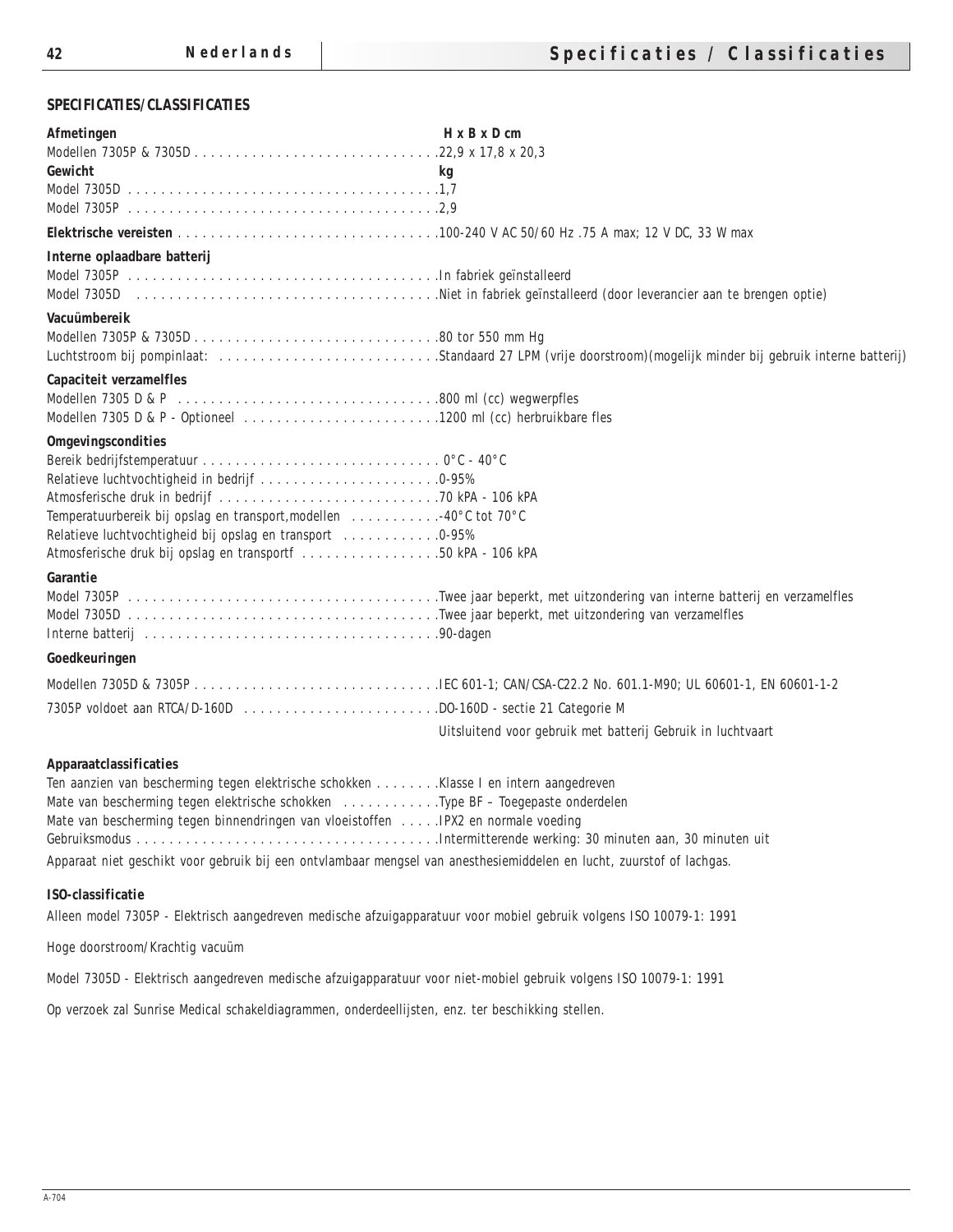#### **TWEE JAAR BEPERKTE GARANTIE**

Voor de compressor van de DeVilbiss® afzuigeenheid modellen 7305P & 7305D (exclusief interne oplaadbare batterij) geldt een garantie van twee jaar op productie- en materiaalfouten, vanaf de datum van aanschaf. Voor de interne oplaadbare batterij geldt een garantietermijn van 90 dagen. Eventuele defecte onderdelen zullen, naar keuze van Sunrise Medical, worden gerepareerd of vervangen mits het apparaat gedurende die periode niet onjuist is gebruikt of is gerepareerd door onbevoegden. Zorg ervoor dat eventuele storingen niet het gevolg zijn van het feit dat het apparaat onvoldoende is schoongemaakt of dat de instructies niet zijn uitgevoerd. Als reparatie noodzakelijk is, neemt u contact op met uw geautoriseerde Sunrise Medical-leverancier of de serviceafdeling van Sunrise Medical voor nadere instructies: **Verenigde Staten 800- 333- 4000**, Canada 1-800-263-3390, Europa 44-138- 444-6688.

**OPMERKING**– Deze garantie voorziet niet in het beschikbaar stellen van een vervangend apparaat, het vergoeden van de gemaakte kosten bij het huren van een apparaat wanneer dit apparaat wordt gerepareerd of het vergoeden van arbeidskosten bij het repareren of vervangen van defecte onderdelen.

ER WORDT GEEN ANDERE EXPLICIETE GARANTIE GEBODEN. IMPLICIETE GARANTIES, WAARONDER DE GARANTIE VAN VERHANDELBAARHEID EN GESCHIK-THEID VOOR EEN BEPAALD DOEL, GELDEN UITSLUITEND VOOR DE GELDIGHEIDSPERIODE VAN DE EXPLICIETE GARANTIE EN ALLE IMPLICIETE GARANTIES WORDEN, VOORZOVER TOEGESTAAN DOOR DE WET, UITGESLOTEN. DIT VERTEGENWOORDIGT HET ENIGE RECHTSMIDDEL EN DE AANSPRAKELIJKHEID VOOR ALLE GEVOLG- EN INDIRECTE SCHADE OP BASIS VAN ENIGE GARANTIE WORDT UITGESLOTEN, VOORZOVER UITSLUITING HIERVAN WORDT TOEGESTAAN DOOR DE WET. IN SOMMIGE STATEN IS BEPERKING VAN DE GELDIGHEIDSDUUR VAN EEN IMPLICIETE GARANTIE OF VAN DE BEPERKING OF UITSLUITING VAN GEVOLG- EN INDIRECTE SCHADE NIET TOEGESTAAN, ZODAT DE BOVENGENOEMDE BEPERKING OF UITSLUITING MOGELIJK NIET OP U VAN TOEPASSING IS.

Deze garantie biedt u specifieke wettelijke rechten. Bovendien bestaat de kans dat u nog andere rechten hebt, die van land tot land kunnen verschillen.

#### **Opmerking van de fabrikant**

Hartelijk dank voor het aanschaffen van de DeVilbiss® Model 7305 afzuigeenheid. Wij willen graag dat u tevreden bent over onze producten.

Als u vragen of opmerkingen hebt, kunt u deze sturen naar het adres op de achterkaft.

Voor service kunt u contact opnemen met uw geautoriseerde Sunrise Medical-leverancier:

Tel: \_\_\_\_\_\_\_\_\_\_\_\_\_\_\_\_\_\_\_\_\_\_\_\_\_\_\_\_\_\_\_\_\_\_\_ Aankoopdatum: Serienummer:

#### **CONFORMITEITSVERKLARING**

| <b>Producent:</b> | Sunrise Medical                           |
|-------------------|-------------------------------------------|
| <b>Adres:</b>     | <b>Respiratory Products Division</b>      |
|                   | 100 DeVilbiss Drive                       |
|                   | Somerset, PA, 15501-2125 Verenigde Staten |
|                   |                                           |

**Productomschrijving:** DeVilbiss® Afzuigeenheid **Modeltype:** 7305D & 7305P

Hierbij verklaren wij dat de bovengenoemde producten voldoen aan de vereisten van EG-norm 93/42/EEC en de volgende specificaties:

| IIa, Regel 2<br><b>Klasse:</b>         |                                                                                         |
|----------------------------------------|-----------------------------------------------------------------------------------------|
| Toegepaste kwaliteitssysteemnormen:    | IS09001/IS013485                                                                        |
| Certificeringsorgaan RWTÜV             |                                                                                         |
| <b>NDD Annex II toegepast</b>          |                                                                                         |
| Toegepaste veiligheidsnormen:          | EN60601-1/IEC 601-1:1988 met inbegrip van A1:1991 en A2:1995                            |
|                                        | CAN/CSA 22.2 No. 601.1-M90                                                              |
|                                        | UL 60601-1:2003                                                                         |
|                                        | ISO 10079-1:1991                                                                        |
| <b>EMC-compatibel met:</b>             | EN60601-1-2 (2001) [Alle geldende normen op aanvraag beschikbaar]                       |
|                                        | EN55011 Klasse B                                                                        |
| Uitsluitend voor gebruik met batterij: | RTCA/D0-160D, Sectie 21 (Stralingsemissies), Categorie M. Voor gebruik in de luchtvaart |
| Geautoriseerde vertegenwoordiger:      | Sunrise Medical Ltd                                                                     |
|                                        | <b>Sunrise Businnes Park</b>                                                            |
|                                        | <b>High Street</b>                                                                      |
|                                        | Wollaston, West Midlands DY8 4PS                                                        |
|                                        | Engeland                                                                                |
| $\mathsf{CE}_{\mathsf{0044}}$          | 44-138-444-6688                                                                         |